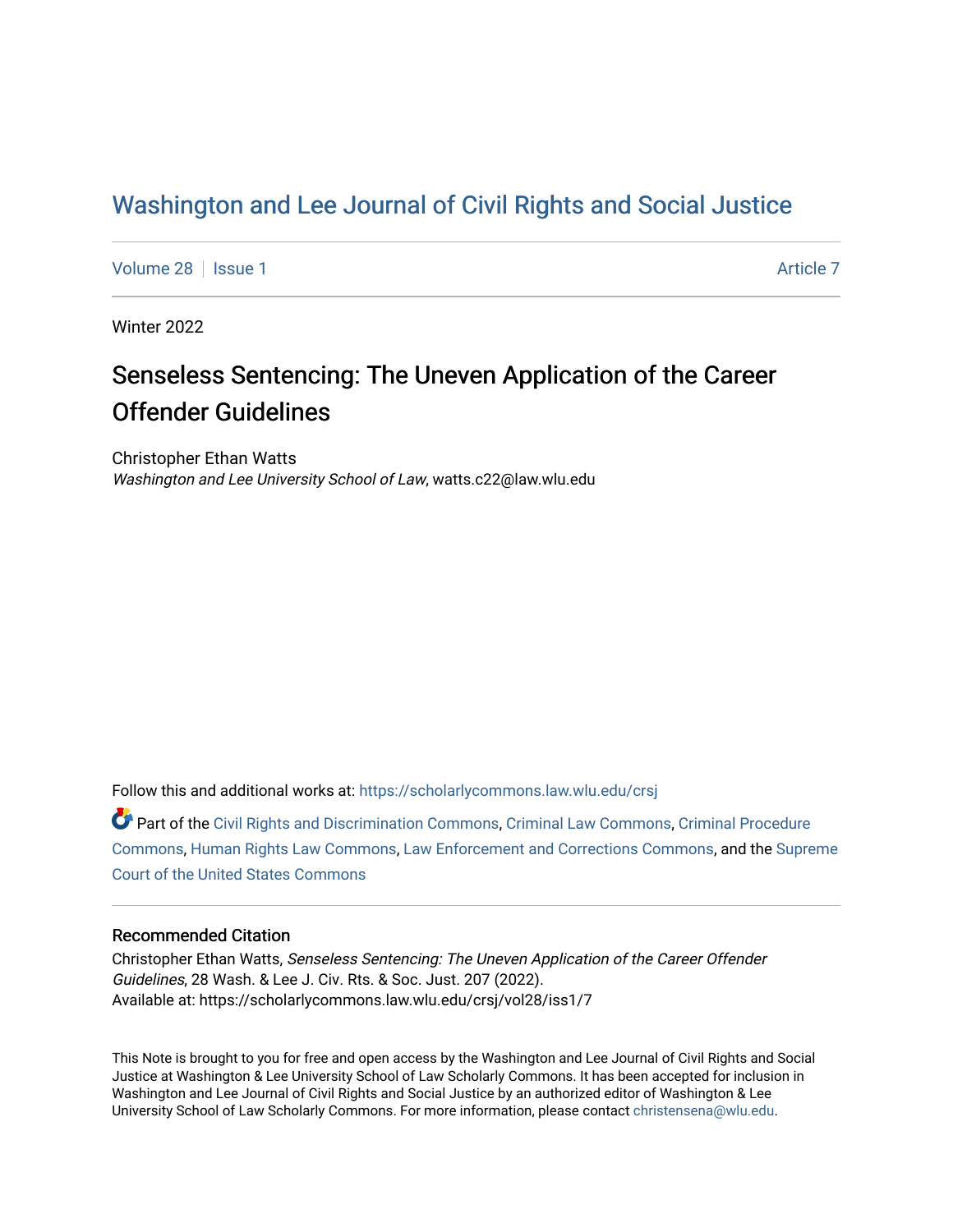## **Senseless Sentencing: The Uneven Application of the Career Offender Guidelines**

Christopher Ethan Watts*\**

## *Abstract*

*Federal appellate courts are currently split on the definition of "controlled substance" in the career offender guideline, with one side using federal law to define the phrase, and the other side allowing standalone state law offenses to trigger the guideline. Allowing state law to define the phrase allows countless substances Congress never intended to penalize to be able to trigger one of the most severe penalties in the Sentencing Guidelines. This Note assesses the landscape of the circuit split and analyzes the arguments for and against federally defining "controlled substance offense." This Note then proposes a novel way to resolve the circuit split using the Supreme Court's decision in* United States v. Labonte *to federally define "controlled substance offense."*

## *Table of Contents*

| II. A Brief Background of the United States Sentencing        |  |
|---------------------------------------------------------------|--|
| Guidelines & the Career Offender Sentencing Enhancement212    |  |
| A. An Overview of the United States Sentencing Guidelines 212 |  |
|                                                               |  |
| 2. How the Supreme Court Shaped the Application of the        |  |
|                                                               |  |
|                                                               |  |
|                                                               |  |

Candidate for J.D., May 2022, Washington and Lee University School of Law. I would like to thank Professor Cary Martin Shelby, for her steadfast support and guidance throughout the Note writing process. I'd also like to thank my father, Walter Holmes, for being the inspiration for this Note.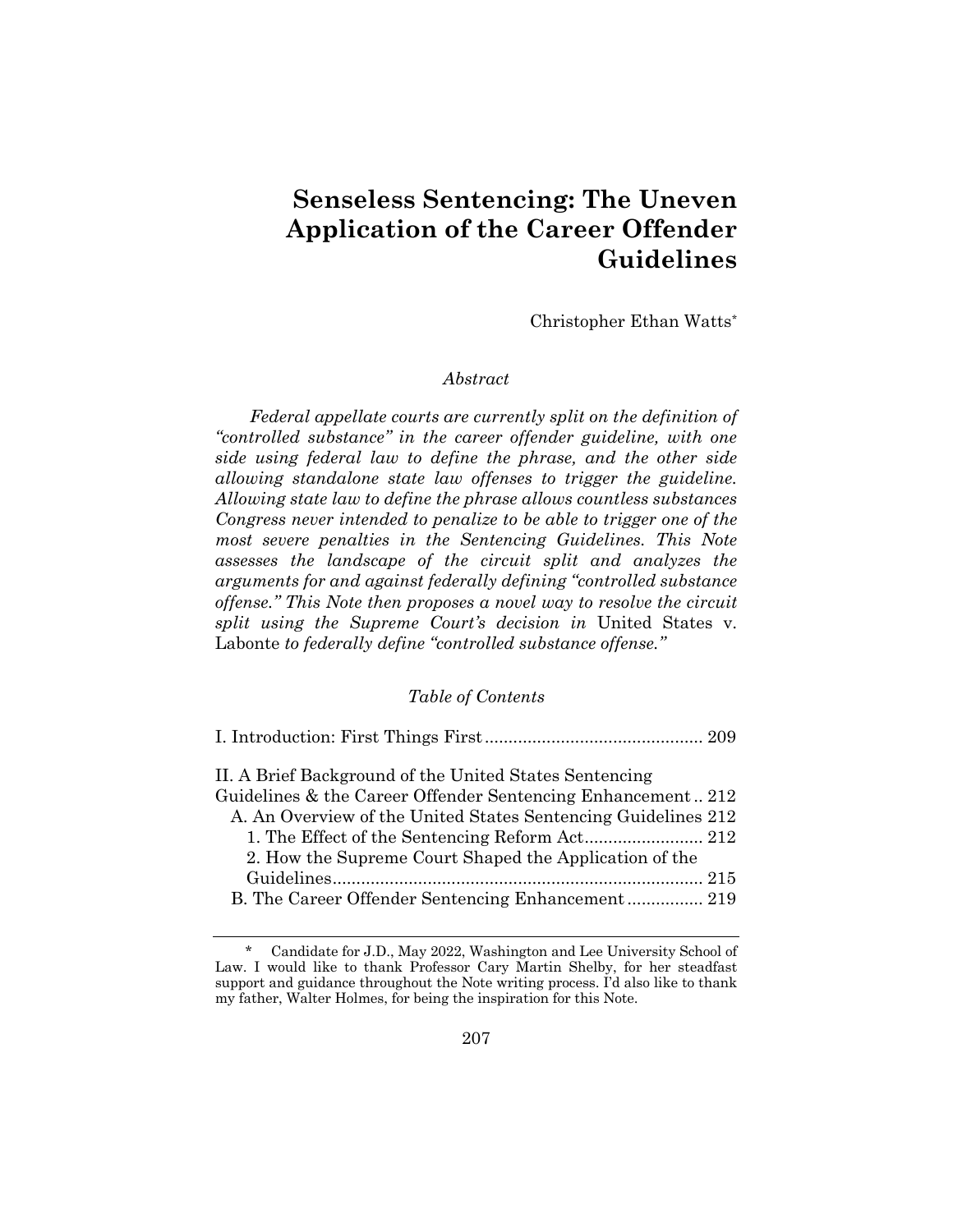| 1. The Creation and Application of 4B1.1 and 4B1.2 219   |  |
|----------------------------------------------------------|--|
| 2. The Difficulty the Commission Faces in Amending 4B1.1 |  |
|                                                          |  |
|                                                          |  |

| III. An Explanation and Critique of Each Argument in the Circuit |
|------------------------------------------------------------------|
| Split over the definition of Controlled Substance in 4B1.2 224   |
|                                                                  |
| 1. The Fourth Circuit's Plain Meaning Framework 225              |
| 2. The Second Circuit's Usage of the Jerome Presumption 226      |
| 3. The Seventh Circuit's Issue with the Lack of Internal Cross   |
|                                                                  |
| 4. How the Supreme Court's Rationale in Taylor v. United         |
|                                                                  |
| B. Critiquing the Fourth and Seventh Circuit's Positions 231     |
| 1. The Issue with the Fourth Circuit's Interpretation 231        |
| 2. How the Commentary to 4B1.2 Can Resolve the Ambiguity         |
|                                                                  |
| 3. The Issue with the Seventh Circuit's Lack of Internal         |
|                                                                  |
| IV. The Significance of the Career Offender Designation 236      |
| A. The Issues Confronting the United States Prison Systems       |
|                                                                  |
| B. The Severity of Sentencing 4B1.1 Imposes  238                 |
| V. The Supreme Court Should Handle the Circuit Split by          |
| Federally Defining Controlled Substance Offenses 240             |
| A. Why the Supreme Court Must Grant Certiorari  240              |
| B. Controlled Substance Offense Should Be Federally Defined      |
|                                                                  |
| C. How the Commission Can Rectify the Issue on Remand            |
|                                                                  |
|                                                                  |
|                                                                  |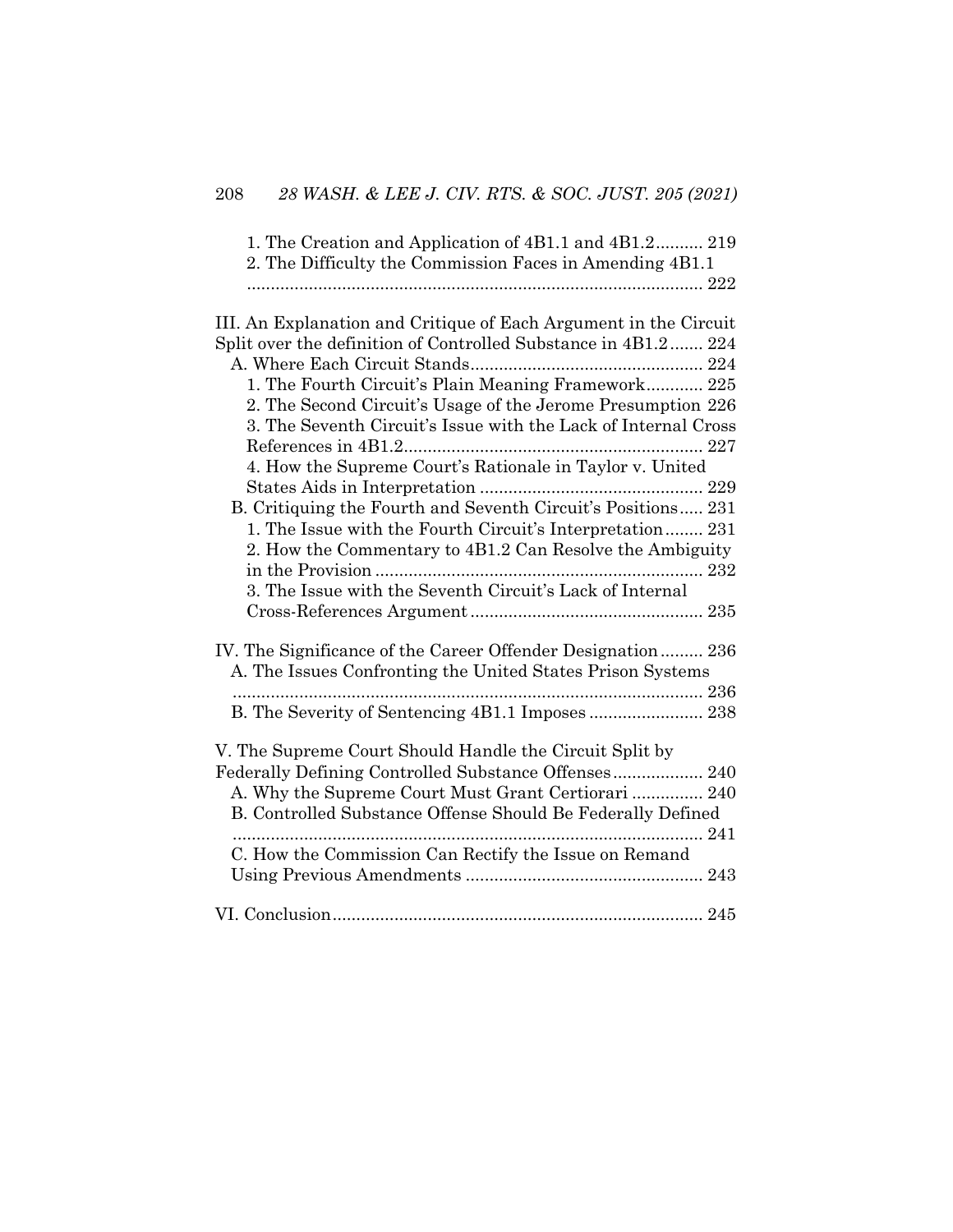#### *I. Introduction: First Things First*<sup>1</sup>

Picture yourself as a child again. Like most children, your parents have rules for their household that, if broken, come with consequences. One specific rule your household has is absolutely no candy under any circumstances. Your mother defines candy very broadly, including almost every kind of candy imaginable, but does not include peppermint candies due to their health benefits. Your mother has made it very clear that candy, as she has defined it, is not allowed in her house, and possession of it will result in your favorite toy—say a gaming console—being taken away for a week. Your mother is also aware that a weeklong prohibition on gaming is not that big of a deterrent, so she adds to this rule by explaining that after the third time you are caught with candy, she will permanently take away the gaming console. While she creates the rules, she lets your father handle the disciplinary side.

Because you are a mischievous child with a sweet tooth, your father has already caught you with candy twice, once with some bubblegum and a second time with chocolate. At this point, you are especially careful because the permanent loss of your gaming console looms on the horizon with a third offense. One evening, you go over to your friend's house for a sleepover and after dinner, your friend's mother offers you some peppermint candies for dessert. You gladly accept, because this is one of the few candies your mother still allows you to eat. The next morning, your father picks you up from your friend's house and your friend's mom informs him that you had candy the night before because you were being such a well-behaved child and, well, your father is furious. You desperately try to explain to your father that you only had peppermint, something that your mother does not consider candy. These pleadings fall on deaf ears, and your father throws your gaming console out of a second story window to teach you a lesson. It seems like your father is being nonsensical in this hypothetical right?

<sup>1.</sup> Although this phrase is almost always followed by "rest in peace Uncle Phil," for the purposes of this Note it will be used to introduce the career offender sentencing guidelines; JERMAINE COLE, *No Role Modelz*, *on* 2014 FOREST HILLS DRIVE (Columbia 2015) ("First things first rest in peace Uncle Phil.").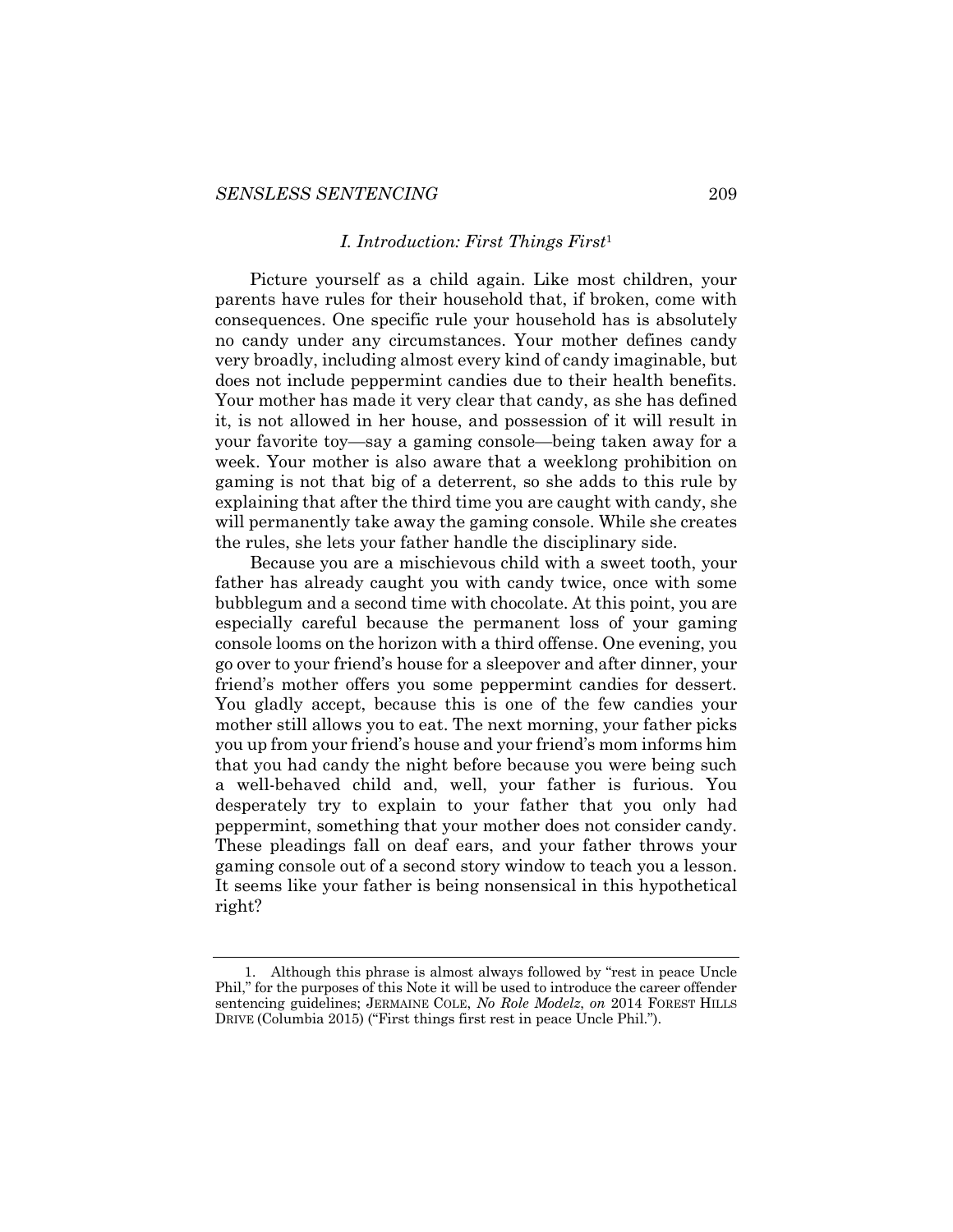Now replace "your mother" with federal law, "your friend's mother" with state law, "your father" with federal courts, "candy" with "controlled substance," and a "gaming console" with freedom. That is exactly how some federal circuit courts are treating the phrase "controlled substance offense" in the career offender guideline.2

The career offender guideline in  $\frac{1}{2}$  4B1.1(a) reads:

A defendant is a career offender if (1) the defendant was at least eighteen years old at the time the defendant committed the instant offense of conviction; (2) the instant offense of conviction is a felony that is either a crime of violence or a controlled substance offense; and (3) the defendant has at least two prior felony convictions of either a crime of violence or a controlled substance offense.3

Section 4B1.2(b) defines "controlled substance offense" as

an offense under federal or state law, punishable by imprisonment for a term exceeding one year, that prohibits the manufacture, import, export, distribution, or dispensing of a controlled substance (or a counterfeit substance) or the possession of a controlled substance (or a counterfeit substance) with intent to manufacture, import, export, distribute, or dispense.4

The phrase "or state" was only added to allow state law that is substantially similar to federal law to trigger the sentencing enhancement.5 But several federal appellate courts are allowing standalone state law "controlled substance offenses" that the federal government never intended to penalize trigger one of the "most severe penalties under the United States Sentencing Guidelines."6

<sup>2</sup>*. See* United States v. Ruth, 966 F.3d 642, 654 (7th Cir. 2020) (rejecting the *Jerome* Presumption and allowing standalone state law "controlled substance offenses" to trigger the career offender sentencing enhancement); *see also* United States v. Ward, 972 F.3d 364, 372 (4th Cir. 2020) (using a plain meaning framework to allow standalone state law "controlled substance offenses" to trigger the career offender sentencing enhancement).

<sup>3.</sup> U.S. SENT'G GUIDELINES MANUAL § 4B1.1(a) (U.S. SENT'G COMM'N 2018).

<sup>4</sup>*. Id.* § 4B1.2(b).

<sup>5</sup>*. See* U.S. SENT'G COMM'N, REPORT TO THE CONGRESS: CAREER OFFENDER SENTENCE, app. A-6 (2016) (explaining the meaning behind the phrase "substantially similar").

<sup>6.</sup> U.S. SENT'G COMM'N, QUICK FACTS CAREER OFFENDERS (2018).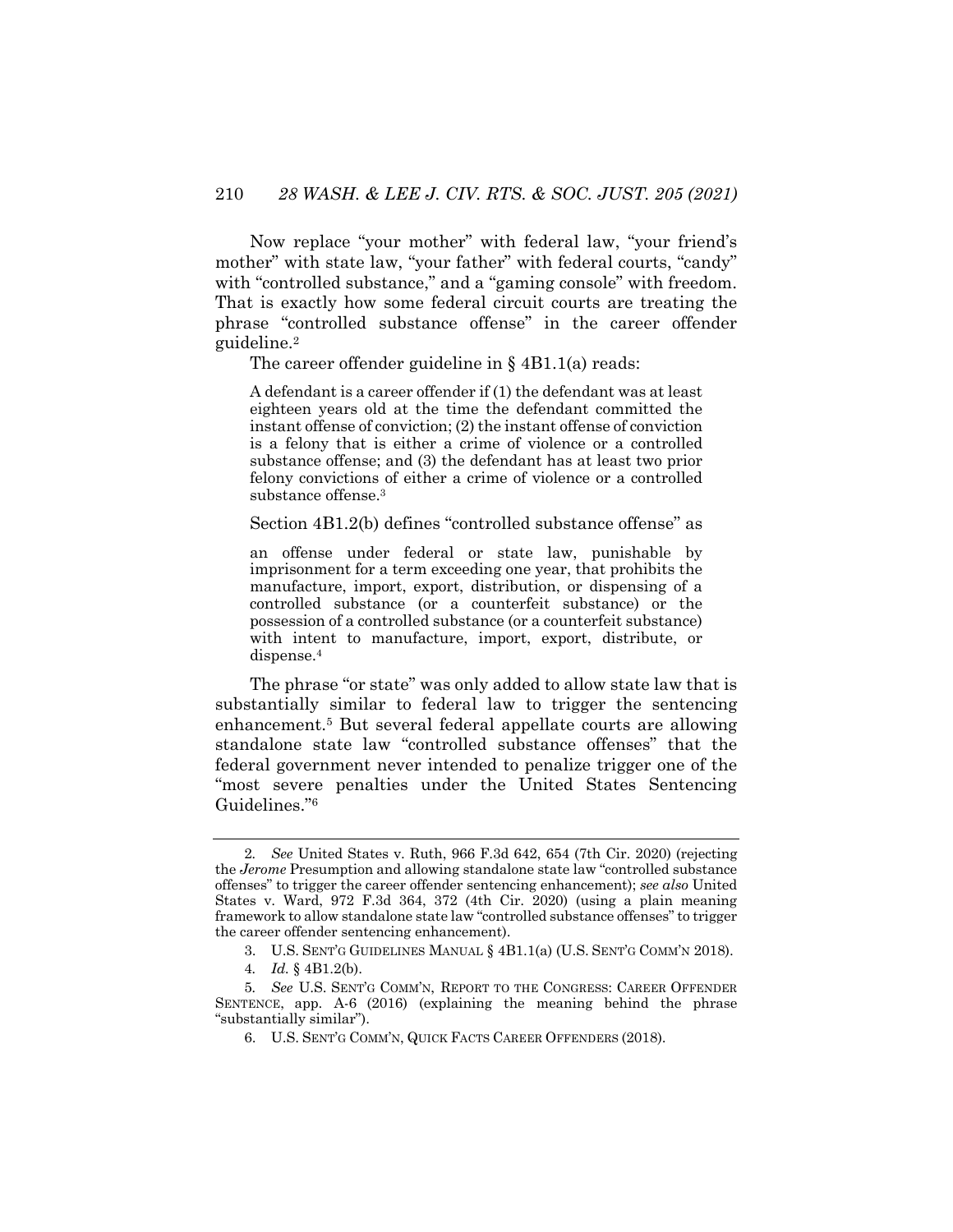The career offender guideline in § 4B1.1 already poses substantial public policy issues and allowing state law to control the definition of "controlled substance offense" only serves to worsen those issues.7 The arguments in favor of allowing standalone state law definitions are fundamentally flawed, leaving the only viable option being federally defining "controlled substance offense" as those substances listed in the federal Controlled Substance Act.8

This Note examines the history of both the Sentencing Commission and the career offender guideline, breaks down the current circuit split over the definition of "controlled substance offense," critiques the arguments of the federal appellate circuits, outlines the public policy issues with the guideline, and proposes a novel solution which the Supreme Court can use to resolve the split. In summary, Part II provides the background information necessary to assess the landscape of the career offender sentencing enhancement.9 Part III gives a detailed look into the current circuit split over the definition of "controlled substance offense" and points out the fundamental flaws in the arguments against federally defining the phrase.10 Part IV discusses the public policy issues surrounding the career offender guideline.<sup>11</sup> Part V proposes a novel solution to the circuit split that federally defines "controlled substance offense."12 Part VI concludes.13

11*. See infra* Part IV.

13*. See infra* Part VI.

<sup>7</sup>*. See infra* Part IV.

<sup>8</sup>*. See infra* Part III.

<sup>9</sup>*. See infra* Part II.

<sup>10</sup>*. See infra* Part III.

<sup>12</sup>*. See infra* Part V.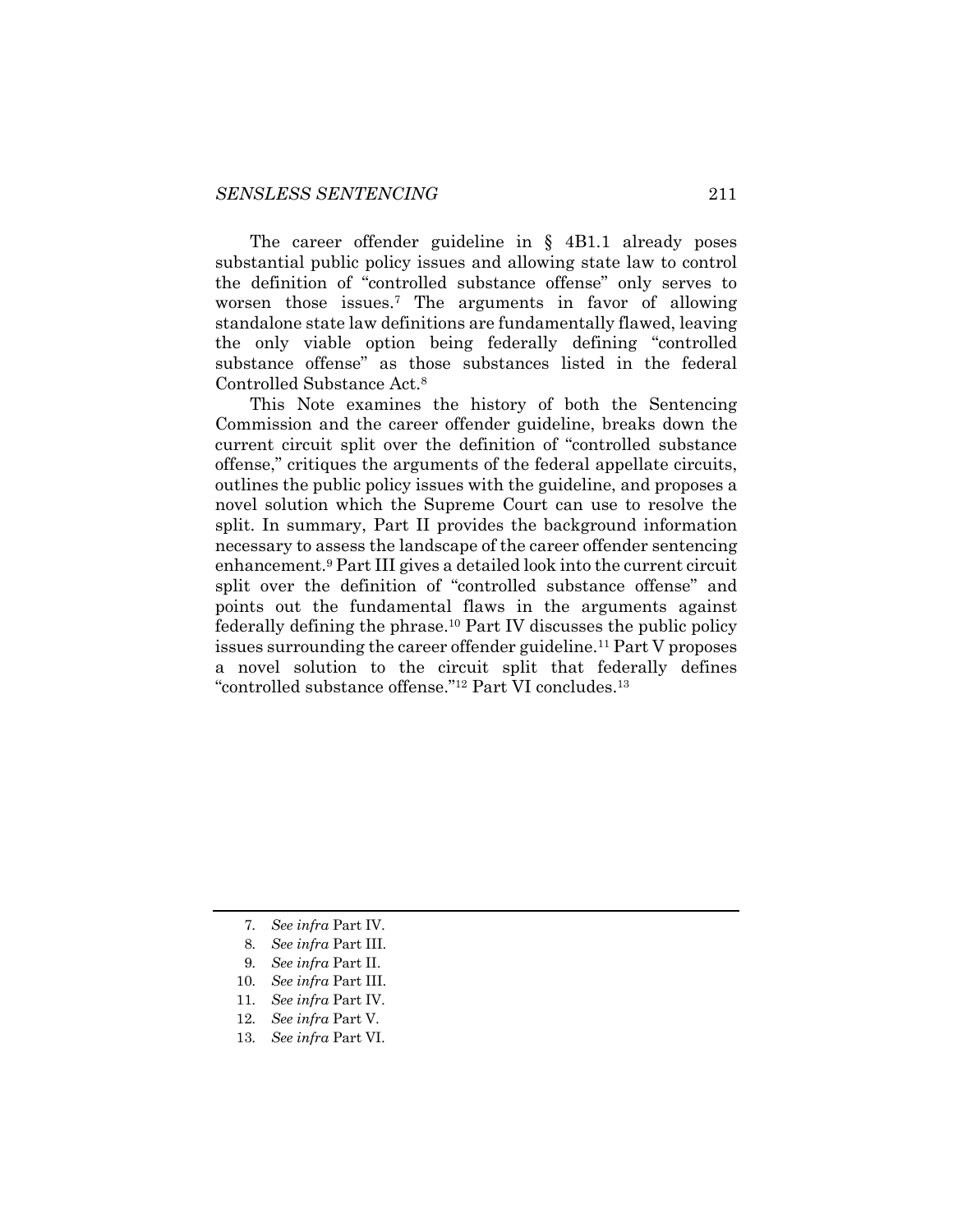## *II. A Brief Background of the United States Sentencing Guidelines & the Career Offender Sentencing Enhancement*

#### *A. An Overview of the United States Sentencing Guidelines*

#### *1. The Effect of the Sentencing Reform Act*

The Sentencing Reform Act of 1984 ("SRA") fundamentally altered the direction of federal sentencing.14 Congress enacted the SRA in response to the wide disparity in federal sentencing.15 The Act created the United States Sentencing Commission ("Commission") which was, and currently still is, composed of seven voting and two non-voting members.16 The seven voting members of the Commission are nominated by the President and confirmed by the Senate, with the two non-voting members being the Attorney General, or the Attorney General's designee, and the Chair of the United States Parole Commission.17 The Commission is an independent agency within the Judicial Branch tasked with developing United States Sentencing Guidelines ("Sentencing Guidelines") that federal judges employ when sentencing offenders that commit federal crimes.18 The overall goal of the Sentencing Guidelines is to create "reasonable uniformity in sentencing by narrowing the wide disparity in sentences imposed for similar criminal offenses committed by similar offenders."19

<sup>14</sup>*. See* ROGER W. HAINES, JR. ET AL., FEDERAL SENTENCING GUIDELINES HANDBOOK 12 (Thomson Reuters ed., 2019–2020 ed. 2019) (showing the impact of the Sentencing Reform Act).

<sup>15</sup>*. See About the Commission*, U.S. SENT'G COMM'N (explaining the cause of the Sentencing Reform Act of 1984) [https://perma.cc/7RDY-6GK8].

<sup>16</sup>*. See* U.S. SENT'G GUIDELINES MANUAL § 1A1.1 (U.S. SENT'G COMM'N 2018) (outlining the basics of the Commission).

<sup>17</sup>*. See About the Commission*, *supra* note 15 (showing the members of the Sentencing Commission) [https://perma.cc/7RDY-6GK8].

<sup>18</sup>*. See* HAINES ET AL., *supra* note 14, at 12 (explaining the role of the Commission).

<sup>19.</sup> U.S SENT'G GUIDELINES MANUAL § 1A1.3 (U.S. SENT'G COMM'N 2018).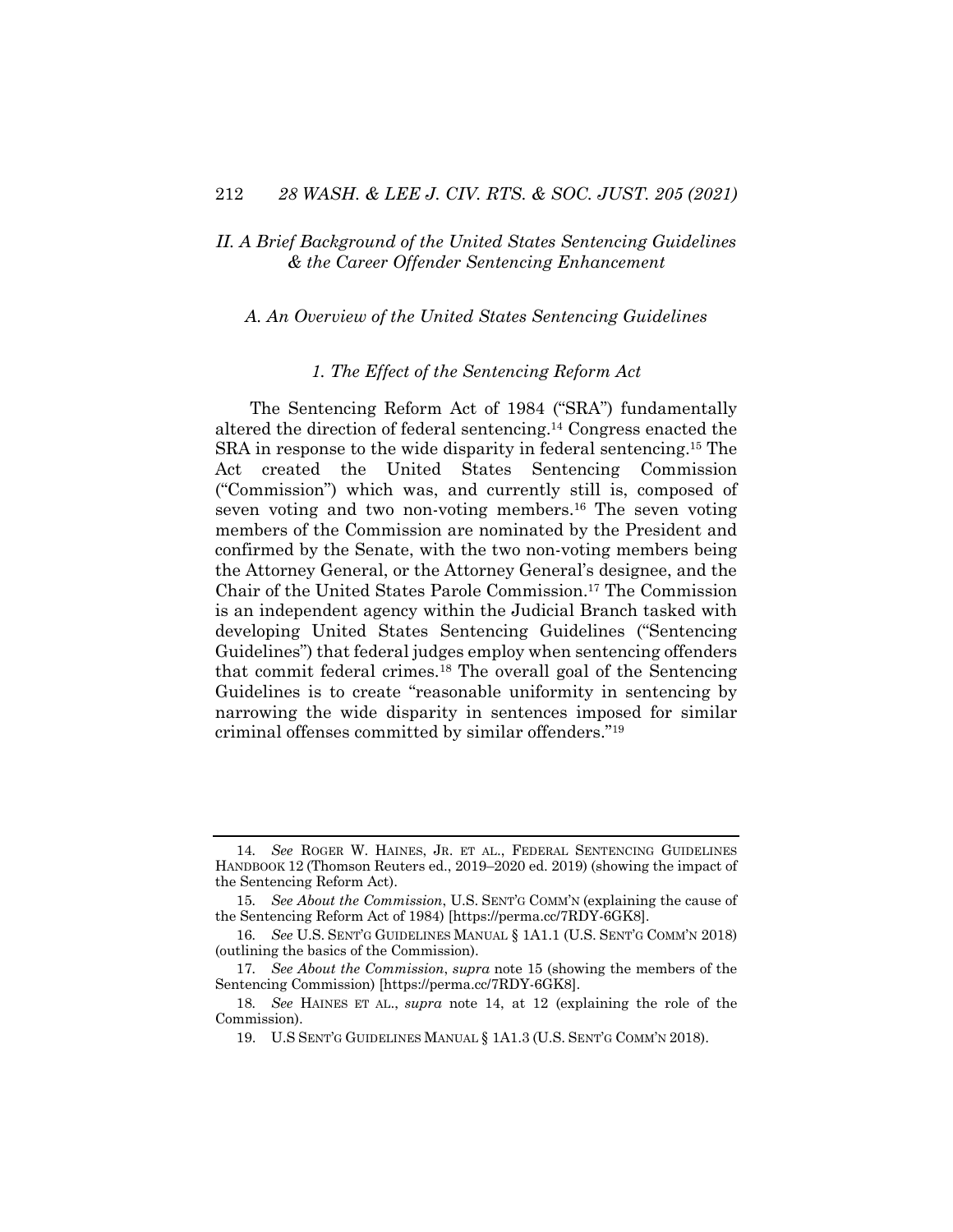To correct the course of federal sentencing, Congress outlined three objectives in the SRA.20 The first objective Congress had when creating the Sentencing Guidelines was to reduce crime through "honesty in sentencing."21 Before the SRA, federal courts operated under an indeterminate sentencing system.22 This allowed inmates to earn "good time" credits, often only having to serve around a third of the sentence that the court handed down, with the parole commission controlling how much time an offender actually served.23 To combat this, the Commission eliminated parole from the federal system, which now operates under a determinate system of sentencing—inmates now serve at least eighty-five percent of the prison sentence the courts hand down and are subject to mandatory minimums.24

Congress' second and third objectives go hand in hand uniformity and proportionality.25 Uniformity seeks to "treat similar cases alike," and proportionality seeks to "treat different cases differently."26 These competing interests create a tension between the two mandates.27 Take robbery for example uniformity requires all robbers serve the same amount of time, because the offenders fall within the same classification.<sup>28</sup> Proportionality, on the other hand, requires the Sentencing Guidelines to differentiate between different *kinds* of robbery, with an armed robbery being treated differently than an unarmed robbery.29 The interplay between the competing mandates caused the Sentencing Guidelines to become expansive in categorizing

<sup>20</sup>*. See* HAINES ET AL., *supra* note 14, at 2 (listing three objectives needed to enhance the criminal justice system).

<sup>21</sup>*. See id.* (establishing a fair sentencing regime).

<sup>22</sup>*. See id.* (allowing inmates to serve less than the full sentence handed down).

<sup>23</sup>*. See id.* (showing how the parole commission controlled the length inmates were sentenced).

<sup>24</sup>*. See Prison Time Surges for Federal Inmates,* PEW CHARITABLE TRUST (Nov. 18, 2015) (explaining the eighty-five percent rule) [https://perma.cc/W5S7- 8USU].

<sup>25</sup>*. See* HAINES ET AL., *supra* note 14, at 3 (showing the difficulty of concurrently seeking uniformity and proportionality).

<sup>26</sup>*. Id.*

<sup>27</sup>*. See id.* (noting the tension between competing mandates).

<sup>28</sup>*. See id.* (using robbery as an example to discuss uniformity).

<sup>29</sup>*. See id.* (using robbery as an example to discuss proportionality).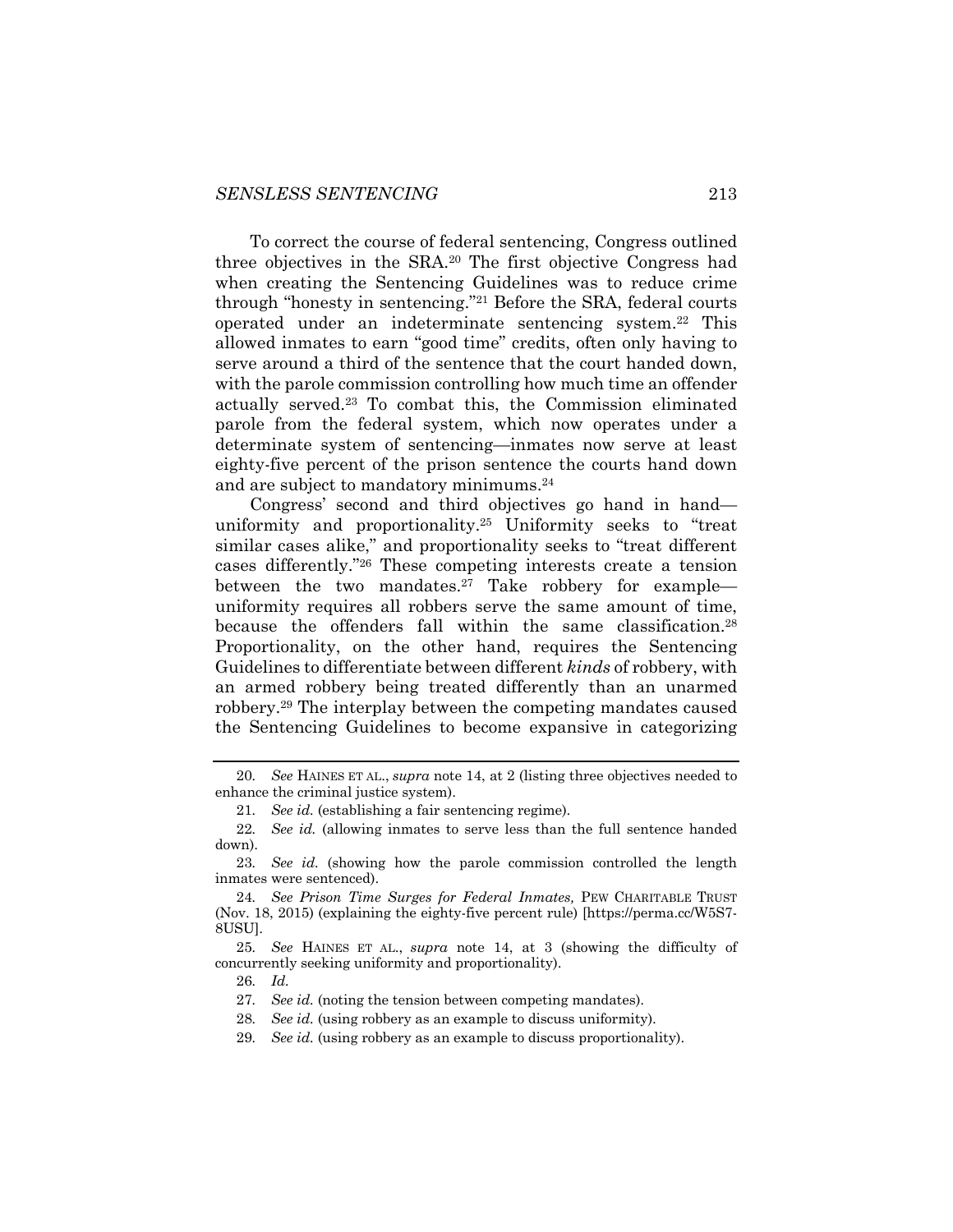crimes to promote both uniformity and proportionality.30 Throughout the decades, the Sentencing Guideline's mission to create "reasonable uniformity in sentencing" has not changed.31

To maintain the three objectives Congress outlined, the Commission is also responsible for monitoring the Sentencing Guidelines.32 The Sentencing Guidelines require continuing review by the Commission.33 When proposing amendments, the Commission looks to "congressional action, decisions from courts of appeals, sentencing-related research, and input from the criminal justice community."34

Because of the congressional mandate, the Sentencing Guidelines go through a yearly amendment cycle.35 Beginning in June, the Commission publishes a "tentative list of policy priorities" in the Federal Register, as well as on the Commission's website, to solicit input from experts in sentencing and the general public.36 The Commission also holds public hearings, where it receives testimony regarding the proposed amendments.<sup>37</sup> Afterwards, "the Commission votes on whether to adopt amendments."38 The proposed amendments are then submitted to Congress for a six month review period, and if Congress takes no action the amendments become effective.<sup>39</sup> Congress rarely takes action in this regard, as it has only rejected two amendments since

<sup>30</sup>*. See id.* (explaining the need for an expansive Sentencing Guideline).

<sup>31</sup>*. See* U.S SENT'G GUIDELINES MANUAL § 1A1.3 (U.S. SENT'G COMM'N 2018) ("[T]he Commission developed these guidelines as a practical effort toward the achievement of a more honest, uniform, equitable, proportional, and therefore effective sentencing system.").

<sup>32</sup>*. See* HAINES ET AL., *supra* note 14, at 14 (empowering the Commission to propose amendments to the Sentencing Guidelines).

<sup>33</sup>*. See id.* at 12 ("The mandate rested on congressional awareness that sentencing is a dynamic field that requires continuing review by an expert body to revise sentencing policies, in light of application experience, as new criminal statutes are enacted, and as more is learned about what motivates and controls criminal behavior.").

<sup>34</sup>*. Policymaking*, U.S. SENT'G COMM'N [https://perma.cc/AR3H-W3BM].

<sup>35</sup>*. See id*. (dubbing the process, the "amendment cycle").

<sup>36</sup>*. See id.* (referring to the procedure that the Sentencing Guidelines go through).

<sup>37</sup>*. See id.* (listening to testimony at public hearings).

<sup>38</sup>*. Id*.

<sup>39</sup>*. See id.* (explaining the amendment process).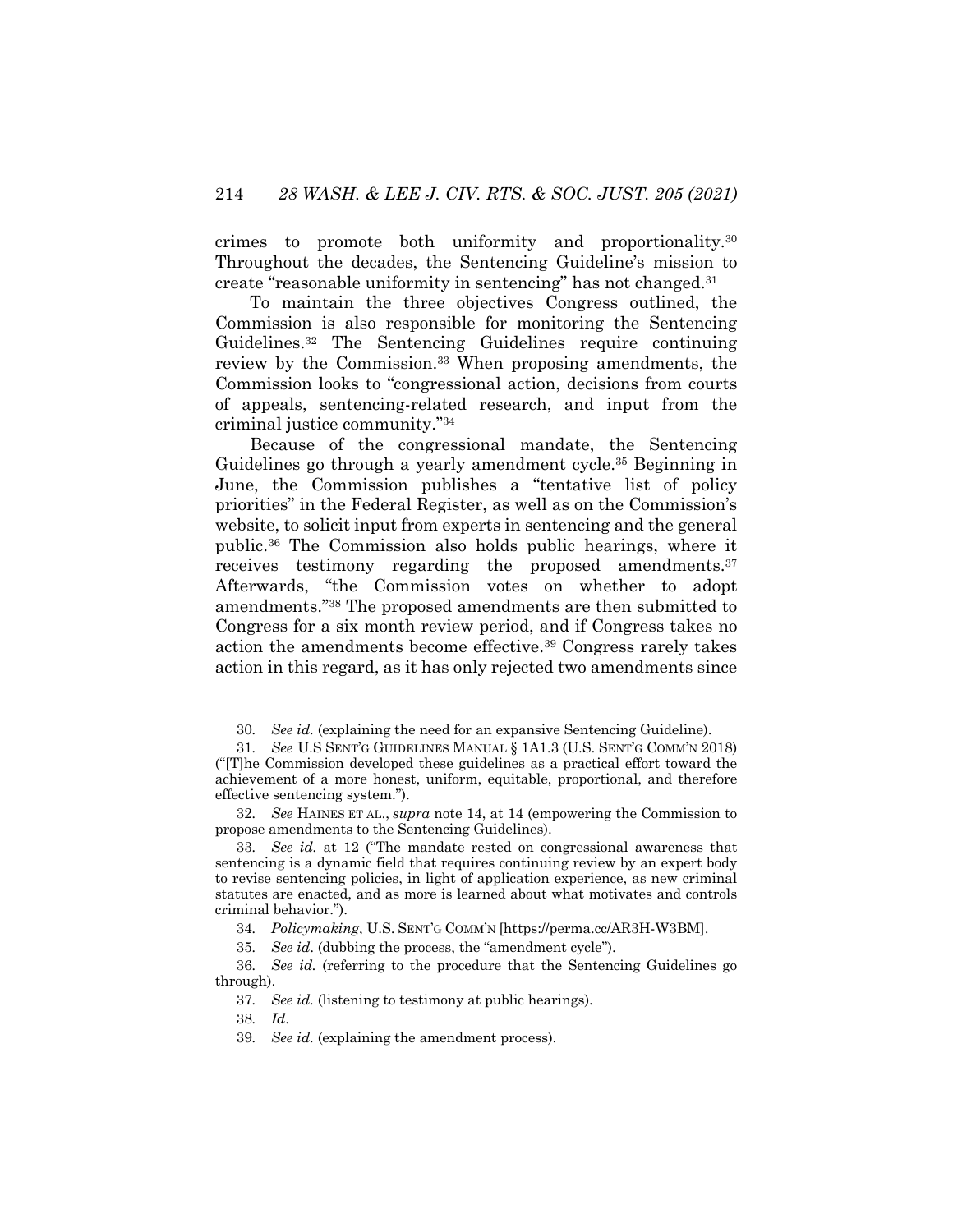1987.40 However, amendments to the Sentencing Guidelines commentary do not need Congressional approval and may be "promulgated and put into effect at any time."41 By reviewing the Sentencing Guidelines yearly, the Commission accomplishes the statutory mission Congress set forth in the SRA.42

### *2. How the Supreme Court Shaped the Application of the Guidelines*

Two major developments have shaped how the Sentencing Guidelines are applied in practice.<sup>43</sup> The first major development is the commentary in the Guidelines Manual becoming binding on federal courts.44 To establish the sentencing policies and practices the SRA laid out, the Commission created the Guidelines Manual.45 The Guidelines Manual includes three kinds of text: the Guidelines provisions themselves, the accompanying commentary, and general policy statements.46 Extensive commentary accompanies the provisions and policy statements, explaining how the Sentencing Guidelines should be applied and interpreted.47

<sup>40</sup>*. See Basics of Federal Sentencing I: The Evolution of Federal Sentencing*, U.S. SENT'G COMM'N (highlighting the rarity of congressional intervention in the Sentencing Guidelines amendment process) [https://perma.cc/Q87E-KZMZ].

<sup>41</sup>*. See* U.S. SENT'G COMM'N, RULES OF PRACTICE AND PROCEDURE 6 (Aug. 16, 2016) (showing that commentary can be amended without congressional approval).

<sup>42</sup>*. See* HAINES ET AL., *supra* note 14, at 15 (showing how yearly amendments bolster the Commission's ability to fulfill its purpose).

<sup>43</sup>*. See* Stinson v. United States, 508 U.S. 36, 38 (1993) (holding that the commentary which interprets the Sentencing Guidelines is authoritative); United States v. Booker, 543 U.S. 220, 227 (2005) (holding that the mandatory nature of the Sentencing Guidelines is unconstitutional).

<sup>44</sup>*. See Stinson*, 508 U.S. at 38 (1993) (making the commentary to the Sentencing Guidelines binding on federal courts unless it violates the Constitution or a federal statute, or is inconsistent with, or a plainly erroneous reading of, that guideline).

<sup>45</sup>*. See id.* at 41 (accomplishing the Commission's goal by creating the Guideline Manual).

<sup>46</sup>*. See id.* (subdividing the Guidelines Manual into three parts).

<sup>47.</sup> See *id.* (stating the purpose of the commentary).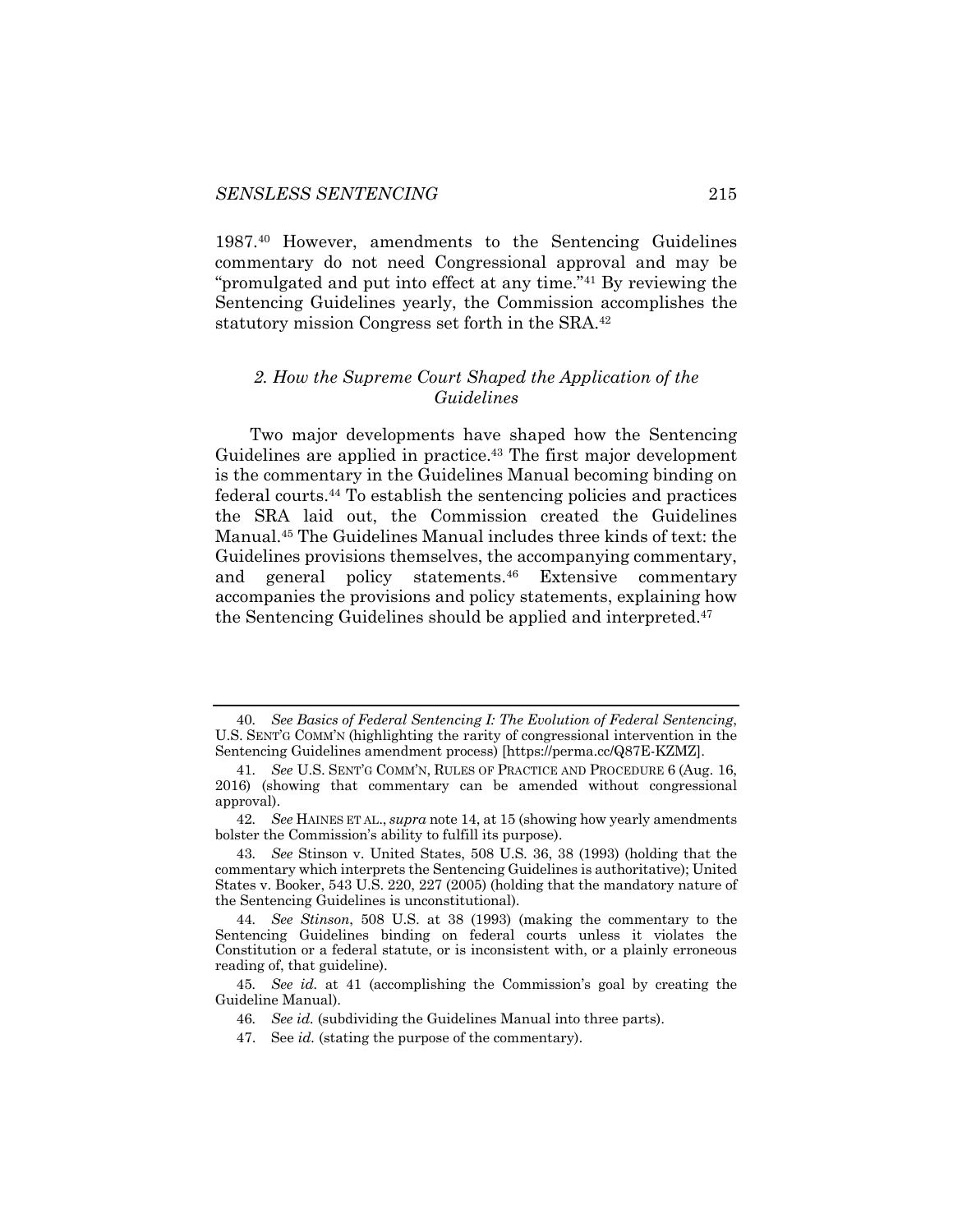In *Stinson v. United States*, <sup>48</sup> the U.S. Supreme Court adopted the practice of using the commentary accompanying the Sentencing Guidelines as binding interpretive authority, provided it does not violate the U.S. Constitution or is plainly erroneous.49 *Stinson* grappled with whether the Commission could amend the commentary without Congressional approval and bind federal courts to that interpretation.50 Specifically, the Commission amended the commentary to § 4B1.2, adding the sentence: "The term 'crime of violence' does not include the offense of unlawful possession of a firearm by a felon."51 This effectively redefined the phrase "crime of violence" and changed the meaning of the entire provision.52 Importantly, the language of the Sentencing Guidelines *provisions* stayed the same, with only the accompanying commentary changing.53

The Supreme Court ruled that amending the commentary without congressional approval was within the statutory boundaries Congress set forth and that judges must adhere to the interpretation the commentary provides unless that commentary is unconstitutional.54 The decision in *Stinson* allows the Commission to interpret and explain the Sentencing Guidelines provisions through commentary and definitional sections, without express approval from Congress.55

The second major development is the Sentencing Guidelines' shift from being mandatory to advisory.56 Before 2005, the

<sup>48</sup>*. See Stinson*, 508 U.S. at 38 (1993) (holding that the commentary that interprets the Sentencing Guidelines is authoritative).

<sup>49</sup>*. See id.* (making the commentary authoritative provided that it is constitutional and not clearly erroneous).

<sup>50</sup>*. See id.* at 39 (considering whether the addition of one sentence to the commentary redefined the entire provision).

<sup>51</sup>*. See* U.S SENT'G GUIDELINES MANUAL § 4B1.2 (U.S. SENT'G COMM'N 2018).

<sup>52</sup>*. See Stinson*, 508 U.S. at 38 (1993) (changing the meaning of § 4B1.2 by adding a sentence).

<sup>53</sup>*. See id.* (understanding the Commission's ability to alter a provision in the Sentencing Guidelines without changing the actual provision).

<sup>54</sup>*. See id.* at 42 (making the commentary to the Sentencing Guidelines authoritative unless it is unconstitutional or clearly erroneous).

<sup>55</sup>*. See id.* at 46 (allowing the Commission to revise the Sentencing Guidelines through the commentary).

<sup>56</sup>*. See* United States v. Booker, 543 U.S. 220, 234 (2005) (changing the Sentencing Guidelines to advisory).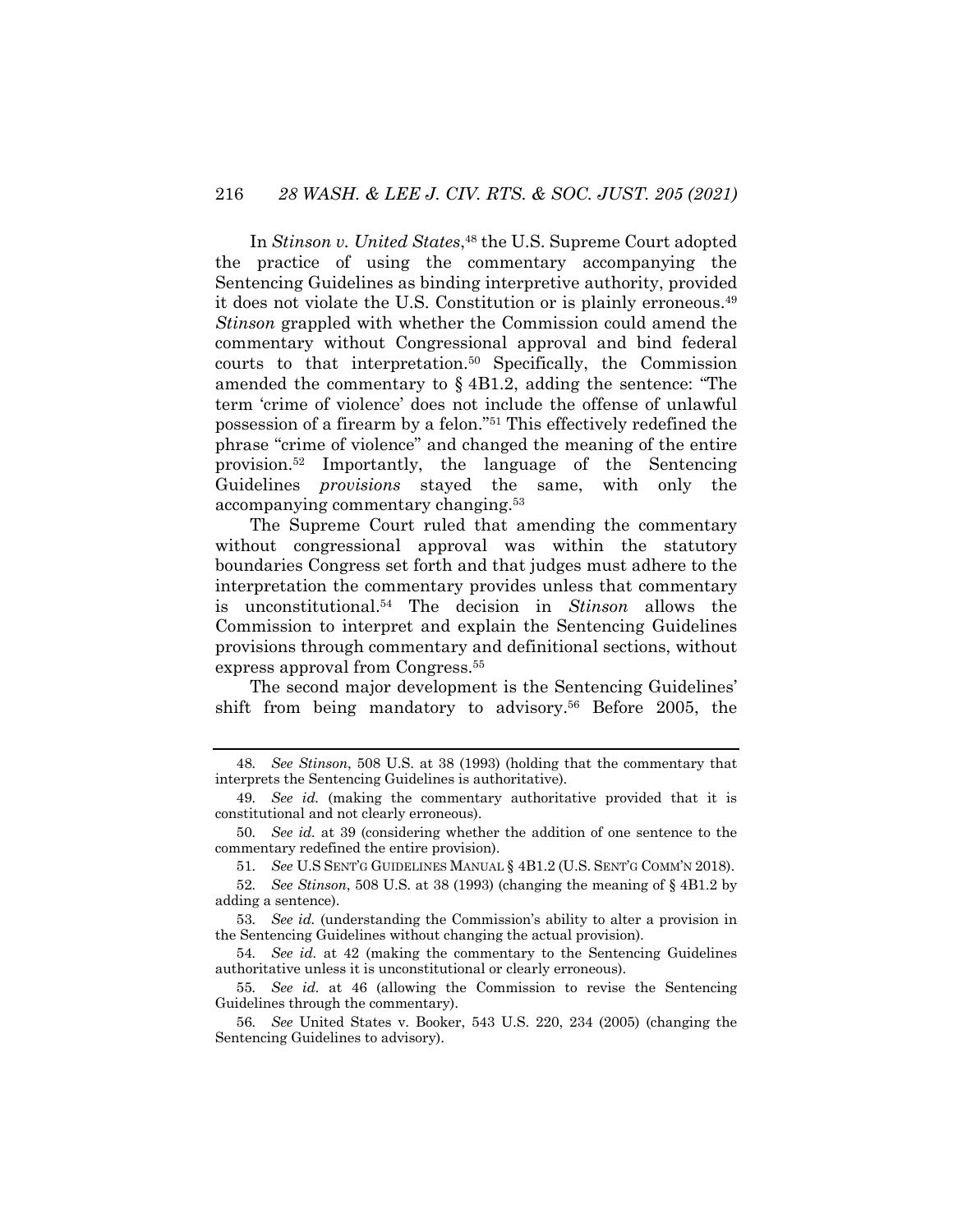Sentencing Guidelines had the force and effect of law and were binding on all federal judges.<sup>57</sup> However, in *United States v. Booker*, <sup>58</sup> the Supreme Court held that the Sentencing Guidelines were advisory and that federal judges could deviate from the guideline ranges.59 In spite of this holding, *Booker* deviances are rare, and district courts are still required to properly calculate and consider the Sentencing Guidelines when sentencing.60 Even though they are now advisory, courts still consider the Sentencing Guidelines to be integral to the sentencing process.  $61$ 

Moreover, district courts are also given a different level of scrutiny when sentencing within a properly calculated guidelines range.62 In *Rita v. United States*, <sup>63</sup> the Supreme Court held that federal appellate courts may apply a presumption of reasonableness standard to the sentences imposed by the district courts, provided they properly calculated the Sentencing Guidelines range.64 The Supreme Court highlighted the complimentary relationship between the Commission and the district courts, stating:

[T]he presumption reflects the fact that, by the time an appeals court is considering a within-Guidelines sentence on review, *both* the sentencing judge and the Sentencing Commission will have reached the *same* conclusion as to the proper sentence in the particular case. That double

61*. See* United States v. Jackson, 467 F.3d 834, 838 (3d Cir. 2006) ("[T]he Guidelines still play an integral role in criminal sentencing.").

62*. See Rita*, 551 U.S. at 347 (allowing appellate courts to review sentences within the properly calculated range for reasonableness).

63*. See id*. at 341 (holding that the court of appeals may apply a presumption of reasonableness).

64*. See id.* (stating that the presumption of reasonableness does not violate the Sixth Amendment).

<sup>57</sup>*. See id.* ("Because they are binding on all judges, this Court has consistently held that the Guidelines have the force and effect of law.").

<sup>58.</sup> 543 U.S. 220, (2005).

<sup>59</sup>*. See id.* at 227 (holding that the mandatory nature of the Sentencing Guidelines is unconstitutional).

<sup>60</sup>*. See id.* ("The district courts, while not bound to apply the Guidelines, must . . . take them into account when sentencing."); *see also* Rita v. United States, 551 U.S. 338, 351 (2007) (stating that the district court must begin by properly calculating the applicable Sentencing Guideline range).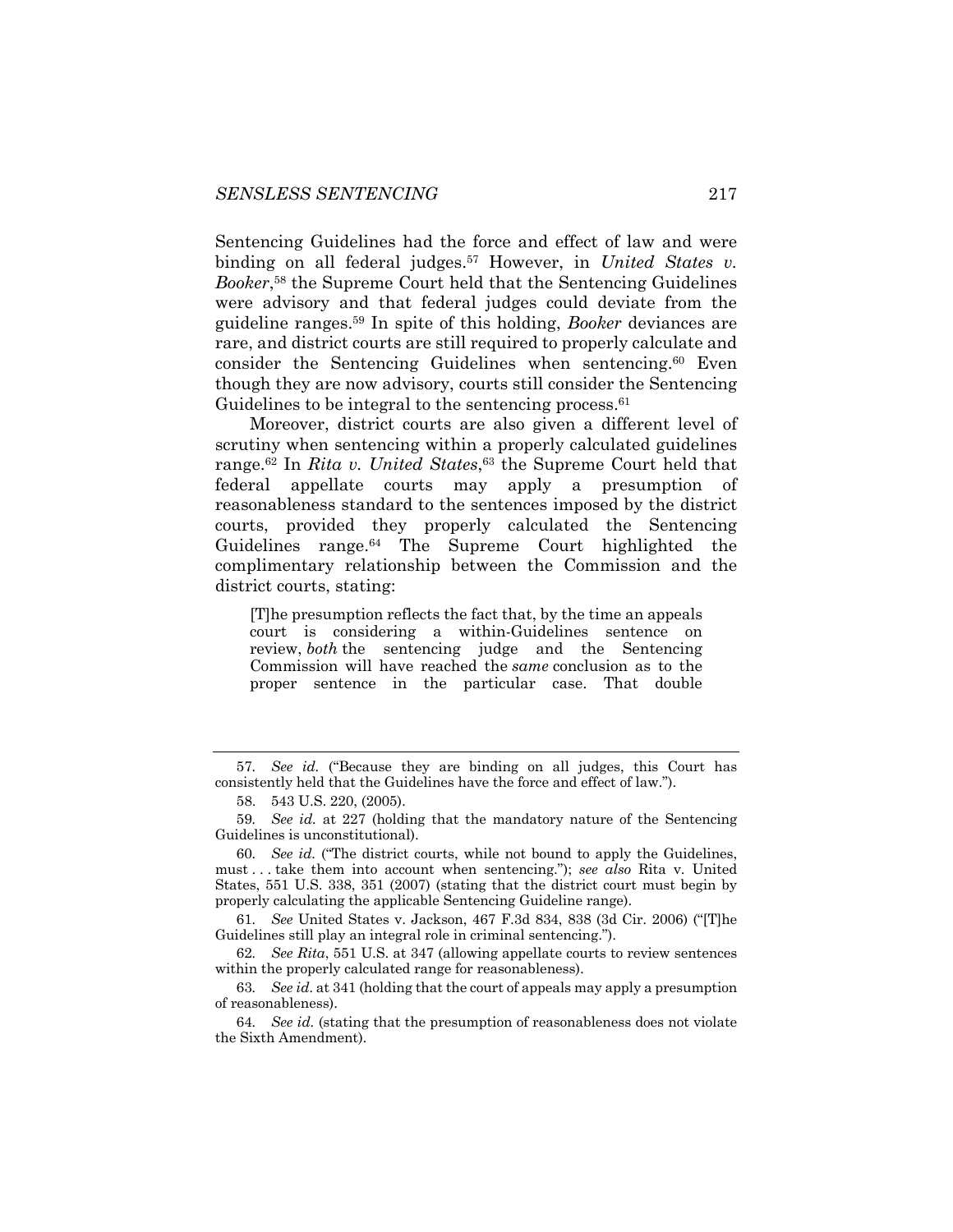determination significantly increases the likelihood that the sentence is a reasonable one.

Further, the presumption reflects the nature of the Guidelineswriting task that Congress set for the Commission and the manner in which the Commission carried out that task. In instructing both the *sentencing judge* and the *Commission* what to do, Congress referred to the basic sentencing objectives that the statute sets forth in 18 U.S.C.  $§ 3553(a).<sup>65</sup>$ 

Building upon the presumption in *Rita*, the Supreme Court in Gall v. United States<sup>66</sup> held that all federal appellate courts must use a deferential abuse-of-discretion standard of review when analyzing properly calculated sentences that district court judges impose.<sup>67</sup>

In light of these two decisions, the appellate court reviewing a district court judge's sentence goes through a two-step process.<sup>68</sup> First, the court must "ensure that the district court made no significant procedural errors," such as improperly calculating or failing to calculate the Sentencing Guideline range.<sup>69</sup> Second, the court must "consider the sentence's substantive reasonableness under an abuse-of-discretion standard, taking into account the totality of the circumstances, including the extent of a variance from the Guidelines range."70

To calculate the proper Sentencing Guidelines range, the district court utilizes a six-step process for individual defendants that culminates in the defendant's offense level and criminal history category ("CHC").<sup>71</sup> For example, an offense level of one

<sup>65</sup>*. See id.* at 347 (highlighting the complimentary relationship between the Commission and the district court).

<sup>66</sup>*. See* Gall v. United States, 552 U.S. 38, 41 (2007) (holding that the appellate courts' standard of review is abuse of discretion).

<sup>67</sup>*. See id.* at 59 (ensuring that the court of appeals gives proper deference to the district court judge).

<sup>68</sup>*. See* HAINES ET AL., *supra* note 14, at 14 (explaining the two-step process that appellate courts use).

<sup>69</sup>*. See Gall*, 552 U.S. at 39 (showing the first step the appellate court takes to review the district court judge's sentence).

<sup>70</sup>*. See id.* (showing the second step the appellate court takes to review the district court judge's sentence).

<sup>71</sup>*. See* HAINES ET AL., *supra* note 14, at 158 (listing the eight steps for organizational defendants and six steps for individual defendants).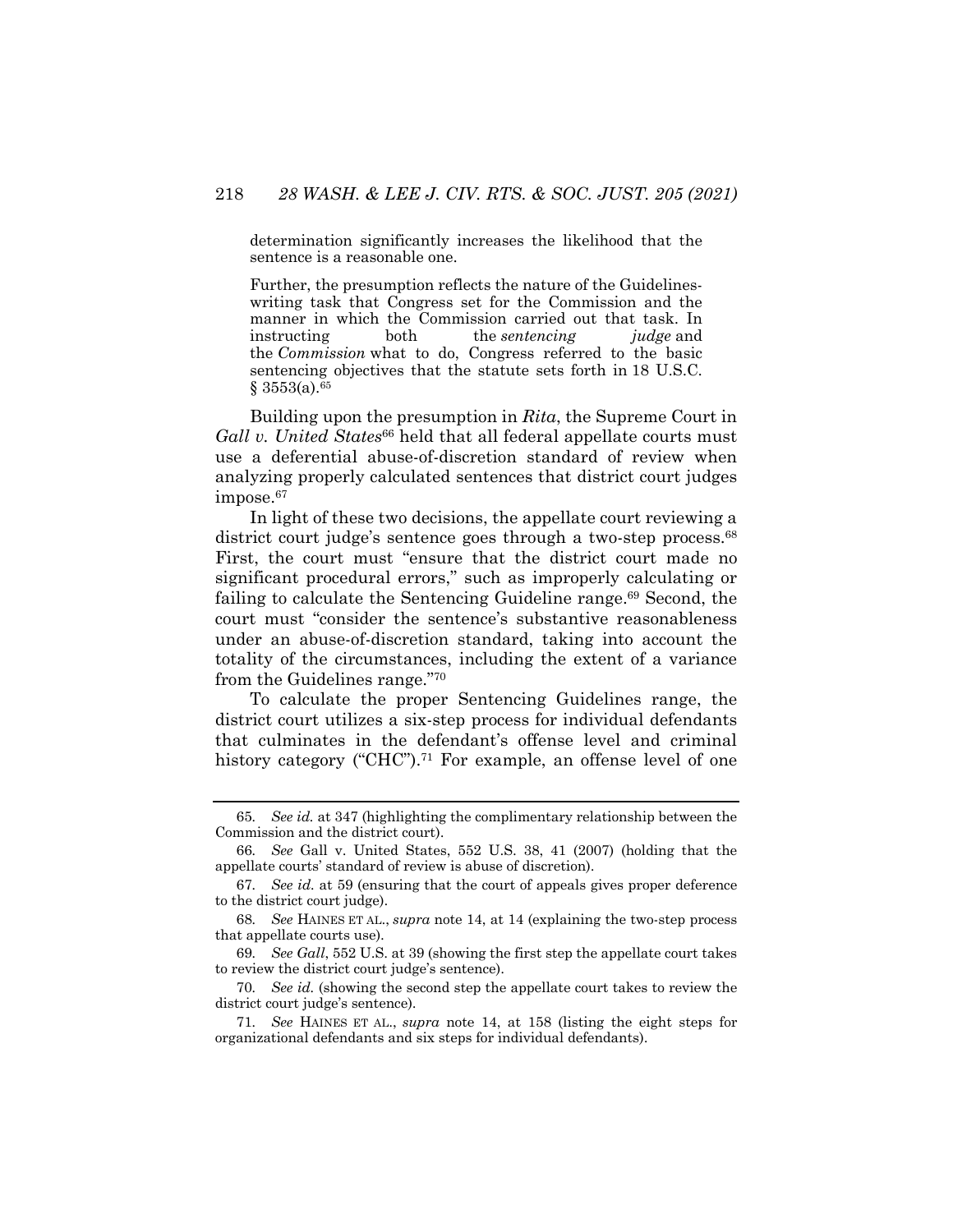coupled with a CHC of one, would result in zero to six months term in prison.72 In contrast, an offense level of forty-three coupled with a CHC of six, would result in a sentence of mandatory life in prison.73 The higher the offense level and criminal history category, the higher the sentence.74

Despite being advisory, the prevalence of the Sentencing Guidelines throughout the sentencing process underscores the important role they play.75

#### *B. The Career Offender Sentencing Enhancement*

#### *1. The Creation and Application of 4B1.1 and 4B1.2*

The SRA also specifically instructed the Commission to create the career offender guideline.76 Title 28 § 994(h) of the United States Code reads:

(h) The Commission shall assure that the guidelines specify a sentence to a term of imprisonment at or near the maximum term authorized for categories of defendants in which the defendant is eighteen years old or older and-(1) has been convicted of a felony that is-(A) a crime of violence; or (B) an offense described in section 401 of the Controlled Substances Act (21 U.S.C. 841), sections 1002(a), 1005, and 1009 of the Controlled Substances Import and Export Act (21 U.S.C. 952(a), 955, and 959), and chapter 705 of title 46; and (2) has previously been convicted of two or more prior felonies, each of which is-(A) a crime of violence; or (B) an offense described in section 401 of the Controlled Substances Act (21 U.S.C. 841), sections 1002(a), 1005, and 1009 of the Controlled Substances Import and Export Act (21 U.S.C. 952(a), 955, and 959), and chapter 705 of title 46.77

<sup>72</sup>*. See Annotated 2018 Chapter 5*, U.S. SENT'G COMM'N, (calculating the guidelines range using the sentencing table) [https://perma.cc/Q9FW-PCKP].

<sup>73</sup>*. See id.* (calculating the guideline range using the sentencing table).

<sup>74</sup>*. See id.* (showing the sentencing table).

<sup>75</sup>*. See* HAINES ET AL., *supra* note 14, at 14 (showing the importance of the Sentencing Guidelines despite their advisory status).

<sup>76</sup>*. See* 28 U.S.C. § 994(h) (2006) (instructing the Commission to punish career criminals near the statutory maximum).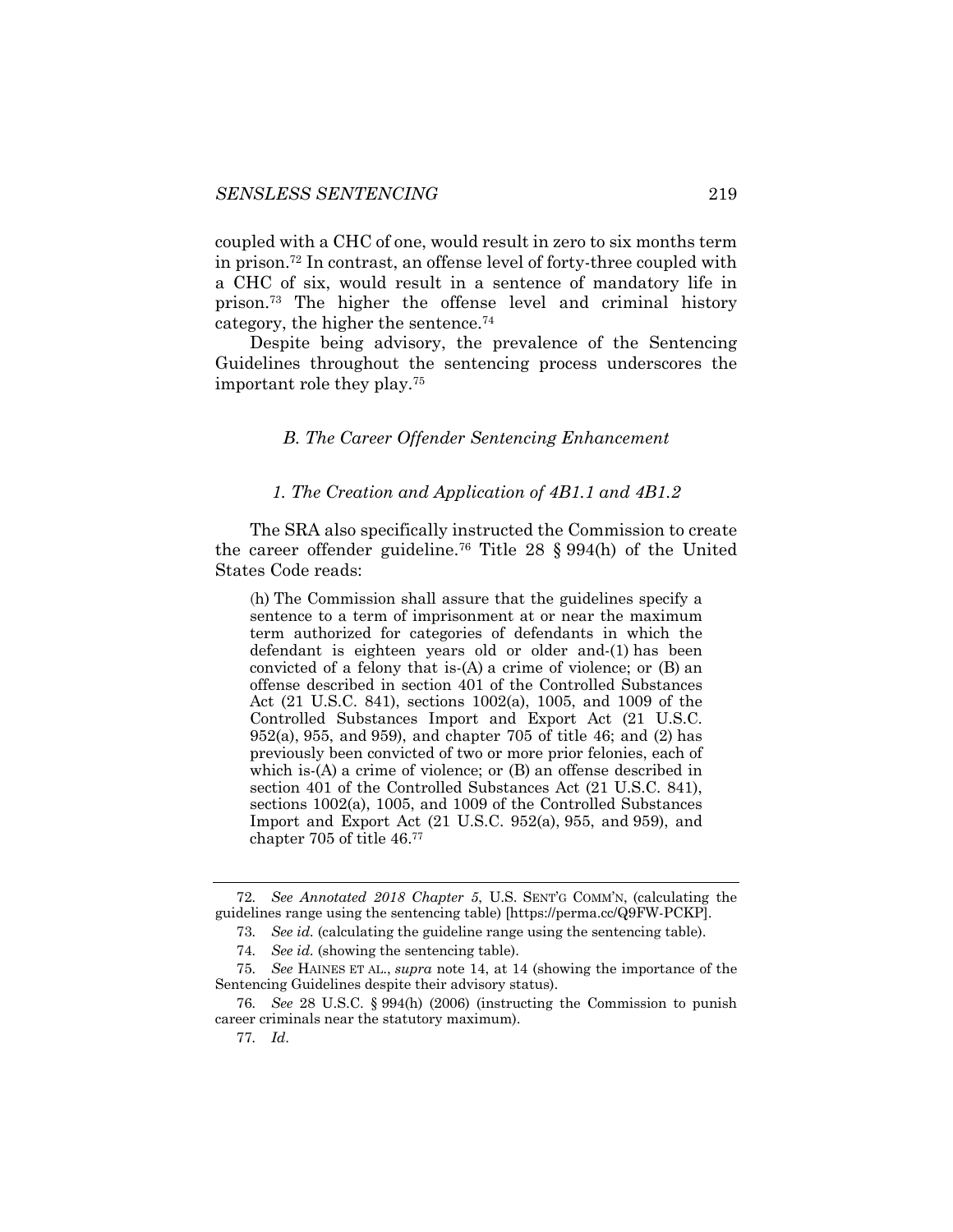This statutory directive would result in the promulgation of United States Sentencing Guidelines § 4B1.1 ("4B1.1"), the career offender guideline, and the accompanying definitional section U.S.S.G. § 4B1.2 ("4B1.2").78

The career offender guideline in 4B1.1(a) reads:

A defendant is a career offender if (1) the defendant was at least eighteen years old at the time the defendant committed the instant offense of conviction; (2) the instant offense of conviction is a felony that is either a crime of violence or a controlled substance offense; and (3) the defendant has at least two prior felony convictions of either a crime of violence or a controlled substance offense.79

Section  $4B1.2(b)$  defines "controlled substance offense" as:

an offense under federal or state law, punishable by imprisonment for a term exceeding one year, that prohibits the manufacture, import, export, distribution, or dispensing of a controlled substance (or a counterfeit substance) or the possession of a controlled substance (or a counterfeit substance) with intent to manufacture, import, export, distribute, or dispense.<sup>80</sup>

If 4B1.1 applies, the "career offender's criminal history category in every case under this subsection shall be Category VI," and the offense level is set at or near the statutory maximum.<sup>81</sup> Absent 4B1.1, the CHCs range from I to VI with the latter imposing the longest sentences. $82$  Section 4B1.1 is one of only two places in the Sentencing Guidelines where criminal history points do not determine the CHC.83 Putting career criminals in Category

<sup>78</sup>*. See* HAINES ET AL., *supra* note 14, at 1445 (explaining the connection between 28 U.S.C. § 994(h) and the career offender guideline).

<sup>79.</sup> U.S. SENT'G GUIDELINES MANUAL § 4B1.1. (U.S. SENT'G COMM'N 2018).

<sup>80.</sup> U.S. SENT'G GUIDELINES MANUAL § 4B1.2. (U.S. SENT'G COMM'N 2018).

<sup>81.</sup> U.S. SENT'G GUIDELINES MANUAL § 4B1.1. (U.S. SENT'G COMM'N 2018).

<sup>82</sup>*. See Annotated 2018 Chapter 5*, U.S. SENT'G COMM'N, ("The Criminal History category is determined by the total criminal history points from chapter four, Part A, except as provided in §§ 4B1.1 (Career Offender) and 4B1.4.") [https://perma.cc/SGV7-6JMC].

<sup>83</sup>*. See id.* (showing the increase in sentences from category I compared to category VI).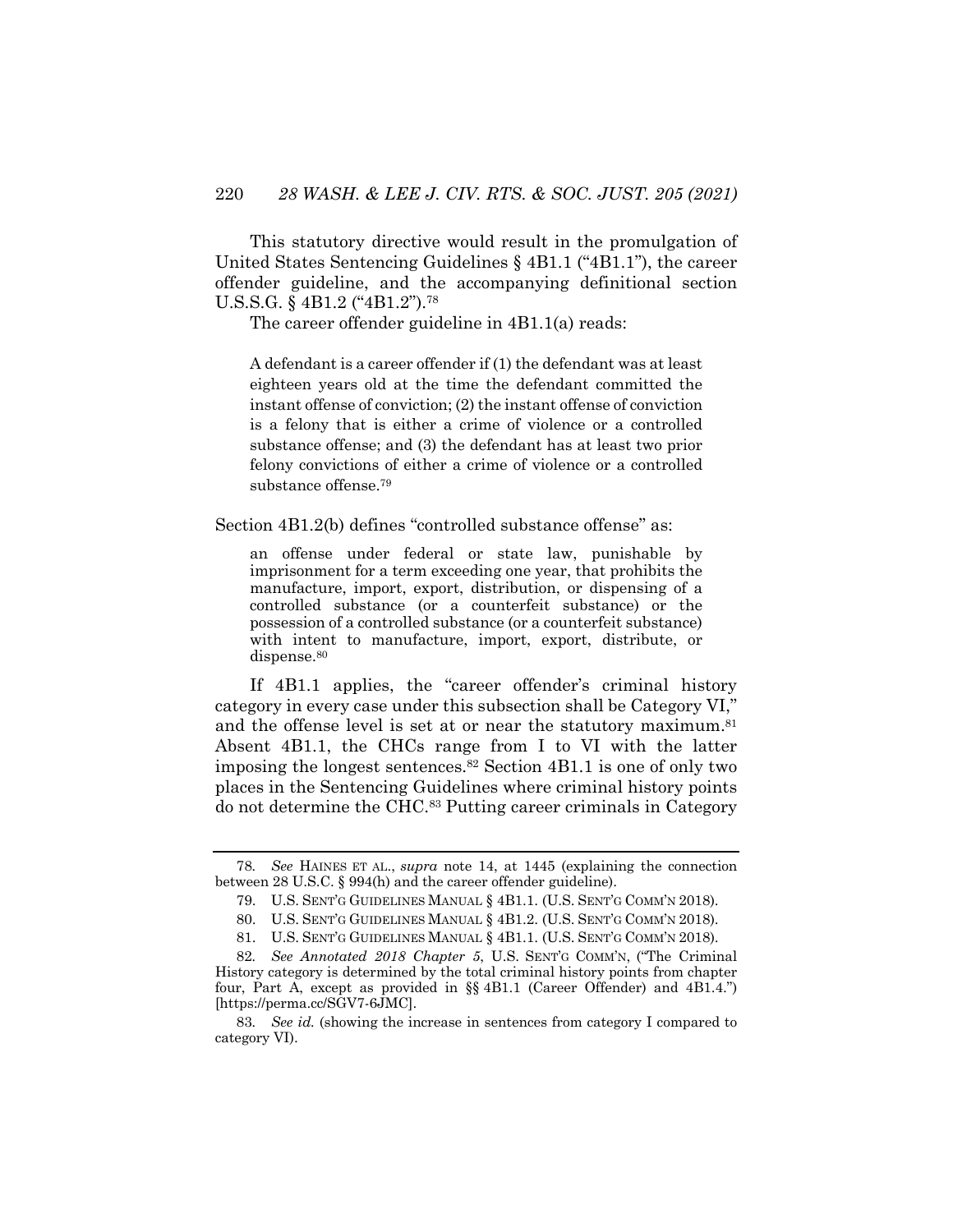VI for criminal history and setting the offense level near the statutory maximum accomplishes the Congressional directive of "a term of imprisonment at or near the maximum term authorized."84

*United States v. Holmes*<sup>85</sup> illustrates how the career offender guideline is applied in practice.86 On November 18, 2014, a federal grand jury indicted Holmes on three counts of distributing crack cocaine and one count of distributing cocaine in violation of 21 U.S.C.  $\S$ § 841(a) and 841(b)(1)(C).<sup>87</sup> Holmes accepted responsibility and plead guilty to all four counts in the indictment.88 Under Rule 32 of the Federal Rules of Criminal Procedure, the probation officer conducted a presentence investigation and drafted a presentence report ("PSR").<sup>89</sup> In the PSR, "the probation officer determined Holmes' base offense level to be [twenty-two]" and "calculated a criminal history score of [nine], resulting in a criminal history category of IV."90 The district court reduced Holmes' base level by three points, due to accepting responsibility, which would put the final offense level at [nineteen].91

However, because the instant offense was a controlled substance offense, and Holmes had two previous controlled substance offenses, the officer classified Holmes as a career offender under 4B1.1.92 Holmes objected to the career offender classification and the district court overruled the objection

<sup>84.</sup> 28 U.S.C. § 994(h) (2006).

<sup>85</sup>*. See* United States v. Holmes, 647 F. App'x 1014, 1017 (11th Cir. 2016) (holding that the defendant's two prior drug convictions qualify as predicate offenses).

<sup>86.</sup> With Mr. Holmes' permission, his case will be used to illustrate how the sentencing enhancement is applied.

<sup>87</sup>*. See Holmes*, 647 F. App'x at 1015 (charging the defendant with four counts of cocaine and crack cocaine offenses).

<sup>88</sup>*. See* Initial Brief for Appellant at 4, United States v. Holmes, 647 F. App'x 1014 (11th Cir. 2016) (No. 15-12072) (pleading guilty to four counts of cocaine and crack cocaine offenses).

<sup>89</sup>*. See* Fed. R. Crim. P. 32(c)-(d) (requiring a presentence investigation and presentence report).

<sup>90.</sup> Initial Brief for Appellant at 5, United States v. Holmes, 647 F. App'x 1014 (11th Cir. 2016) (No. 15-12072).

<sup>91</sup>*. See id.* at 18 (reducing Holmes' base level offense).

<sup>92</sup>*. See id.* at 5 (classifying Holmes as a career offender).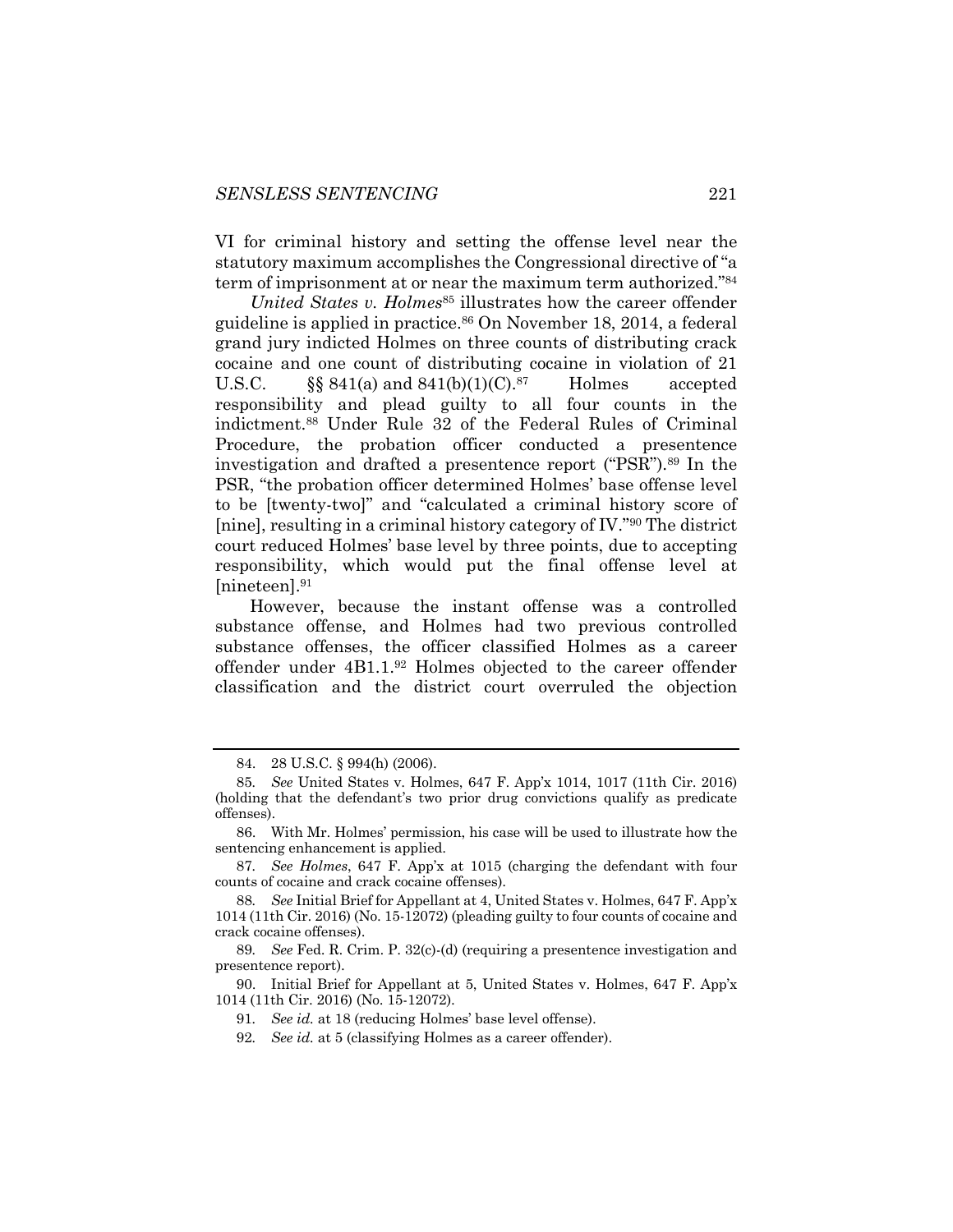confirming the classification.93 The career offender guideline "brought Holmes' offense level to [thirty-two]" and raised his CHC to VI.<sup>94</sup> Based on the PSR, the probation officer recommended a range of imprisonment between 151–188 months.95 The district court adopted the recommendation and sentenced Holmes' to 180 months in prison.<sup>96</sup>

Without the career offender classification, calculating Holmes' sentence using the initial base offense level of [nineteen] and a CHC of IV, Holmes would have been given a recommended Sentencing Guidelines range of forty-six to fifty-seven months.<sup>97</sup> This level of drastic increase in sentence is typical of defendant's sentenced under 4B1.1.98 Holmes having "controlled substance offenses" is also typical, with a vast majority of defendants sentenced under 4B1.1 being drug traffickers.<sup>99</sup> This case outlines how the career offender guideline is applied in actual practice.

#### *2. The Difficulty the Commission Faces in Amending 4B1.1*

In recent years, the Commission has repeatedly asked Congress to fix issues with the career offender guideline.100 While Congress gives the Commission expansive authority to amend the Sentencing Guidelines, they must adhere to congressional directives.<sup>101</sup>

<sup>93</sup>*. See id.* at 6 (overruling the defendant's objection to the classification).

<sup>94</sup>*. See id.* at 5 (bringing Holmes' offense level to 32 pursuant to USSG  $§$  4B1.1(b)(3)).

<sup>95</sup>*. See id.* at 6 (recommending a prison sentence based on the sentencing table).

<sup>96</sup>*. See id.* (sentencing the defendant to fifteen years in prison).

<sup>97</sup>*. See Annotated 2018 Chapter 5,* U.S. SENT'G COMM'N (calculating the guideline range using the sentencing table) [https://perma.cc/42YP-JCXE].

<sup>98</sup>*. See* QUICK FACTS CAREER OFFENDERS 1 (U.S. SENT'G COMM'N 2018) (enhancing defendants' sentences by raising their CHC and base level).

<sup>99</sup>*. See id*. (identifying controlled substance offenses as typical for drug traffickers).

<sup>100</sup>*. See* REPORT TO THE CONGRESS: CAREER OFFENDER SENTENCE 26 (U.S. SENT'G COMM'N 2016) (recommending that Congress change the career offender guideline).

<sup>101</sup>*. See* United States v. LaBonte, 520 U.S. 751, 753 (1997) (forcing the Commission to follow their congressional directive).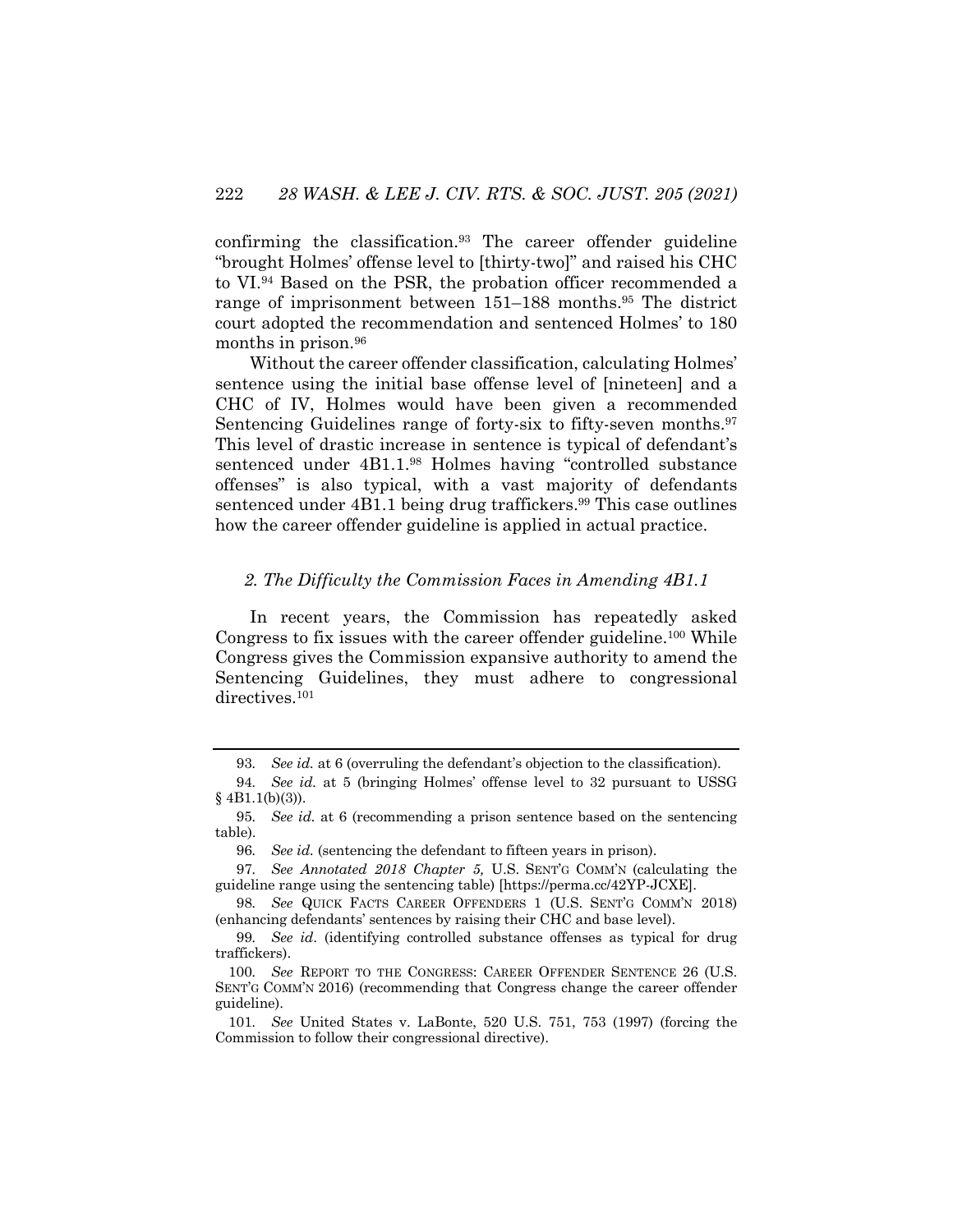The Supreme Court considered this interplay in *United States v. LaBonte*<sup>102</sup> when defining the phrase "maximum term authorized" as it appears in 28 U.S.C.  $\S 994(h).^{103}$  Congress directed the Commission to sentence certain offenders "at or near the maximum term authorized" when adult defendants commit "their third felony drug offense or violent crime."104 In Amendment 506, the Commission defined "offense statutory maximum" as "the maximum term of imprisonment authorized for the offense of conviction that is a crime of violence or controlled substance offense, not including any increase in that maximum term under a sentencing enhancement provision that applies because of the defendant's prior criminal record . . . ."105 The Department of Justice argued that the maximum term authorized for the offense of conviction included "any applicable statutory sentencing enhancement."106

The Department of Justice further argued that the maximum term authorized for the offense of conviction included "any applicable statutory sentencing enhancement."107 Ultimately, the Supreme Court found that the Commission could not substantially deviate from the Congressional directive set forth in 28 U.S.C. § 994(h), and that the "maximum term authorized" included any applicable statutory enhancements.108 The Supreme Court reasoned that while Congress gave the Commission "significant discretion in formulating guidelines," that discretion "must bow" to specific Congressional directives.109 *Labonte* ties the

<sup>102</sup>*. See id.* (holding "maximum term authorized" to include all applicable sentencing enhancements).

<sup>103</sup>*. See id.* at 757–58 (weighing the congressional directive with the Commission's general authority).

<sup>104</sup>*. Id.* at 752.

<sup>105</sup>*. See* U.S. SENT'G. GUIDELINES MANUAL app. C, amend. 506 (U.S. SENT'G COMM'N 1994) (amending USSG § 4B1.1 cmt. n.2).

<sup>106</sup>*. LaBonte*, 520 U.S. at 752 (1997).

<sup>107</sup>*. LaBonte*, 520 U.S. at 752.

<sup>108</sup>*. See id.* at 757–58 (weighing the congressional directive with the Commission's general authority).

<sup>109</sup>*. Id.* at 757.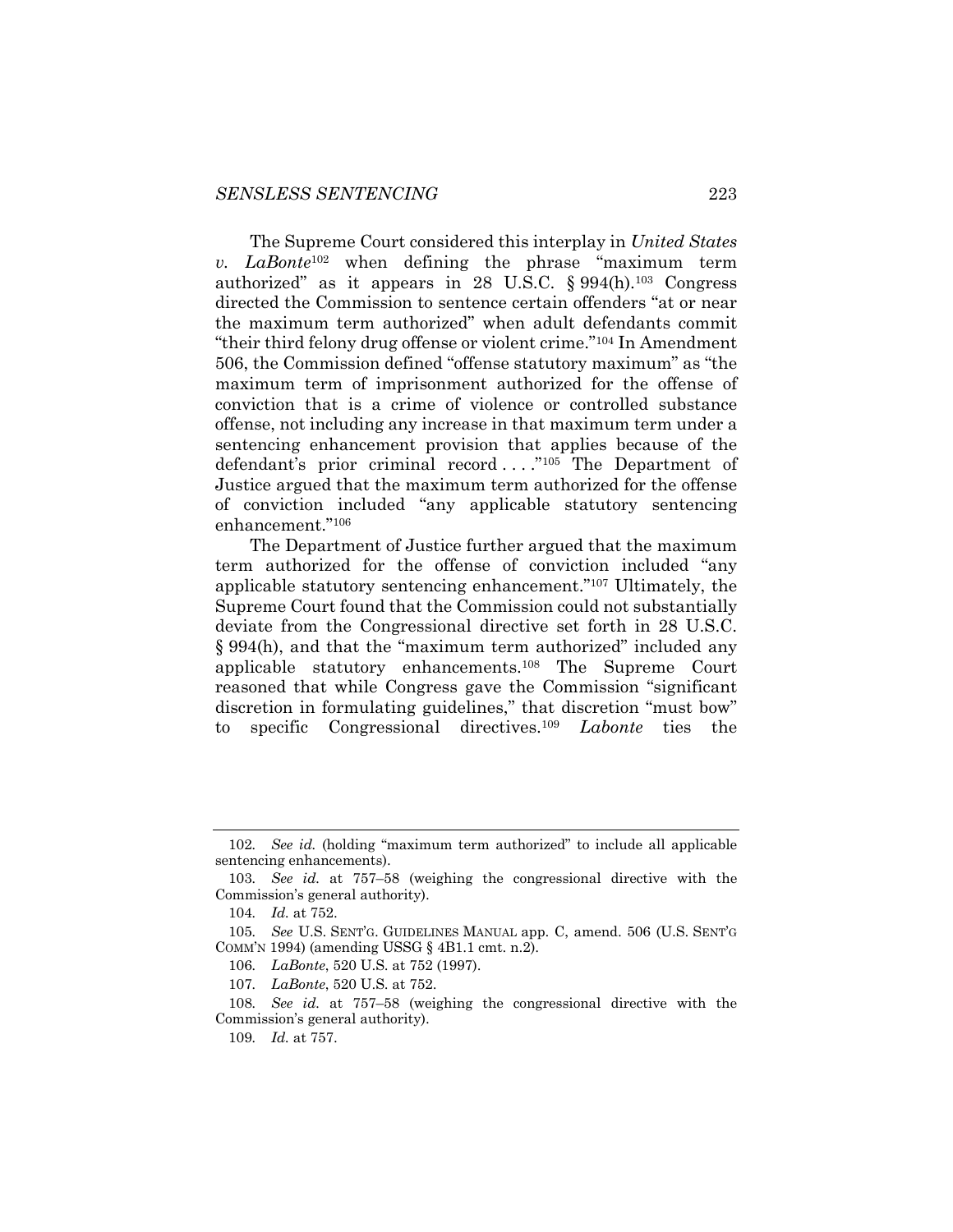Commission's hands, preventing substantive deviation from  $\S 994(h)$  without Congressional action.<sup>110</sup>

## *III. An Explanation and Critique of Each Argument in the Circuit Split over the definition of Controlled Substance in 4B1.2*

#### *A. Where Each Circuit Stands*

Federal appellate courts ("Circuits") are currently split on the definition of "controlled substance" in the Sentencing Guidelines.111 The Second, Fifth, Eighth, Ninth, and possibly Tenth Circuits have defined "controlled substance" using solely the drugs listed in the federal Controlled Substance Act ("CSA").112 On the other side of the split are the Fourth, Seventh, and possibly the Sixth and Eleventh Circuits, which have defined "controlled substance" using federal or state law.113 Understanding the reasoning behind each Circuit's position will shed light on the

<sup>110</sup>*. See id*. at 756 (restricting the Commission to their congressional directive).

<sup>111</sup>*. See* United States v. Ward, 972 F.3d 364, 375 (4th Cir. 2020) (splitting from the other circuits).

<sup>112</sup>*. See* United States v. Townsend, 897 F.3d 66, 68 (2d Cir. 2018) (finding that the term "controlled substance" in  $\S 4B1.2(b)$  refers exclusively to those substances in the CSA); United States v. Gomez-Alvarez, 781 F.3d 787, 793 (5th Cir. 2015) (agreeing with the Ninth Circuit and stating that "controlled substance" refers to substances listed in the federal Controlled Substance Act); United States v. Sanchez-Garcia, 642 F.3d 658, 661 (8th Cir. 2011) (using federally defined "controlled substance" when applying the categorical approach); United States v. Leal-Vega, 680 F.3d 1160, 1166 (9th Cir. 2012) (holding that "controlled substance" means drugs listed in the federal Controlled Substance Act); United States v. Abdeljawad, 794 F. App'x 745, 748 (10th Cir. 2019) (nonprecedential) (signaling agreement with the Ninth Circuit in federally defining "controlled substance"); *see also* United States v. Walker, 858 F.3d 196, 200 n.4 (4th Cir. 2017) (noting that "drug trafficking offense" under U.S. SENT'G GUIDELINES MANUAL § 2L1.2 (U.S. SENT'G COMM'N 2018) is "substantively identical" to U.S. SENT'G GUIDELINES MANUAL § 4B1.2(b) (U.S. SENT'G COMM'N 2018)).

<sup>113</sup>*. See Ward*, 972 F.3d at 372 (defining "controlled substance" using federal or state law); United States v. Ruth, 966 F.3d 642, 654 (7th Cir. 2020) (same); United States v. Peraza, 754 F. App'x 908, 910 (11th Cir. 2018) (nonprecedential) (same); United States v. Smith, 681 F. App'x 483, 488 (6th Cir. 2017) (nonprecedential) (same).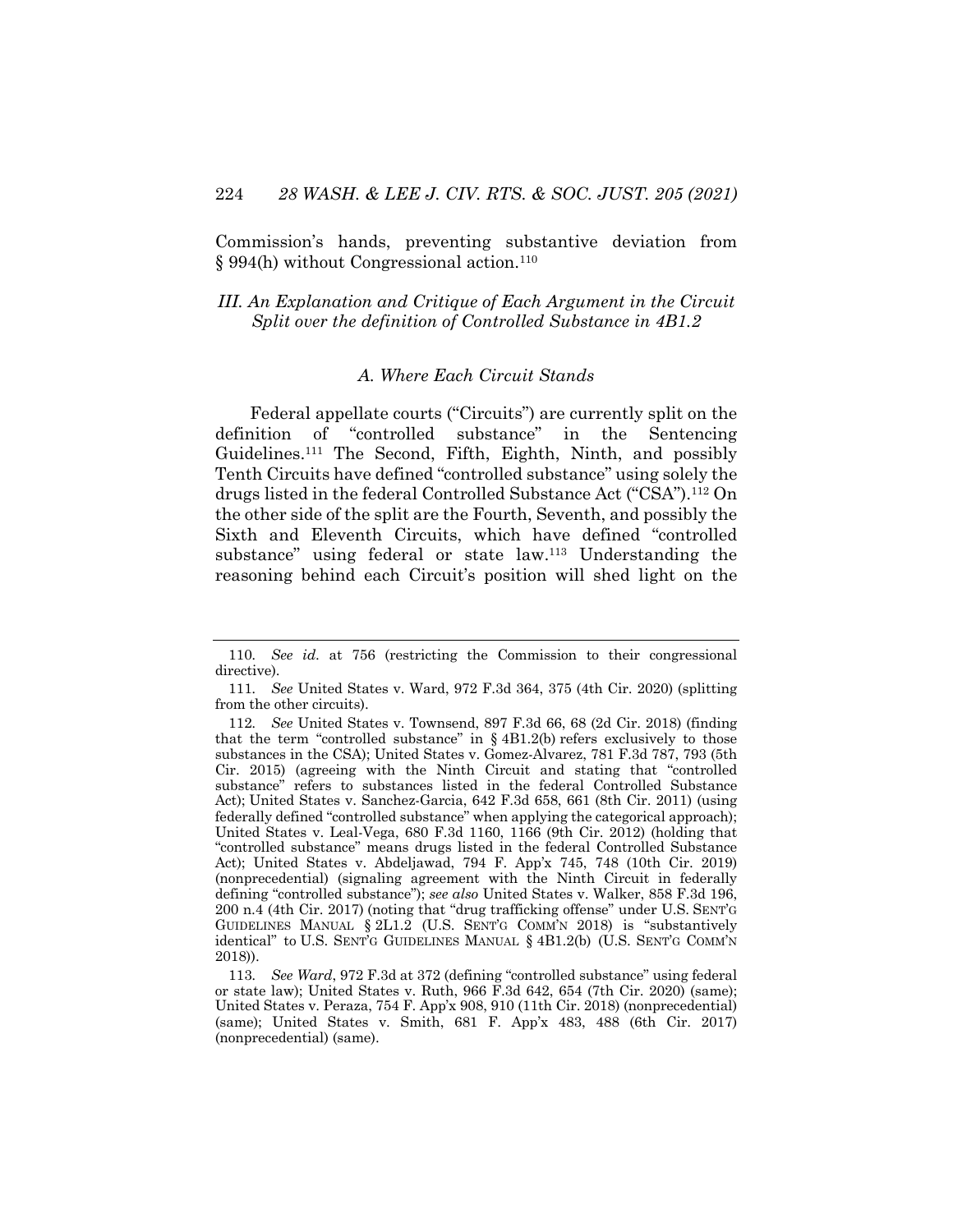solution to the problem.<sup>114</sup> The arguments for and against federally defining "controlled substance" can be broken down into four categories: (1) 4B1.2(b)'s plain meaning,; (2) the *Jerome*  Presumption; (3) the lack of internal cross referencing; and (4) the dependence on state law in violation of *Taylor v. United States*. 115

#### *1. The Fourth Circuit's Plain Meaning Framework*

Because the Supreme Court has instructed that the starting point for statutory interpretation is the plain meaning of the statute, the analysis begins with the Fourth Circuit's position.<sup>116</sup> In *United States v. Ward*,<sup>117</sup> the Fourth Circuit employed a plain meaning framework to define "controlled substance."118 A plain meaning analysis "[assumes] that the ordinary meaning of the statutory language accurately expresses the legislative purpose."119 Turning to the plain meaning of 4B1.2(b), the provision reads: "[t]he term controlled substance offense means an offense under federal or state law."120 Below, in *Ward*, the Fourth Circuit meticulously analyzed the language of 4B1.2(b) to define "controlled substance":

First, we note that only an "offense under federal or state law" may trigger the enhancement. An "offense" is, of course, "a

<sup>114</sup>*. See* Julian W. Smith, Note, *Evidence of Ambiguity: The Effect of Circuit Splits on the Interpretation of Federal Criminal Law*, 16 SUFFOLK J. OF TRIAL & APP. ADVOC. 79, 93 (2011) ("[C]ourts may also look to other circuit courts to help their analyses of interpretation. . .").

<sup>115</sup>*. See* Taylor v. United States, 495 U.S. 575, 602 (1990) (holding that the term "burglary" has a definition independent from state law).

<sup>116</sup>*. See* Marx v. Gen. Revenue Corp., 568 U.S. 371, 376 (2013) (quoting Hardt v. Reliance Standard Life Ins. Co*.*, 560 U.S. 242, 251 (2010)) (stating that courts should begin their analysis with the text of the statute).

<sup>117</sup>*. See* United States v. Ward, 972 F.3d 364, 371 (4th Cir. 2020) (finding that the defendant's prior convictions categorically qualify as "controlled substance offenses").

<sup>118</sup>*. See id.* at 371–72 (defining "controlled substance" as any offense arising under federal or state law).

<sup>119</sup>*. See Marx*, 568 U.S. at 376 (quoting Hardt v. Reliance Standard Life Ins. Co*.*, 560 U.S. 242, 251 (2010)) (internal quotations omitted).

<sup>120.</sup> U.S. SENT'G GUIDELINES MANUAL § 4B1.2 (U.S. SENT'G COMM'N 2018) (internal citations omitted).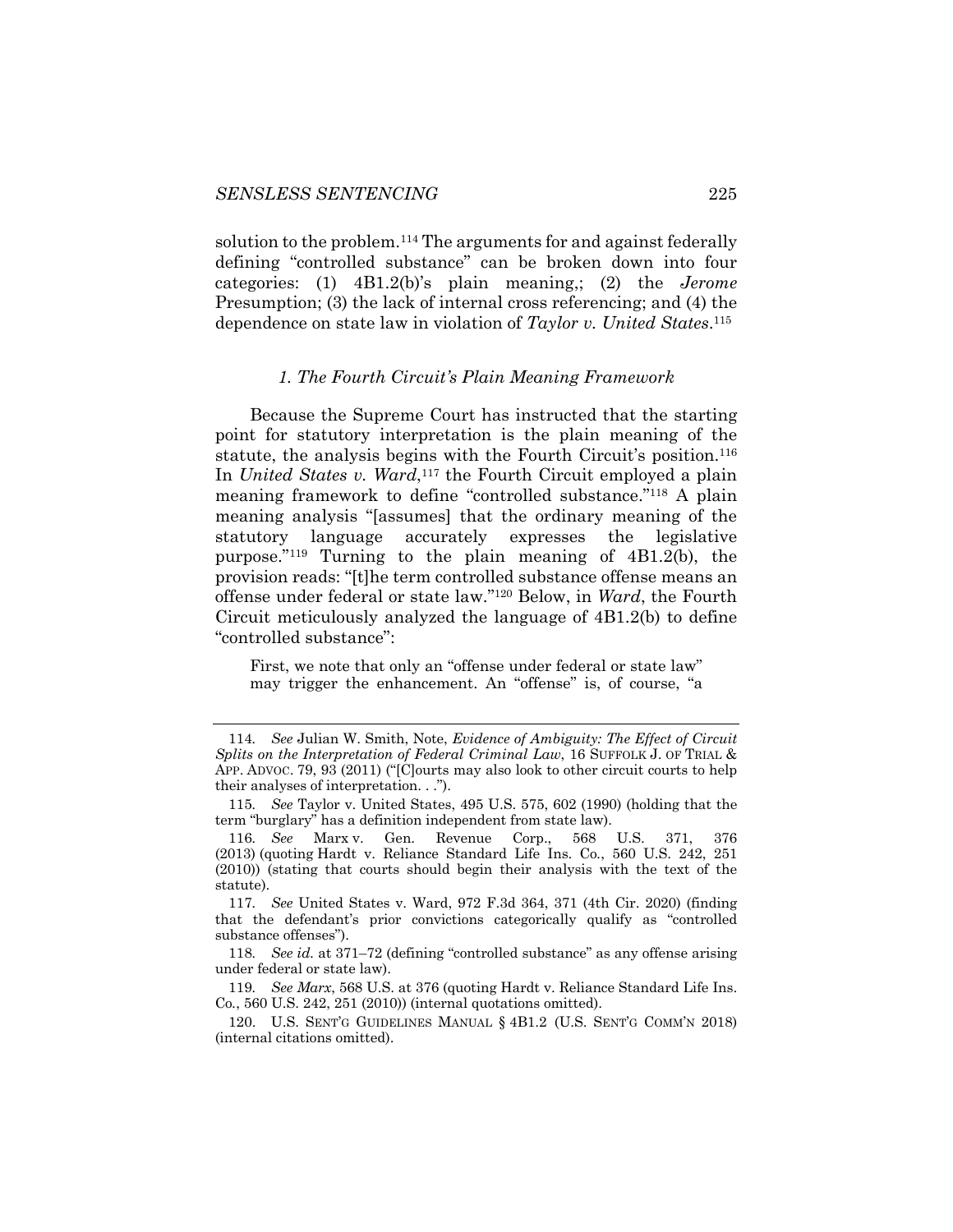breach of law." The noun, "offense," is then modified by a prepositional phrase: "under federal or state law." The preposition "under" means "[b]eneath the rule or domination of; subject to." So to satisfy the ordinary meaning of "offense," there must be a violation or crime "subject to" either "federal or state law."121

In interpreting the provision, the court relied heavily on the use of dictionaries to find the ordinary meaning of the words.<sup>122</sup> The court ultimately found federal and state "controlled substance offenses" to fall within the language of the provision.123

## *2. The Second Circuit's Usage of the* Jerome *Presumption*

In *United States v. Townsend*,124 the Second Circuit used the *Jerome* Presumption to define the phrase "controlled substance" in 4B1.2(b).125 The *Jerome* Presumption is a general rule that states that the application of federal law does not depend on state law unless Congress plainly indicates otherwise.126 As the Second Circuit noted, the only reason the *Jerome* Presumption and other methods of interpretation are applicable is because the Sentencing Guidelines are ambiguous in  $4B1.2(b)$ .<sup>127</sup> Even though the Sentencing Guidelines are not federal statutes found in the United States Code, they are given the force of law and so the presumption is applicable.128

<sup>121</sup>*. Ward*, 972 F.3d at 370 (internal citations omitted).

<sup>122</sup>*. See id*. at 380 (Gregory, C.J., concurring) (taking issue with the majority's use of dictionaries).

<sup>123</sup>*. See id.* at 372 (majority opinion) (stating a predicate offense can arise under federal or state law).

<sup>124</sup>*. See* United States v. Townsend, 897 F.3d 66, 72 (2d Cir. 2018) (holding that "controlled substance refers solely to those substances listed in the CSA).

<sup>125</sup>*. See id.* at 71 (using the *Jerome* Presumption to resolve the ambiguity in the provision).

<sup>126.</sup> Jerome v. United States, 318 U.S. 101, 104 (1943).

<sup>127</sup>*. See Townsend*, 897 F.3d at 69 ("If the Guidelines are clear, there is little more to do; if they are ambiguous, however, the courts have crafted an interpretive scheme that honors our federal sentencing system while preserving the fairness owed to the defendant.").

<sup>128</sup>*. See* United States v. Kirvan, 86 F.3d 309, 311 (2d Cir. 1996) (stating that the Guidelines have the same level of authority as federal statutes).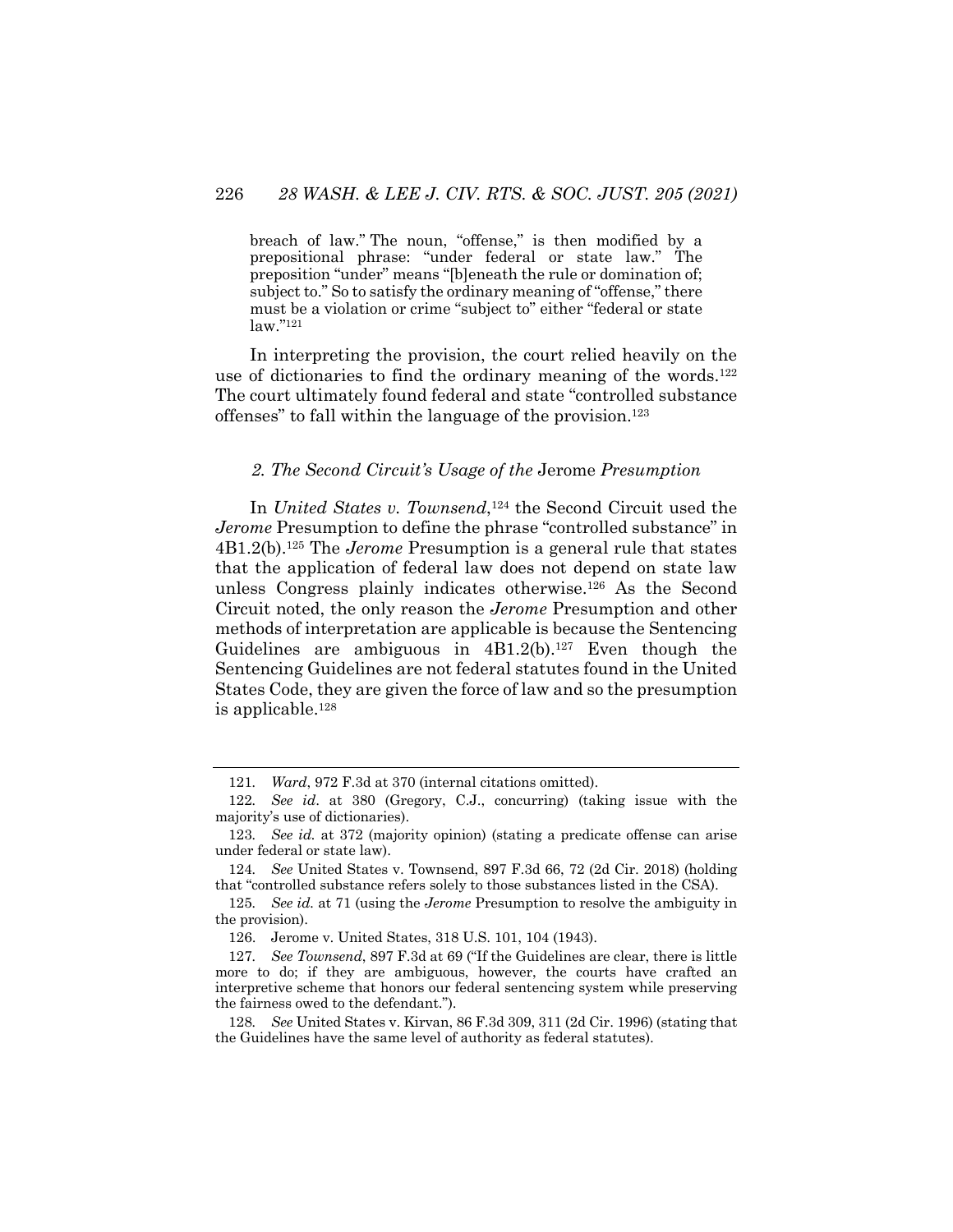The Second Circuit applied the *Jerome* Presumption to 4B1.2(b) and found that the term "controlled substance" refers solely to those substances listed in the CSA.<sup>129</sup> The court reasoned that "federal law is the interpretive anchor to resolve the ambiguity at issue."130 The court further stated that allowing state law to control would leave the Sentencing Guidelines up to each individual state, defeating the entire point of the categorical approach.131 The Seventh Circuit disagreed.132

## *3. The Seventh Circuit's Issue with the Lack of Internal Cross References in 4B1.2*

In *United States v. Ruth*, <sup>133</sup> the Seventh Circuit directly addressed the Second Circuit's position in *Townsend* and rejected their usage of the *Jerome* Presumption, finding that 4B1.2(b) can refer to substances not listed in the CSA.134 On top of taking a similar approach to the Fourth Circuit in their reasoning, utilizing the plain meaning of 4B1.2(b) to come to their conclusion, the court also relied on the lack of internal cross references in the provision.135 To the Seventh Circuit, this was the "fatal flaw" in limiting the term "controlled substance" to only those substances listed in the CSA.136 As the court recognized, the Sentencing Commission has the ability to cross reference or directly

<sup>129</sup>*. See Townsend*, 897 F.3d at 71 (using the *Jerome* Presumption to define "controlled substance" in U.S. SENT'G GUIDELINES MANUAL § 4B1.2(b) (U.S. SENT'G COMM'N 2018)).

<sup>130</sup>*. Id.*

<sup>131</sup>*. See id.* (stating that allowing state law to control would defeat the purpose of the categorical approach).

<sup>132</sup>*. See* United States v. Ruth, 966 F.3d 642, 654 (7th Cir. 2020) (rejecting the Second Circuit's position).

<sup>133</sup>*. See id*. (finding that the defendant's Illinois drug conviction was a predicate offense under U.S. SENT'G GUIDELINES MANUAL § 4B1.2(b) (U.S SENT'G COMM'N 2018)).

<sup>134</sup>*. See id.* (stating that U.S. SENT'G GUIDELINES MANUAL § 4B1.2(b) (U.S. SENT'G COMM'N 2018) refers both to federal and to state law).

<sup>135</sup>*. See id.* at 652 (noting the lack of internal cross-referencing in U.S. SENT'G GUIDELINES MANUAL § 4B1.2(b) (U.S. SENT'G COMM'N 2018)).

<sup>136</sup>*. Id.* at 651.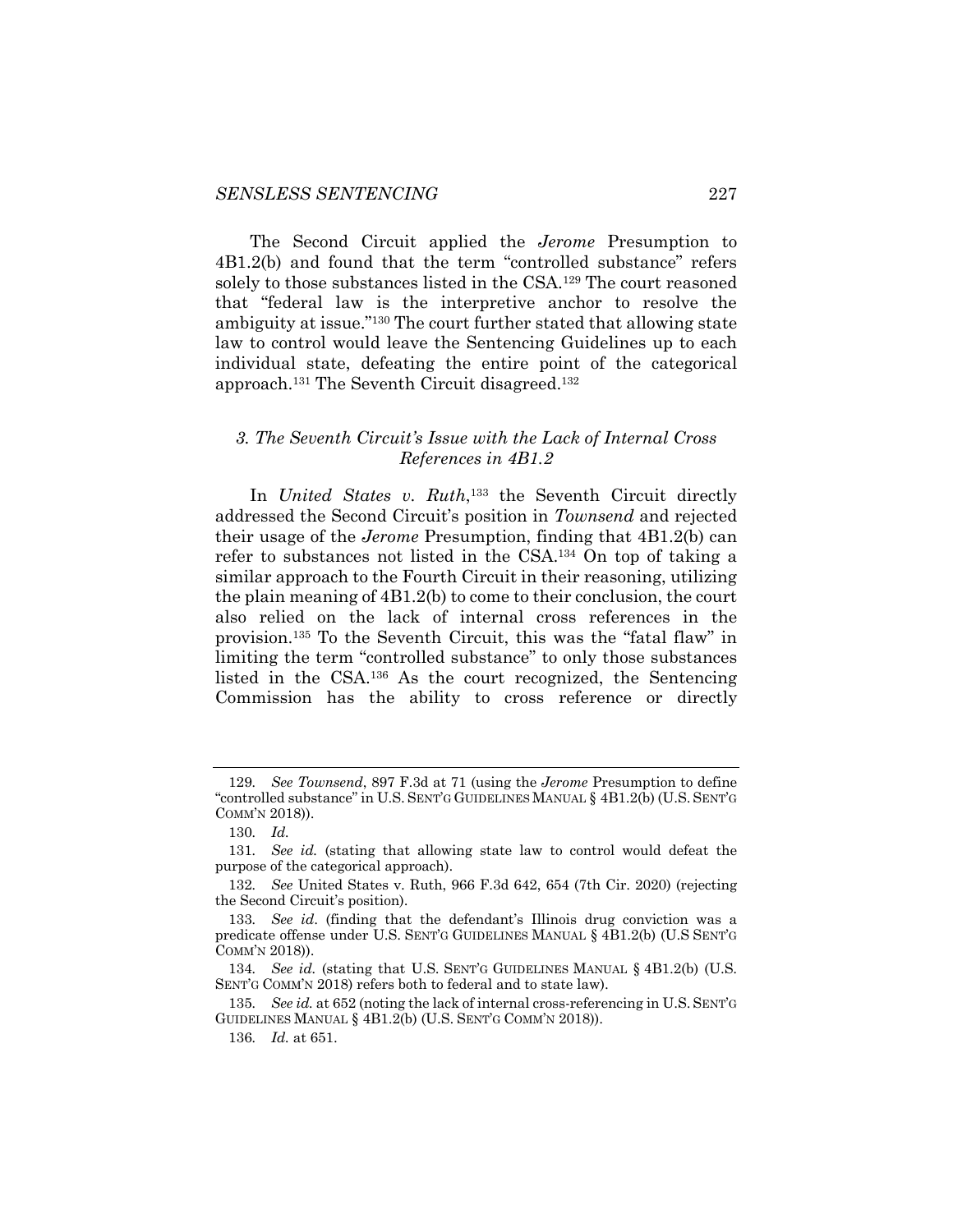incorporate federal statutory definitions when it wants to.137 For example, if the Sentencing Commission wanted the term "controlled substance" to refer solely to those substances listed in the CSA, it could have incorporated that provision by reference into 4B1.2(b).138 According to proponents of the *Jerome*  Presumption, this is a significant omission that lends merit to the argument that convictions involving substances not listed in the CSA are not sufficient to serve as predicate offenses for sentencing purposes. 139

In the same definitional section of the career offender guideline, the Commission defined "crime of violence" by incorporating 26 U.S.C.  $\S$  5845(a) and 18 U.S.C.  $\S$  841(c).<sup>140</sup> Below is both 4B1.2(a)(2) and 4B1.2(b):

(a) The term "crime of violence" means any offense under federal or state law, punishable by imprisonment for a term exceeding one year, that--

(1) has as an element the use, attempted use, or threatened use of physical force against the person of another, or

(2) is murder, voluntary manslaughter, kidnapping, aggravated assault, a forcible sex offense, robbery, arson, extortion, or the use or unlawful possession of a firearm described in 26 U.S.C. § 5845(a) or explosive material as defined in 18 U.S.C. § 841(c).141

(b) The term "controlled substance offense" means an offense under federal or state law, punishable by imprisonment for a term exceeding one year, that prohibits the manufacture, import, export, distribution, or dispensing of a controlled substance (or a counterfeit substance) or the possession of a controlled substance (or a counterfeit substance) with intent to manufacture, import, export, distribute, or dispense.142

<sup>137</sup>*. See id.* (taking the omission of incorporating the CSA as dispositive).

<sup>138</sup>*. See id.* (showing the ease in which the Commission could have federally defined "controlled substance").

<sup>139</sup>*. See id.* (showing that the lack of cross-referencing means state law can control).

<sup>140</sup>*. See* U.S. SENT'G GUIDELINES MANUAL § 4B1.2(a) (U.S. SENT'G COMM'N 2018) (incorporating federal statutes into the definition section).

<sup>141</sup>*. Id.* § 4B1.2(a)(2).

<sup>142</sup>*. Id.* § 4B1.2(b).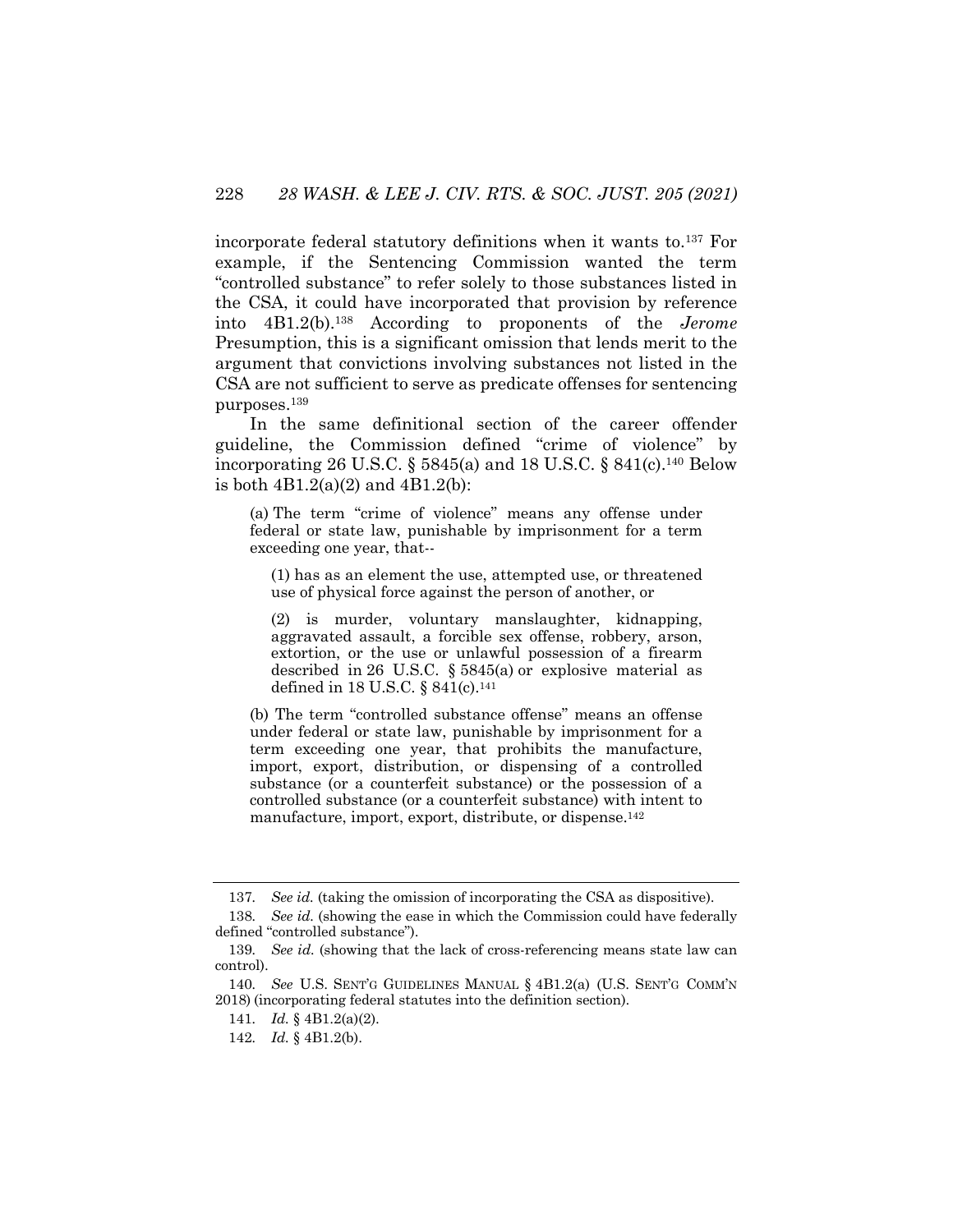The close proximity between "crime of violence," which incorporates two federal statutes, and "controlled substance," which lacks any internal cross referencing, strengthens the case for substances not listed in the CSA being able to act as predicate offenses.143 Furthermore, when the Sentencing Guidelines were first introduced in 1985, the Sentencing Commission did incorporate the CSA into  $4B1.2(b)$ .<sup>144</sup> Within a few years, the Sentencing Commission substantively amended the text of the provision to what it reads today, with no incorporation or cross referencing.145 The lack of cross referencing is persuasive, but is directly at odds with the Supreme Court's decision in *Taylor v. United States*. 146

## *4. How the Supreme Court's Rationale in Taylor v. United States Aids in Interpretation*

In *Taylor*, the Supreme Court was tasked with defining the word "burglary" in 8 U.S.C.  $\S 924(e)$ .<sup>147</sup> In defining "burglary", the Court had to grapple with using individual state definitions or defining the word in a federal context independent of state law.<sup>148</sup> Ultimately, the Court chose to define "burglary" independent of state law, in spite of the enhancement not expressly defining burglary.149 The Supreme Court reasoned that Congress could not have possibly intended the definition of burglary to depend on state law and stressed the importance of a uniform definition of "burglary" separate from the varying states' criminal codes.150

<sup>143</sup>*. See* United States v. Ruth, 966 F.3d 642, 654 (7th Cir. 2020) (noting how close "controlled substance" was to a definition that was cross-referenced).

<sup>144</sup>*. See id.* (showing that the Commission has incorporated the CSA previously).

<sup>145</sup>*. See id.* (comparing the previous version of the provision with the current version).

<sup>146</sup>*. See* Taylor v. United States, 495 U.S. 575 (1990).

<sup>147</sup>*. See id.* at 599 (defining the word burglary).

<sup>148</sup>*. See id.* (showing the difficulties of applying the varying state law definitions of burglary).

<sup>149</sup>*. See id.* at 602 (creating the categorical approach).

<sup>150</sup>*. See id.* at 592 (reasoning that Congress could not have intended to let various state laws serve as definitions).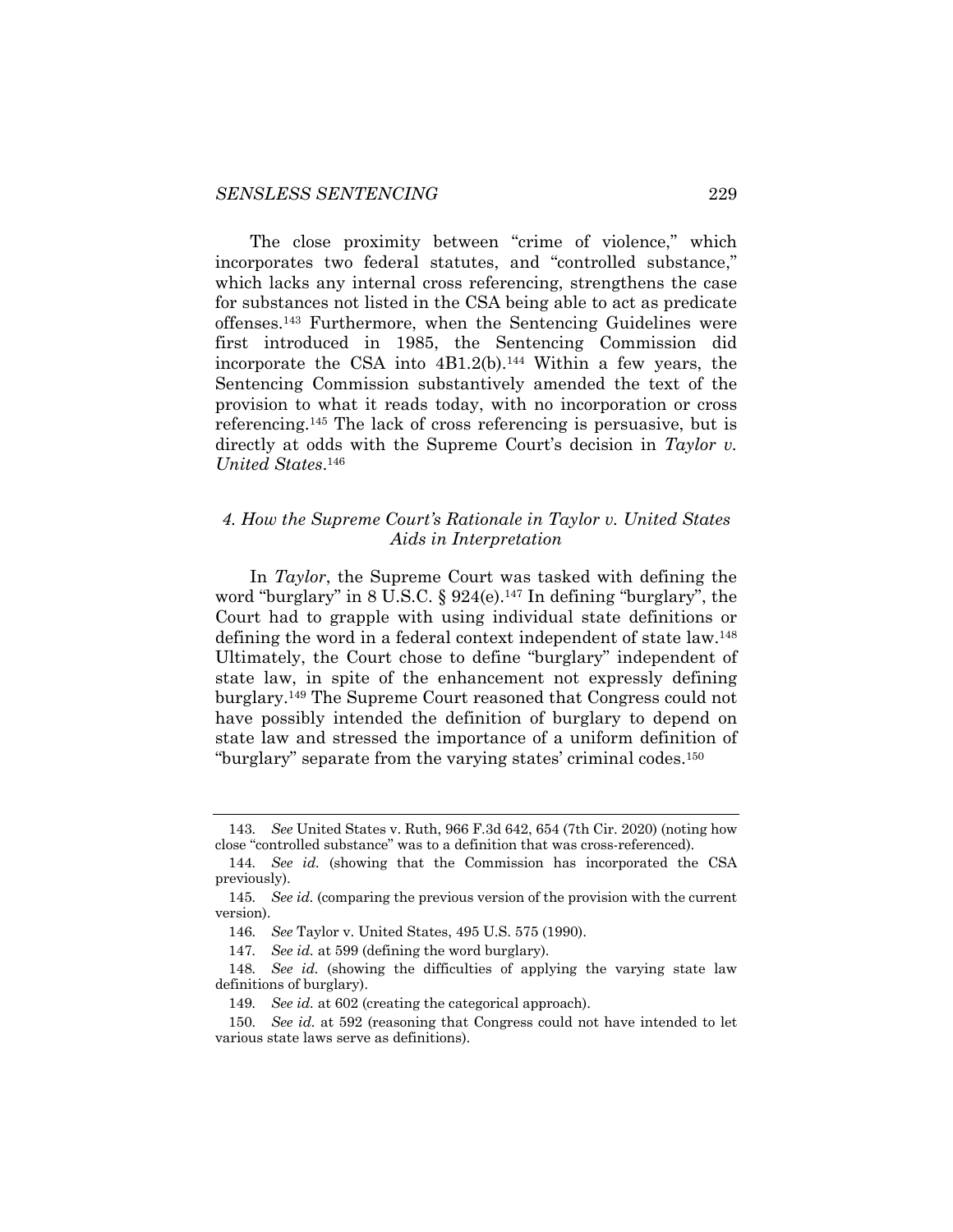The decision in *Taylor* created the categorical approach.<sup>151</sup> To determine whether a defendant's previous state law convictions are predicate offenses for purposes of the career offender guideline, courts employ the categorical approach.152 Initially, the categorical approach was used for violent felonies in the Armed Career Criminal Act, but "[a]ll of the circuits have held that the same categorical approach applies to the [Sentencing] [G]uidelines."153 The categorical approach matches the "statutory elements of the prior conviction" with the "generic offense" in the Sentencing Guidelines.154

Several circuits have adopted the reasoning in *Taylor* that created the categorical approach when defining "controlled substance."155 The reasoning in *Taylor* mirrors that of the Sentencing Guidelines themselves—uniformity.<sup>156</sup> To quote *Taylor*, "[i]t seems to us to be implausible that Congress intended the meaning of "[controlled substance]" for purposes of [4B1.2(b)] to depend on the definition adopted by the state of conviction" and "[w]e think that ["controlled substance"] in [4B1.2(b)] must have some uniform definition independent of the labels employed by the various states' criminal codes."157 When

156*. See* U.S. SENT'G GUIDELINES MANUAL ch. 1, pt. A (U.S. SENT'G COMM'N 2018) (showing that the goal of the Guidelines is reasonable uniformity in sentencing).

<sup>151</sup>*. See id.* at 602 (creating the categorical approach).

<sup>152</sup>*. See id.* (making courts apply the categorical approach).

<sup>153.</sup> HAINES ET AL., *supra* note 14, at 1456 (internal quotations omitted).

<sup>154</sup>*. Id.*

<sup>155</sup>*. See* United States v. Townsend, 897 F.3d 66, 68 (2d Cir. 2018) (holding that the term "controlled substance" in U.S. SENT'G GUIDELINES MANUAL § 4B1.2(b) (U.S. SENT'G COMM'N 2018) refers exclusively to those substances in the CSA); United States v. Gomez-Alvarez, 781 F.3d 787, 793 (5th Cir. 2015) (agreeing with the Ninth Circuit and stating that "controlled substance" refers to substances listed in the federal Controlled Substance Act); United States v. Sanchez-Garcia, 642 F.3d 658, 661 (8th Cir. 2011) (using federally defined "controlled substance" when applying the categorical approach); United States v. Leal-Vega, 680 F.3d 1160, 1166 (9th Cir. 2012) (holding that "controlled substance" means drugs listed in the federal Controlled Substance Act); United States v. Abdeljawad, 794 F. App'x 745, 748 (10th Cir. 2019) (nonprecedential) (signaling agreement with the Ninth Circuit in federally defining "controlled substance"); *see also* United States v. Walker, 858 F.3d 196, 200 n.4 (4th Cir. 2017) (noting that "drug trafficking offense" under § 2L1.2 is "substantively identical" to  $\S$  4B1.2(b)).

<sup>157.</sup> Taylor v. United States, 495 U.S. 575, 590, 592 (1990).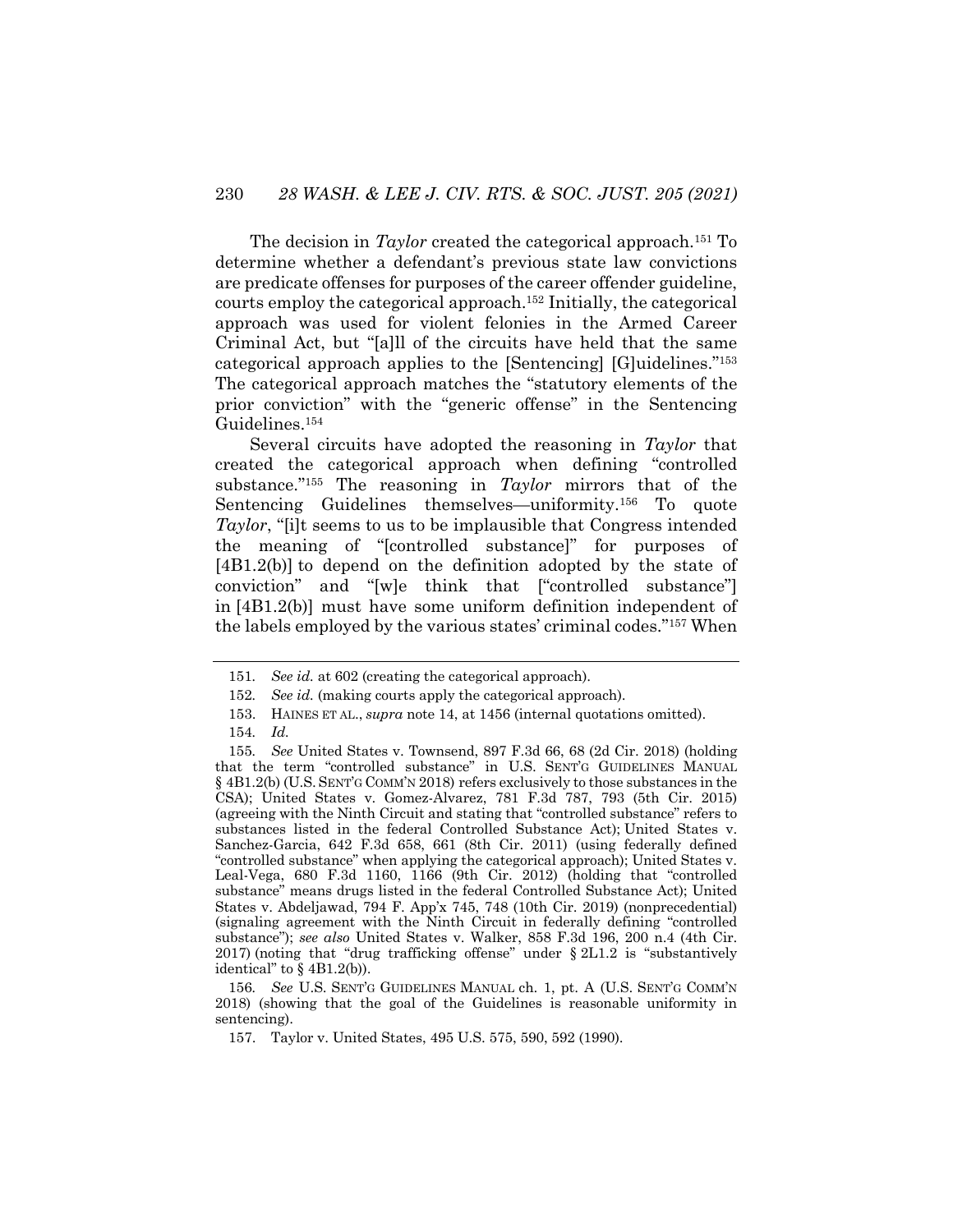confronting this exact issue, Chief Judge Gregory of the Fourth Circuit stated: "[s]omething went wrong here. Rather than follow the rationale of the Supreme Court, the majority adopts the very approach *Taylor* addressed and rejected."158 Allowing standalone state law to act as predicate offenses would be in direct conflict with the reasoning set forth in *Taylor*.159

#### *B. Critiquing the Fourth and Seventh Circuit's Positions*

#### *1. The Issue with the Fourth Circuit's Interpretation*

While both the Fourth and Seventh Circuit's arguments are persuasive, they possess fatal flaws.160 Beginning with the Fourth Circuit, a plain meaning analysis poses several substantive issues.161 The issue with adopting the plain meaning of 4B1.2(b) is that the phrase "controlled substance offense" lacks an ordinary meaning, because the word "controlled" has a technical definition and is a term of art.162 Justice Scalia, one of the largest proponents of textualism, only applied the plain meaning framework to nontechnical words.163 The word "counterfeit" is an example of a nontechnical word that has a plain meaning because any ordinary person reading that word would understand it to mean fake.164 Unlike "counterfeit," the word "controlled" lacks such an ordinary

<sup>158.</sup> United States v. Ward, 972 F.3d 364, 384 (4th Cir. 2020) (Gregory, C.J., concurring).

<sup>159</sup>*. See Taylor*, 495 U.S. at 592 (requiring uniformity in federal law).

<sup>160</sup>*. See Ward*, 972 F.3d at 378 (Gregory, C.J., concurring) ("This is a mistake."); *see also* U.S. SENT'G COMM'N, REPORT TO THE CONGRESS: CAREER OFFENDER SENTENCING ENHANCEMENTS app. A-9 (U.S. SENT'G COMM'N 2016) (explaining why § 4B1.2 is not cross-referenced).

<sup>161</sup>*. See Ward*, 972 F.3d at 378 (Gregory, C.J., concurring) (reasoning that the majority's plain meaning approach is flawed).

<sup>162</sup>*. See* Gonzales v. Oregon, 546 U.S. 243, 259 (2006) ("Control is a term of art in the [Controlled Substances Act].").

<sup>163.</sup> *See* Smith v. United States, 508 U.S. 223, 242 (1993) (Scalia, J., dissenting) ("In the search for statutory meaning, we give *nontechnical words* and phrases their ordinary meaning.") (emphasis added).

<sup>164</sup>*. See* United States v. Ward, 972 F.3d 364, 379 (4th Cir. 2020) (Gregory, C.J., concurring) (showing that counterfeit can be defined as fake).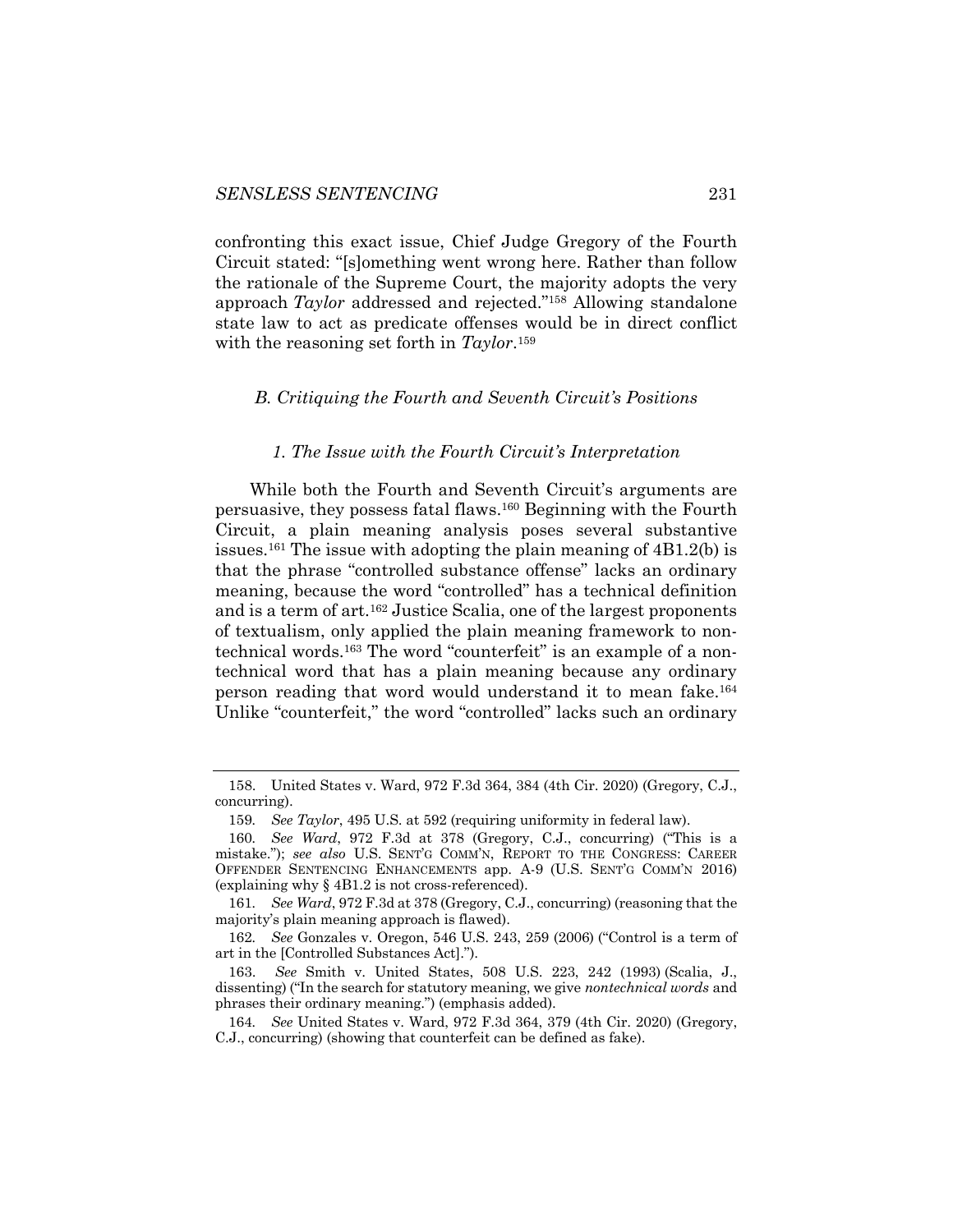reading and cannot stand on its own without context.165 The nature of the word "controlled" altogether precludes a plain meaning analysis.166 Along with being a word lacking ordinary meaning, "controlled" is also a passive past participle, which begs the question—controlled by whom?167 Compare the Fourth Circuit's analysis with the Second Circuit's below:

Although a "controlled substance offense" includes an *offense* "under federal or state law," that does not also mean that the *substance* at issue may be controlled under federal or state law. To include substances controlled under only state law, the definition should read ". . . a controlled substance *under federal or state law*." But it does not. It may be tempting to transitively apply the "or state law" modifier from the term "controlled substance offense" to the term "controlled substance."<sup>168</sup>

The stark contrast between the two Circuits' interpretations makes it clear that there are several ways to read the text of the provision and, because reasonable minds could differ on which interpretation is correct, the language of  $4B1.2(b)$  is ambiguous.<sup>169</sup>

## *2. How the Commentary to 4B1.2 Can Resolve the Ambiguity in the Provision*

The overall purpose of the Sentencing Guidelines, and the commentary accompanying 4B1.2(b), can serve to resolve some of the ambiguity in defining "controlled."170 First, the goal of the Sentencing Guidelines is to create "reasonable uniformity in

<sup>165</sup>*. See id.* (Gregory, C.J., concurring) (highlighting the difference between "counterfeit" and "controlled"); *see also* Yates v. United States, 574 U.S. 528, 538, 135 S. Ct. 1074, 191 L. Ed. 2d 64 (2015) ("[A]lthough dictionary definitions of the words 'tangible' and 'object' bear consideration, they are not dispositive of the meaning of 'tangible object' in § 1519.").

<sup>166</sup>*. See Ward*, 972 F.3d at 379 (Gregory, C.J., concurring) ("One cannot appeal to any plain meaning of the term 'controlled' to resolve this question.").

<sup>167</sup>*. See id.* (stating that because of the nature of the word "controlled," it is unclear to whom the provision refers).

<sup>168.</sup> United States v. Townsend, 897 F.3d 66, 70 (2d Cir. 2018).

<sup>169</sup>*. See id.* (stating that the language of § 4B1.2(b) is ambiguous).

<sup>170</sup>*. See* United States v. Ward, 972 F.3d 364, 381–83 (4th Cir. 2020) (Gregory, C.J., concurring) (using both the goal of the Guidelines and the commentary to define "controlled substance offense").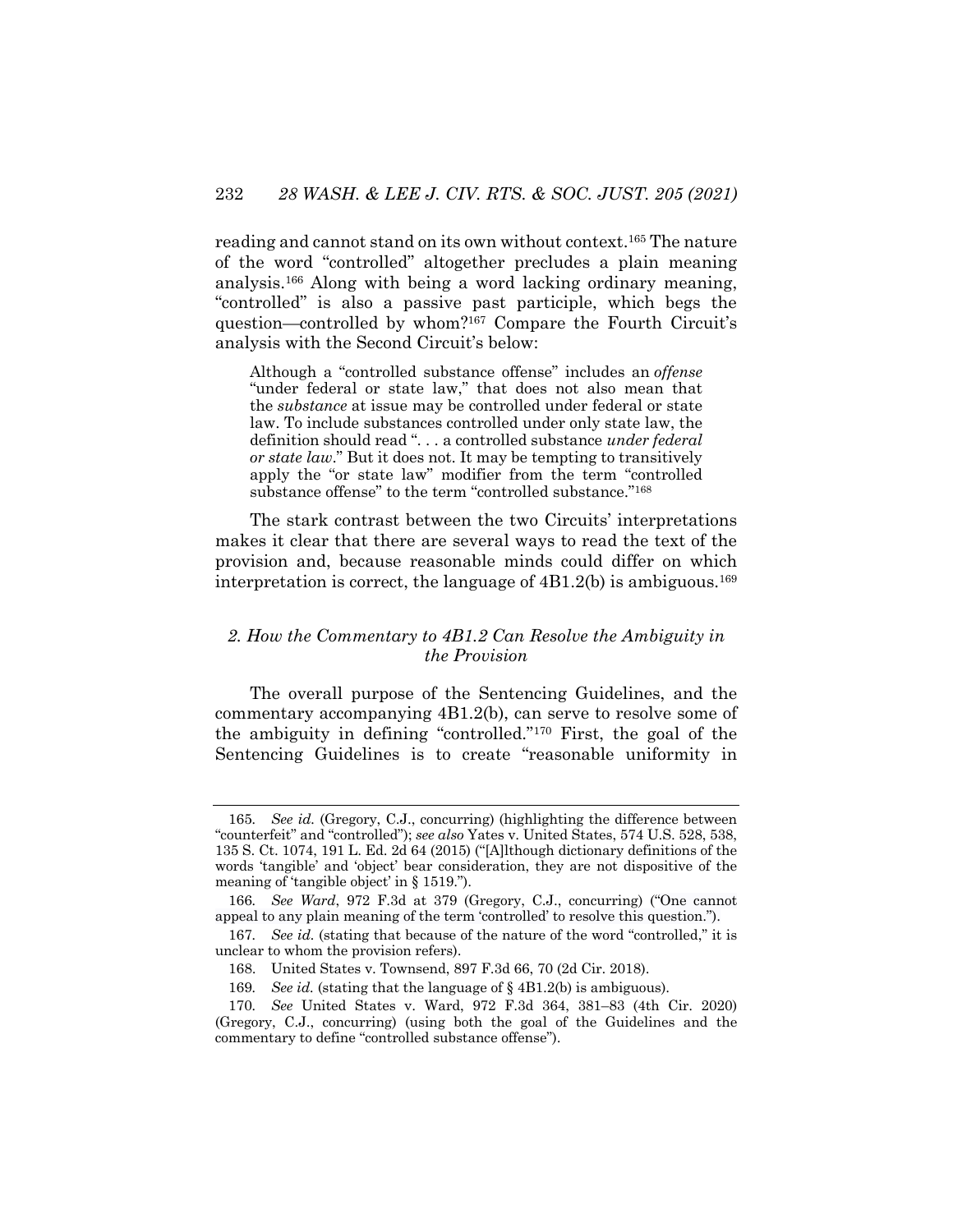sentencing by narrowing the wide disparity in sentences imposed for similar criminal offenses committed by similar offenders."171 With uniformity in mind, the next step is to look to the commentary.172 The Supreme Court has held that the commentary accompanying the Sentencing Guidelines is authoritative and binding unless it is plainly erroneous or violates the Constitution.173 The commentary in 4B1.2(b) reads:

Section 4B1.2 defines "controlled substances offense*"* to include (1) unlawful possession of a listed chemical in violation of 21 U.S.C. § 841( [c] )(1); (2) unlawful possession of controlled substances manufacturing equipment in violation of 21 U.S.C. § 843(a)(6); (3) maintenance of a place for facilitating a drug offense in violation of 21 U.S.C. § 856; and (4) use of a communications facility in aid of a drug offense in violation of 21 U.S.C. § 843(b).174

While this list is non-exhaustive, it is insightful.175 The commentary and the main text should read harmoniously.176 By listing four federal statutes when describing what kind of offenses trigger the enhancement, the Commission implicitly defined "controlled substance" in a federal context.177 When writing the language of the commentary in 4B1.2(b), the Commission *chose* to only reference federal statutes.178 If standalone state law could act

177*. See id*. (reasoning that the sections should read harmoniously).

<sup>171.</sup> U.S. SENT'G GUIDELINES MANUAL ch. 3, pt. A1 (U.S. SENT'G COMM'N 2018).

<sup>172</sup>*. See* Stinson v. United States, 508 U.S. 36, 45 (1993) ("[T]he commentary represent the most accurate indications of how the Commission deems that the guidelines should be applied . . . .").

<sup>173</sup>*. See id.* at 44 (stating that the commentary to the Guidelines is binding on courts).

<sup>174.</sup> U.S. SENT'G GUIDELINES MANUAL § 4B1.2 cmt. n.1 (U.S. SENT'G COMM'N 2018).

<sup>175</sup>*. See Ward*, 972 F.3d at 379 (Gregory, C.J., concurring) (using the listed statutes in the commentary to help understand the Guidelines).

<sup>176</sup>*. See* Roberts v. Sea-Land Servs., Inc., 566 U.S. 93, 100 (2012) ("The text of 33 U.S.C. § 906(c), standing alone, admits of either interpretation. But 'our task is to fit, if possible, all parts into a harmonious whole.'") (internal citation omitted).

<sup>178</sup>*. See* U.S. SENT'G GUIDELINES MANUAL § 4B1.2 cmt. n.1 (U.S. SENT'G COMM'N 2018) (listing four federal statutes).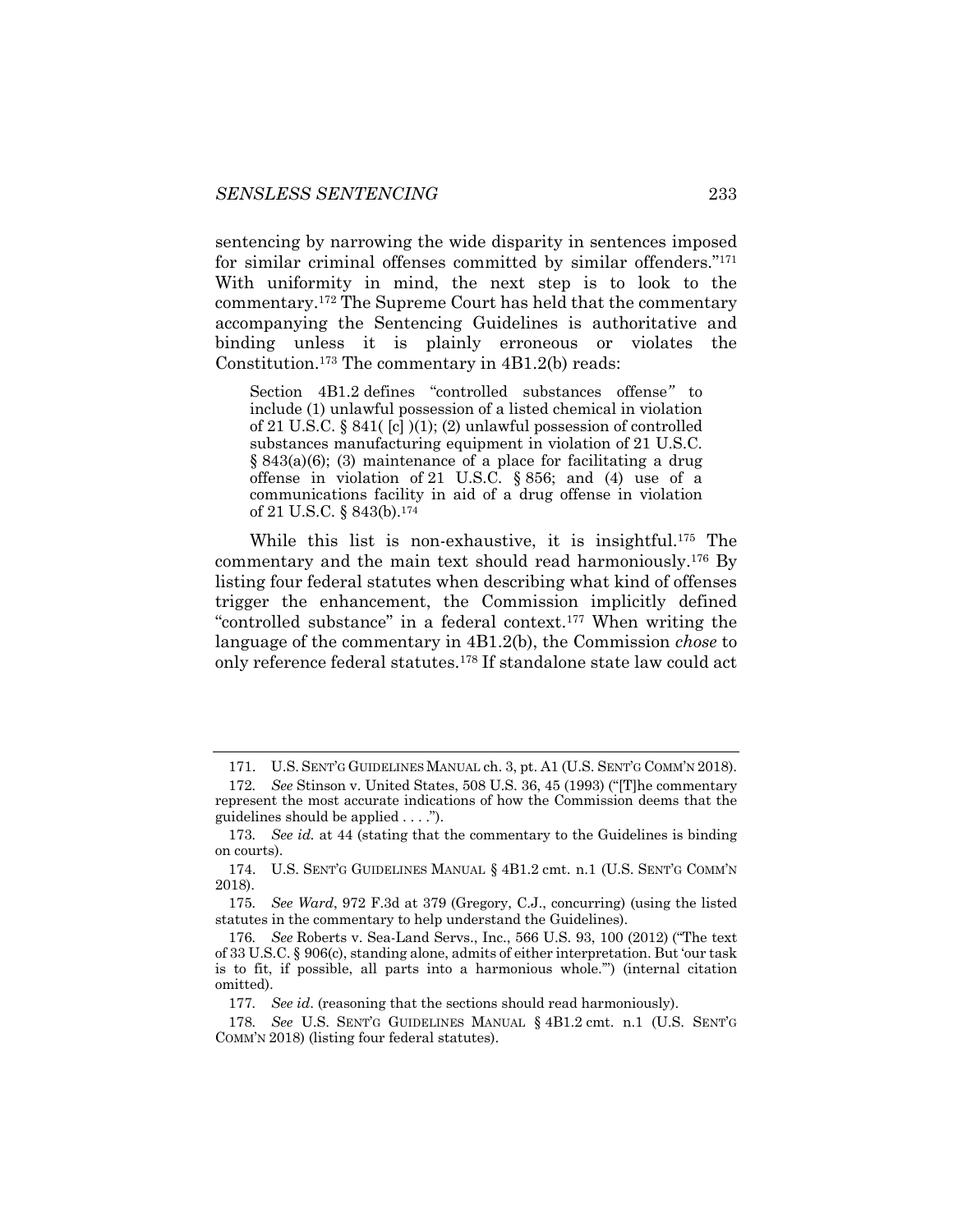as a predicate offense then one would expect to see a more inclusive list in the commentary.<sup>179</sup>

The plain meaning of the guideline provision may contradict the purpose of the Sentencing Guidelines and the commentary that supports federally defining "controlled substance" with "or state" being explicitly written into the provision.<sup>180</sup> Unlike "controlled," which poses its own unique interpretive issues, the phrase "or state" clearly provides for state law offenses.181 Any reading of the provision that does not allow state law offenses to act as predicate offenses would be an erroneous reading of  $4B1.2(b)$ .<sup>182</sup>

In interpreting this phrase, it is already clear that state law can act as a predicate offense, shown by the usage of the categorical approach, so the only real question left is whether *solely* state law can act as a predicate offense.183 It is important to note that a federal reading of 4B1.2(b) does not raise concerns with "or state" being read out of the provision because, as Chief Judge Gregory notes in *Ward*, federally defining "controlled substance" still allows for state law drug offenses as long as those substances are listed in the CSA.184 Because the text of the Guidelines are ambiguous, and the commentary does not fully resolve that ambiguity, the Fourth Circuit's plain meaning analysis is "unnecessary and unjustified."185

<sup>179</sup>*. See* United States v. Ward, 972 F.3d 364, 379 (4th Cir. 2020) (Gregory, C.J., concurring) (noting that if state law could control, the Commission would likely have included it in the list).

<sup>180</sup>*. See id.* at 370 (reasoning that "or state" would be read out of § 4B1.2(b) if it was federally defined).

<sup>181</sup>*. See id.* (noting that the language of the provision allows for state law offenses).

<sup>182</sup>*. See id.* (rejecting any definition of "controlled substance" that does not include state law).

<sup>183</sup>*. See Ward*, 972 F.3d at 379 (Gregory, C.J., concurring) (understanding that the categorical approach already allows for certain state law to trigger the enhancement).

<sup>184</sup>*. See id*. at 383 n.7 ("On my reading, a state law offense could trigger enhancement so long as the substance is one controlled under the federal schedules.").

<sup>185</sup>*. Id.* at 375.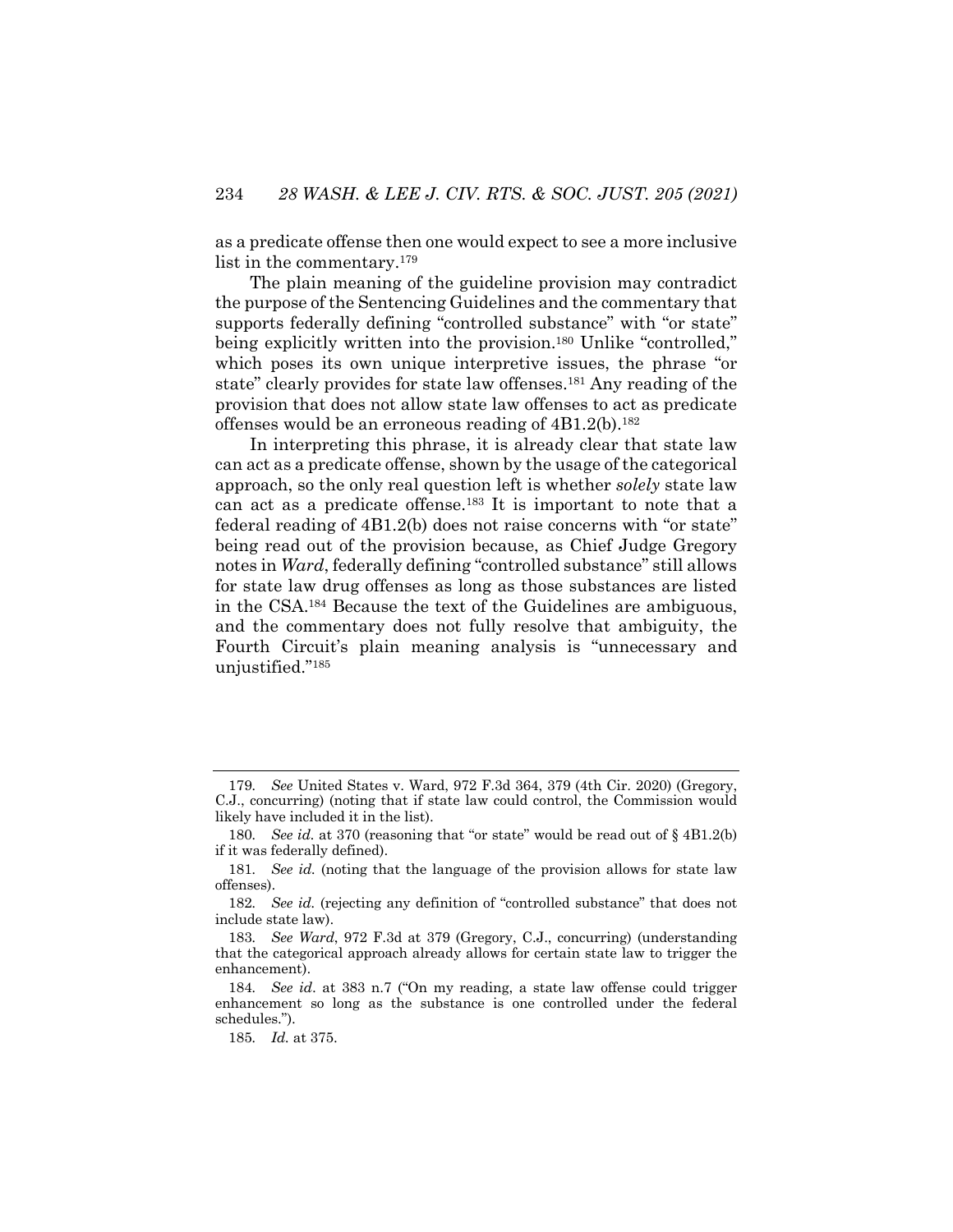## *3. The Issue with the Seventh Circuit's Lack of Internal Cross-References Argument*

The issue with the Seventh Circuit's analysis in *United States v. Ruth* is that it ignores the Commission's explicit explanation as to why the provision is not internally cross referenced.186 In a report to Congress about the career offender enhancement, the Commission went over every substantive amendment to 4B1.2.187

In 1988, 4B1.2 defined "controlled substance offense" as "an offense identified in 21 U.S.C. §§ 841, 845b, 856, 952(a), 955, 955(a), 959, and similar offenses."188 The commentary to 4B1.2 explained that "[c]ontrolled substance offense includes any federal or state offense that is *substantially similar* to any of those listed in subsection (2) of the guideline."189 In 1989, the Commission removed both the phrase "substantially similar" and the internal cross references in 4B1.2, stating:

With respect to the term "controlled substance offense," the Commission sought a definition that was well-established in legislative history and that had the prospect of cohesive case law development. The Commission concluded that the definition from 18 U.S.C. § 924(e) would be preferable to the previous definition . . . Additionally, practical concerns led the Commission to note that "the listing of offenses by section number will necessitate the continuous review of new drug laws, both in terms of their substantive similarity to those already listed in the guideline and simply in terms of the revised section numbers."190

The practical concerns are obvious, as listing every offense applicable to  $4B1.2$  would create an unworkable definition.<sup>191</sup> Turning to the language of 18 U.S.C. § 924(e), which defines "controlled substance offense," the statute reads:

<sup>186</sup>*. See* U.S. SENT'G COMM'N, REPORT TO THE CONGRESS: CAREER OFFENDER SENTENCE app. A-9 (U.S. SENT'G COMM'N 2016) (explaining why the Commission amended § 4B1.2).

<sup>187</sup>*. See id.* (listing the amendments to U.S. SENT'G GUIDELINES MANUAL § 4B1.2(b) (U.S SENT'G COMM'N 2018) over the years).

<sup>188</sup>*. Id.* at app. A-6.

<sup>189</sup>*. Id.* at app. A-7 (internal quotations omitted) (emphasis added).

<sup>190</sup>*. Id.* at 77.

<sup>191</sup>*. See id.* (stating that practical concerns led to the amendment).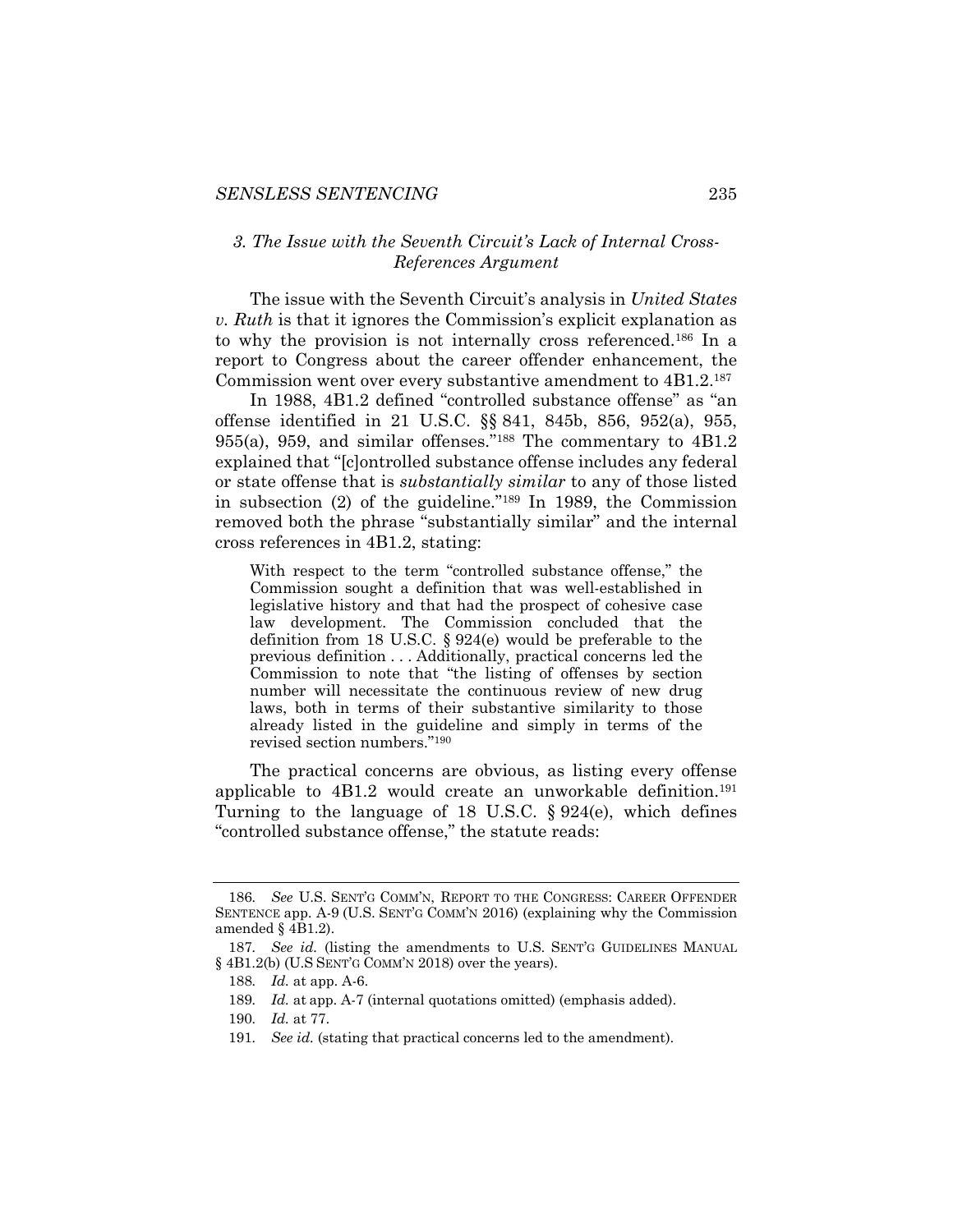(i) an offense under the Controlled Substances Act (21 U.S.C. 801 et seq.), the Controlled Substances Import and Export Act (21 U.S.C. 951 et seq.), or chapter 705 of title 46 for which a maximum term of imprisonment of ten years or more is prescribed by law; or

(ii) an offense under State law, involving manufacturing, distributing, or possessing with intent to manufacture or distribute, a controlled substance (as defined in section 102 of the Controlled Substances Act (21 U.S.C. 802)), for which a maximum term of imprisonment of ten years or more is prescribed by law.192

Not only does this definition provide cross references to the CSA, but it also mirrors the language of the congressional directive set forth in § 994(h).193 Moreover, the Commission also discussed the deletion of the term "substantially similar" from the provision, noting that while the language was removed, "[t]he 1997 amendment largely restored the effect, if not the wording, of the language that was deleted in 1989.<sup>"194</sup> The reasoning behind amending the career offender guideline, and the Commission's own explanation, resolves the Seventh Circuit's issue with the lack of cross references in 4B1.2.

#### *IV. The Significance of the Career Offender Designation*

#### *A. The Issues Confronting the United States Prison Systems*

Aside from the circuit split, the career offender guideline also raises several public policy concerns in the federal prison system.195 Before addressing those concerns, it is necessary to assess the landscape of the United States Prison system as a whole.

<sup>192.</sup> 18 U.S.C. § 924.

<sup>193</sup>*. See* 28 U.S.C. § 994(h) (requiring that substances in the CSA be penalized).

<sup>194.</sup> U.S. SENT'G COMM'N, REPORT TO THE CONGRESS: CAREER OFFENDER SENTENCE app. A-7 (U.S. SENT'G COMM'N 2018).

<sup>195</sup>*. See* QUICK FACTS CAREER OFFENDERS 1 (U.S. SENT'G COMM'N 2018).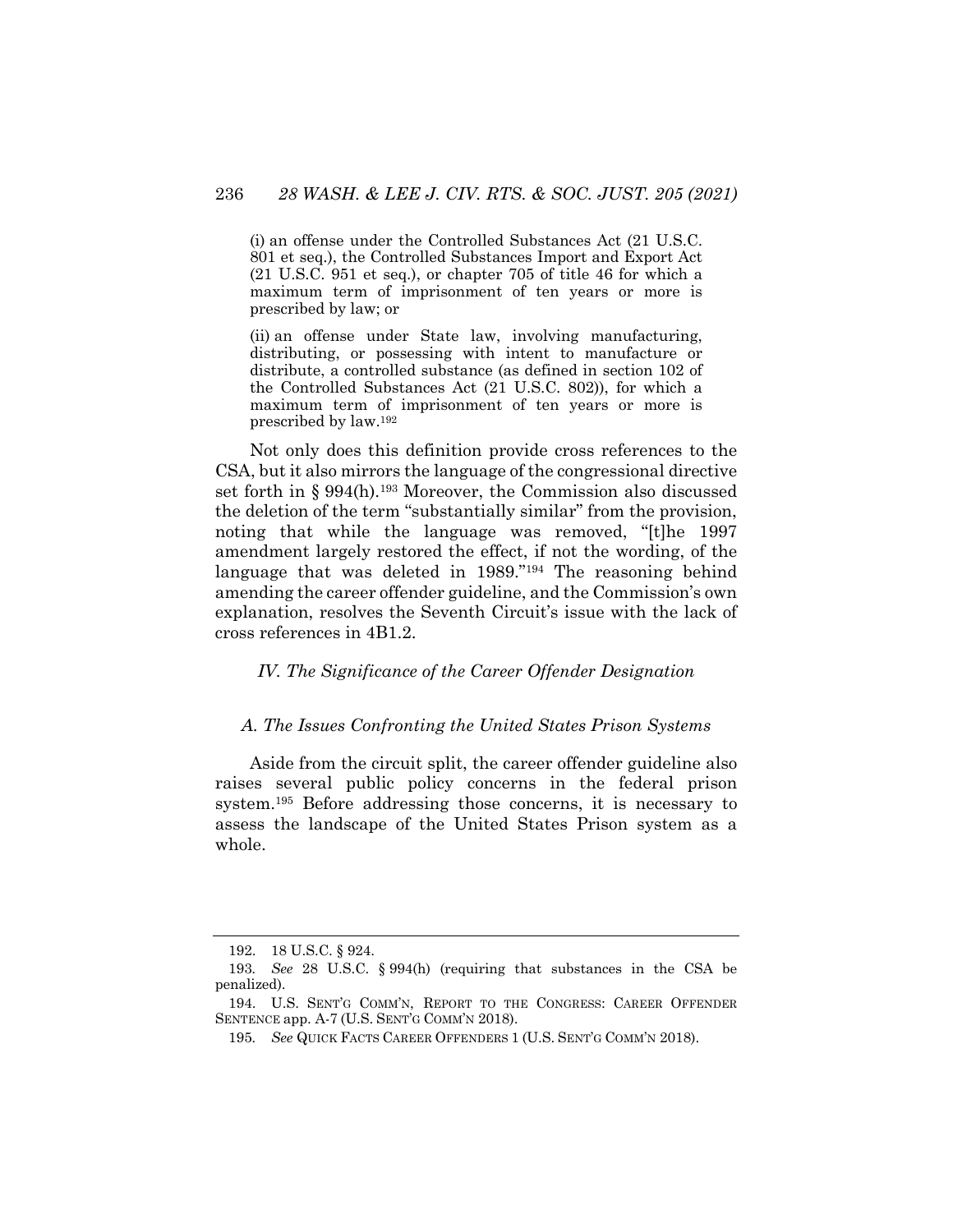The United States currently holds over 2.3 million incarcerated people in state and federal prison.196 One hundred and thirteen million adults have "an immediate family member who has been to prison or jail."<sup>197</sup> After release from prison and return to civilian life, formerly incarcerated people face the collateral consequences of their conviction, including restrictions on voting, housing, education and employment.198 Prison touches nearly all aspects of American life, as there are roughly the same number four-year college graduates as people with criminal records.199

Narrowing the scope to the federal prison system, incarcerated individuals, and the nation at large, face significant hurdles in overcoming the lasting effects of the ongoing "War on Drugs."200 Since Congress enacted the SRA in 1984, drug offenses have increased by over 1200%.201 The "War on Drugs" has also costed an estimated one trillion dollars.202 "In 2015, the federal government spent an estimated \$9.2 million every day to incarcerate people charged with drug related offenses."203 It comes as no surprise that non-violent drug offenses are a "defining feature of the federal

203*. Id*.

<sup>196</sup>*. See* Wendy Sawyer & Peter Wagner, *Mass Incarceration: The Whole Pie 2020*, PRISON POL'Y INITIATIVE (Mar. 24, 2020), https://www.prisonpolicy.org/reports/pie2020.html (reporting the statistics behind U.S. prisons) [https://perma.cc/D5CM-ZMDL].

<sup>197</sup>*. Id*.

<sup>198</sup>*. See id.* (listing the collateral consequences formerly incarcerated people face)*.*

<sup>199</sup>*. See* Matthew Friedman, *Just Facts: As Many Americans Have Criminal Records as College Diplomas*, BRENNAN CTR. (Nov. 17, 2015) (comparing the amount of college graduates with people with criminal records) [https://perma.cc/DLG6-JJ42].

<sup>200</sup>*. See* Claire Suddath, *The War on Drugs*, TIME (Mar. 25, 2009) (showing how the U.S. government has spent trillions of dollars on the war on drugs) [https://perma.cc/GMA8-794C].

<sup>201</sup>*. See* Vicki Waye & Paul Marcus, *Australia and the United States: Two Common Criminal Justice Systems Uncommonly at Odds, Part 2*, 18 TUL. J. INT'L  $\&$  COMP. L. 335, 373 (2010) (noting that drug offense rates have gone up by 1200% since 1980).

<sup>202</sup>*. See* Betsy Pearl, *Ending the War on Drugs: By the Numbers*, CTR. FOR AM. PROGRESS (June 27, 2018, 9:00 AM) (estimating the cost of the war on drugs to be around \$1 trillion) [https://perma.cc/3RHM-KBAA].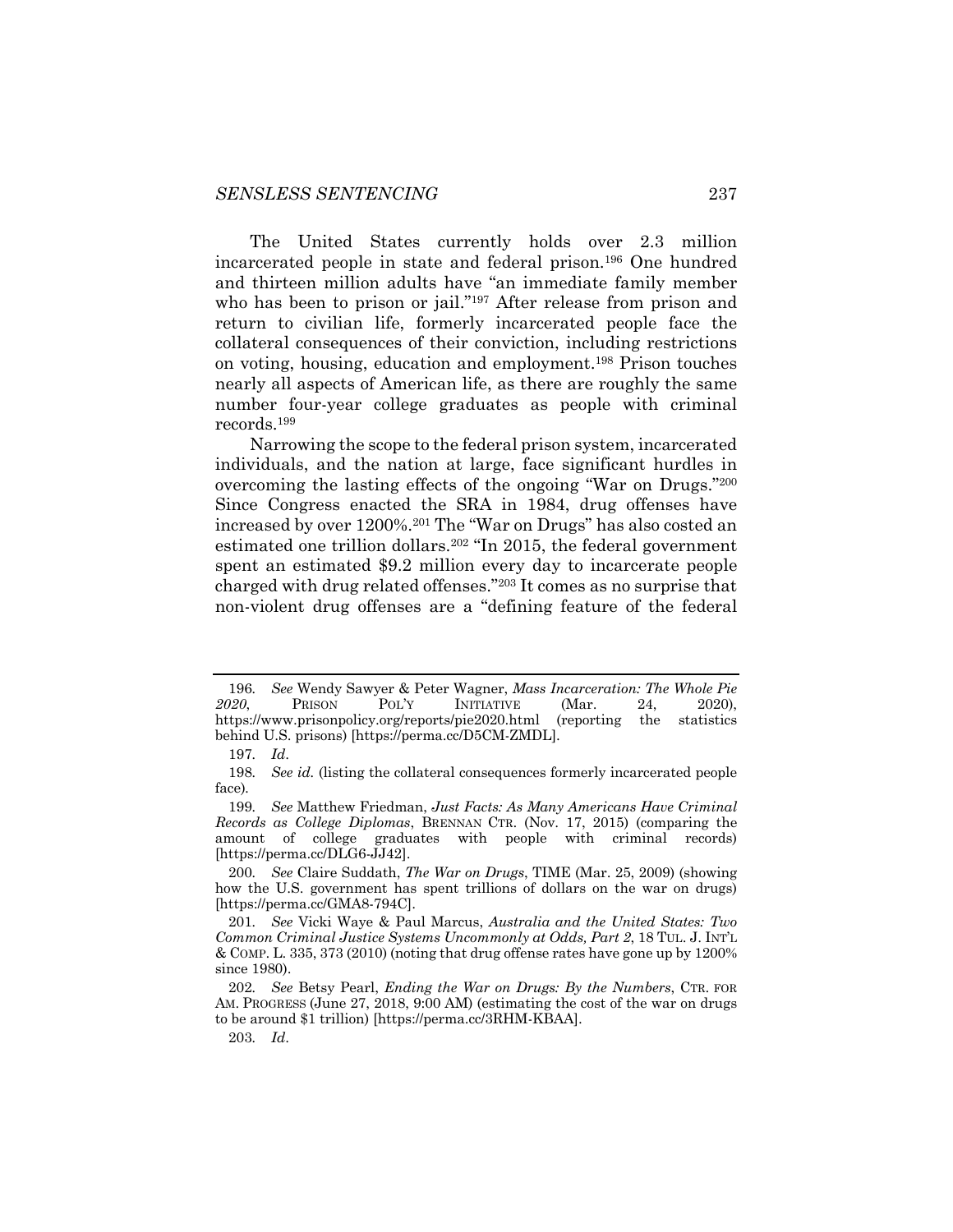penitentiary."204 Out of the 226,000 inmates in federal prison, 76,000 were convicted of drug offenses.205 In recent years there have been bipartisan efforts by Congress to reduce the amount of drug offenders being held in federal prison.206

Outside of the overwhelming amount of drug offenders currently in federal prison, the incarceration of individuals due to drug related offenses poses other concerns.207 Studies show that "[i]ncarcerating people for drug related offenses" has "little impact on substance abuse rates."208 To add to the ineffectiveness of incarceration, significant racial disparities exist between Black Americans and their white peers.<sup>209</sup> With equal substance usage rates between the two demographics, "Black Americans are nearly six times more likely to be incarcerated for drug-related offenses."210 For comparison, "the average [B]lack defendant convicted of a drug offense will serve nearly the same amount of time (58.7 months) as a white defendant would for a violent crime  $(61.7 \text{ months})$ .<sup>211</sup>

#### *B. The Severity of Sentencing 4B1.1 Imposes*

The career offender guideline is directly tied to several of issues present in the federal prison system. To begin, enhancement is disproportionately used—seventy-eight percent of those sentenced in "controlled substance offenses" compared to twenty-

<sup>204.</sup> Sawyer & Wagner, *supra* note 196.

<sup>205</sup>*. See id.* (charting the number of offenders and offense type of prisoners in the federal penitentiary).

<sup>206</sup>*. See* King et al., *How to Reduce the Federal Prison Population*, URB. INST., RLKM (noting that there have been recent efforts to lower the number of drug offenders in the federal penitentiary) [https://perma.cc/X5F4-].

<sup>207</sup>*. See* Pearl, *supra* note 202 (going over the issues that arise when people are incarcerated due to drug related offenses).

<sup>208</sup>*. Id*.

<sup>209</sup>*. See id.* (highlighting the growing disparity in sentencing between Black and white Americans).

<sup>210</sup>*. Id*.

<sup>211</sup>*. Id*.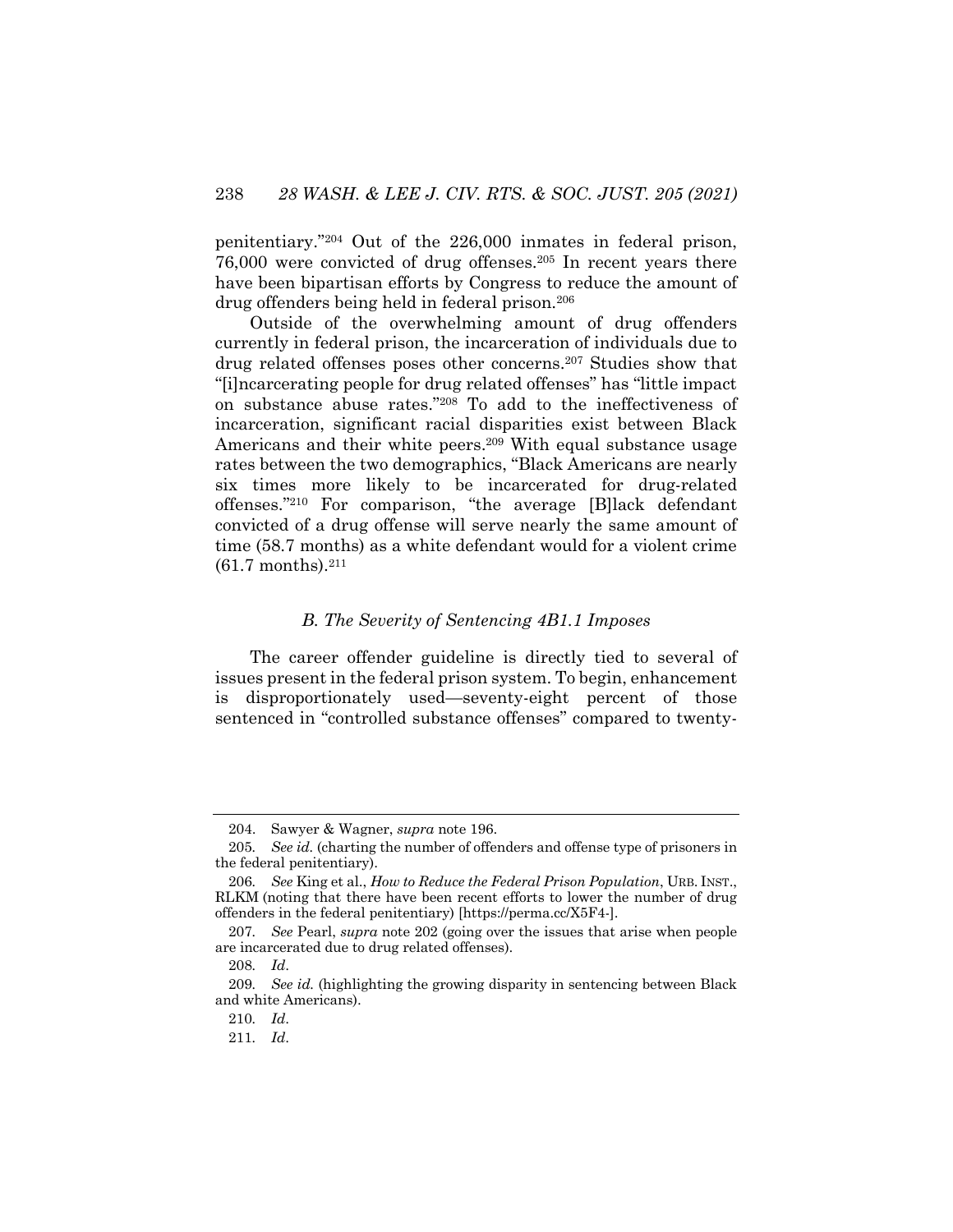two percent regarding "crimes of violence."212 Drastic increases in sentencing numbers are not uncommon under 4B1.1.<sup>213</sup> Almost sixty percent of career offenders are Black.<sup>214</sup> Nearly half of all career offenders in 2018 saw an average increase in offense level "from [twenty-three] to [thirty-one] and the average CHC increased from IV to VI."215 The Commission itself notes that the career offender guideline "resulted in some of the most severe penalties imposed under the guidelines."216 Moreover, the average sentence for a career offender in 2018 was one hundred and fifty months.<sup>217</sup> As a result of the enhanced sentences created by 4B1.1, career offenders account for over eleven percent of the federal prison population, despite being only "2.5% of the federal sentencing docket."218

Allowing standalone state law to act as predicate offenses would worsen each issue previously discussed. States are well within their constitutional rights to prohibit substances that are not penalized under federal law.219 The Fourth Circuit's approach to 4B1.2 highlights the problem with a lack of a federal definition for a "controlled substance offense." Take Salvinorin A, a substance the federal drug schedule never intended to penalize but is listed on Virginia's Schedule I.220 In fact, there are forty-two substances on Virginia's Schedule I that, like Salvinorin A, are not present on

<sup>212.</sup> Erica Zunkel & Alison Siegler, *The Federal Judiciary's Role in Drug Law Reform in an Era of Congressional Dysfunction*, 18 OHIO ST. J. CRIM. L. 283, 323 (2020).

<sup>213</sup>*. See* U.S. SENT'G COMM'N, QUICK FACTS CAREER OFFENDERS 1 (2018) (increasing most defendants sentences substantially) [hereinafter QUICK FACTS].

<sup>214</sup>*. See id.* (stating that 59.7% of career offenders are Black).

<sup>215</sup>*. Id.*

<sup>216.</sup> U.S. SENT'G COMM'N, FIFTEEN YEARS OF GUIDELINES SENTENCING: AN ASSESSMENT OF HOW WELL THE FED. CRIM. JUSTICE SYSTEM IS ACHIEVING THE GOALS OF REFORM 133 (Nov. 1, 2004) [hereinafter FIFTEEN YEARS OF GUIDELINES SENTENCING].

<sup>217</sup>*. See* QUICK FACTS, *supra* note 213, at 1 (noting substantially increased average sentences).

<sup>218.</sup> ZUNKEL & SIEGLER, *supra* note 212, at 324 (2020).

<sup>219</sup>*. See* United States v. Ward, 972 F.3d 364, 383 (4th Cir. 2020) (stating that states can regulate any substance they deem impermissible).

<sup>220</sup>*. See* VA. CODE § 54.1-3446 (2021) (listing Salvorin A as a Schedule I substance).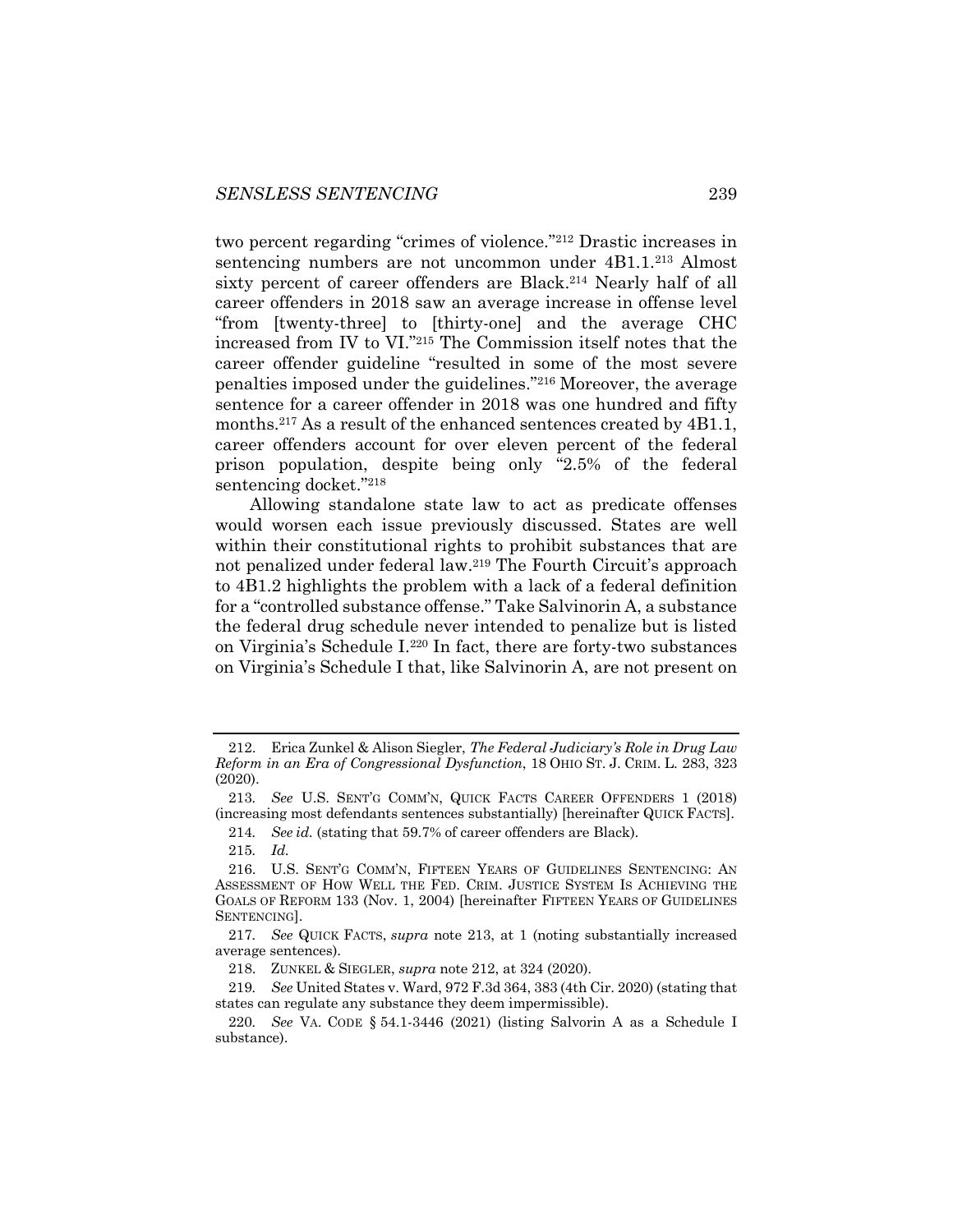any federal drug schedules.221 Under the Fourth Circuit's framework, so long as the "controlled substance" is "punishable by imprisonment for a term exceeding one year," and that state law prohibits "the manufacture, import, export, distribution, or dispensing" of the controlled substance, or "prohibit[s] the possession of a controlled substance with the intent to manufacture, import, export, distribute, or dispense," the substance can trigger the career offender sentencing enhancement.<sup>222</sup> This means that in Virginia alone, forty-two substances carry, in the words of the Commission, "the most severe penalties under the guideline" in spite of federal law not penalizing the substances.223

## *V. The Supreme Court Should Handle the Circuit Split by Federally Defining Controlled Substance Offenses*

#### *A. Why the Supreme Court Must Grant Certiorari*

The Supreme Court must grant certiorari on the circuit split. Not only does the allowance of standalone state law offenses run afoul of the Court's decision in *Taylor vs. United States*, but it also raises several public policy concerns.224 As it stands, a relatively small number of defendants account for over a tenth of the federal prison system population, and adding to that number by allowing standalone state law offenses to carry the same penalty as those penalized under the CSA would be a mistake.225 Due to the Commission currently lacking a quorum, this is an issue that only the Supreme Court can resolve.226 The Nine must grant certiorari and federally define "controlled substance offense."

<sup>221</sup>*. See Ward*, 972 F.3d at 384 (noting Virginia law may contain 52 substances not penalized under federal law on its drug schedules).

<sup>222</sup>*. Id*.

<sup>223</sup>*. See* FIFTEEN YEARS OF GUIDELINES SENTENCING *supra* note 216, at 133 (noting 42 substances have severe penalties under Fourth Circuit).

<sup>224</sup>*. See* Taylor v. United States, 495 U.S. 575, 592 (1990) (requiring uniformity in federal law).

<sup>225</sup>*. See* United States v. Ward, 972 F.3d 364, 384 (4th Cir. 2020) (noting effect of uniformity in federal law).

<sup>226</sup>*. See Q*, UNITED STATES SENTENCING COMMISSION, (last visited Nov. 26, 2020) (defining quorum) [https://perma.cc/DED2-J59L]; *see also About the*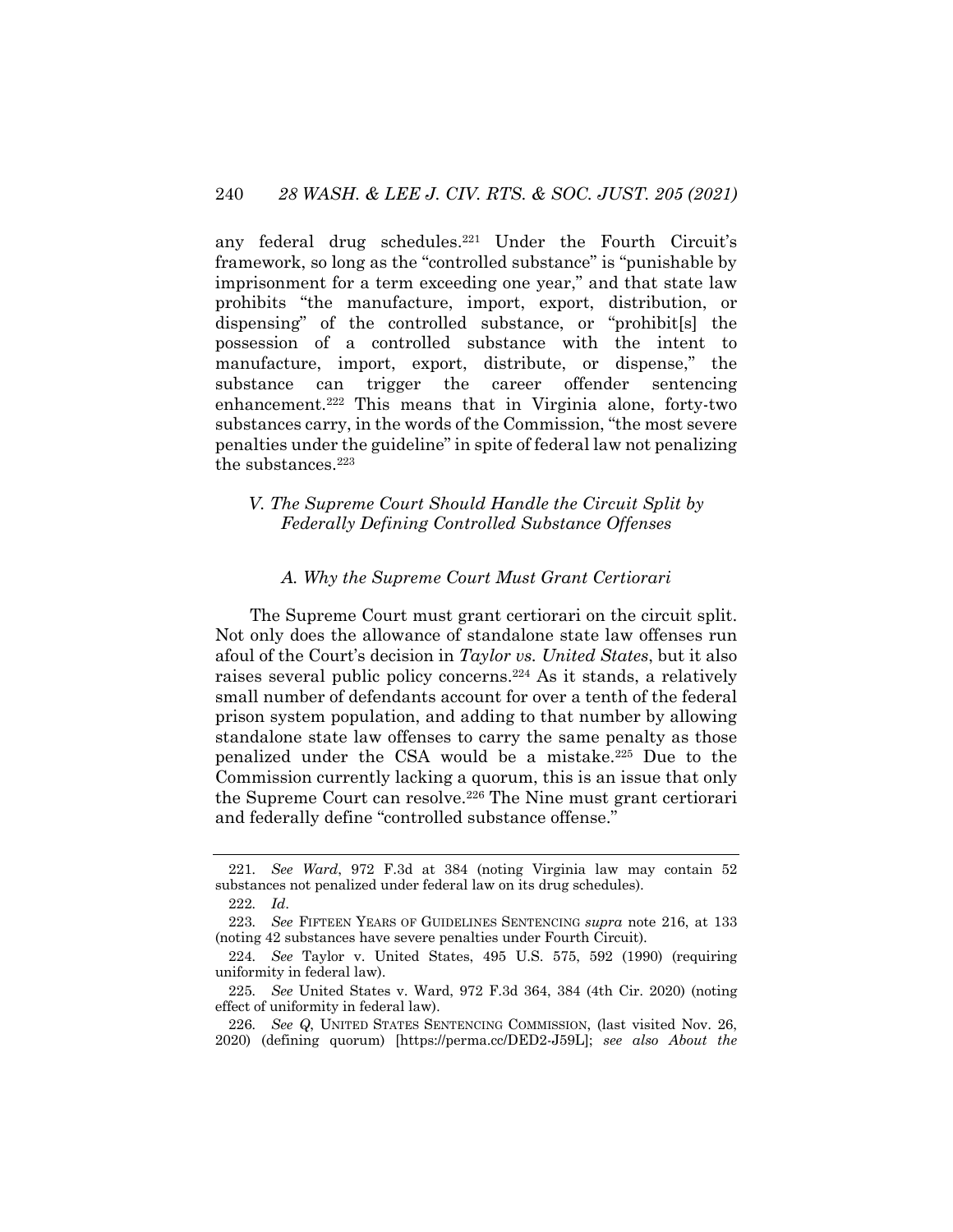#### *B. Controlled Substance Offense Should Be Federally Defined*

When the Supreme Court decides to grant certiorari, the Court should hold that the term "controlled substance offense" refers solely to substances listed in the CSA.227 The arguments on the other side of the circuit split possess fatal flaws, with the Fourth Circuit's plain meaning analysis being unjustified, and the Seventh Circuit's issue with the lack of internal cross references resolved.228 The *Jerome* Presumption, while around eighty years old, provides a doctrinally sound avenue upon which the Court may rest their decision.229

*Taylor* also presents another way in which the Court can define the term "controlled substance offense" by using the reasoning behind the categorical approach and the need for federal law to be uniform.230 Coupling the *Jerome* Presumption with the reasoning in *Taylor*, the Supreme Court can resolve the circuit split.231

*Commissioners*, UNITED STATES SENTENCING COMMISSION (listing the current members of the Sentencing Commission) [https://perma.cc/4AQ9-VH7W].

<sup>227</sup>*. See* United States v. Townsend, 897 F.3d 66, 68 (2d Cir. 2018) (holding that the term "controlled substance" in 4B1.2(b) refers exclusively to those substances in the CSA); United States v. Gomez-Alvarez, 781 F.3d 787, 793 (5th Cir. 2015) (agreeing with the Ninth Circuit and stating "controlled substance" refers to substances listed in the federal Controlled Substance Act); United States v. Sanchez-Garcia, 642 F.3d 658, 661 (8th Cir. 2011) (using federally defined "controlled substance" when applying the categorical approach); United States v. Leal-Vega, 680 F.3d 1160, 1166 (9th Cir. 2012) (holding "controlled substance" to mean drugs listed in the federal Controlled Substance Act); United States v. Abdeljawad, 794 F. App'x 745, 748 (10th Cir. 2019) (nonprecedential) (signaling agreement with the Ninth Circuit in federally defining "controlled substance"); *see also* United States v. Walker, 858 F.3d 196, 200 n.4 (4th Cir. 2017) (noting that "drug trafficking offense" under Section 2L1.2 is "substantively identical" to Section 4B1.2(b)).

<sup>228</sup>*. See* 28 U.S.C. § 994(h) (requiring substances in the CSA be penalized); United States v. Ward, 972 F.3d 364, 375 (4th Cir. 2020) (reasoning the plain meaning analysis "unnecessary").

<sup>229</sup>*. See Townsend*, 897 F.3d at 71 (using the *Jerome* Presumption to federally define "controlled substance offence").

<sup>230</sup>*. See* Taylor v. United States, 495 U.S. 575, 602 (1990) (defining burglary federally).

<sup>231</sup>*. See Taylor*, 495 U.S. at 602 (reasoning federal law should have a uniform definition of burglary); *Townsend*, 897 F.3d at 71 (reasoning "controlled substance offense" should have a uniform definition).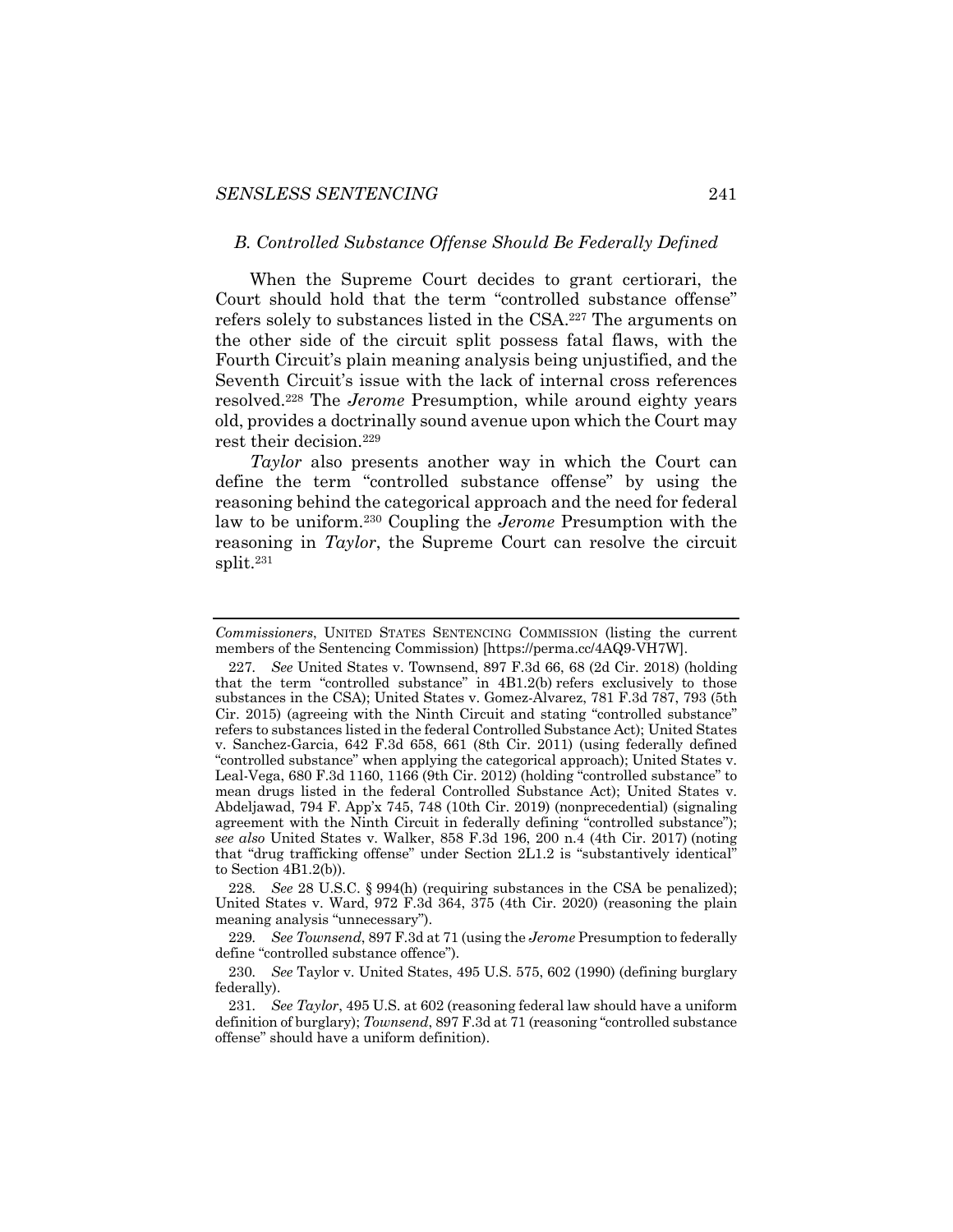If the Supreme Court is hesitant to follow the Second Circuit's decision in *Townsend*, another viable doctrinal option is available.232 This novel solution uses the Supreme Court decision in *LaBonte* as a doctrinal anchor.233 As discussed earlier, *LaBonte*  stands for the proposition that the Commission cannot substantially deviate from their congressional directive.<sup>234</sup> In section 994(h), Congress directs the Commission to penalize "an offense described in section 401 of the Controlled Substances Act (21 U.S.C. 841), sections 1002(a), 1005, and 1009 of the Controlled Substances Import and Export Act (21 U.S.C. 952(a), 955, and 959), and chapter 705 of title 46."235 As was the case in LaBonte, the language in § 994(h) is clear and unambiguous.<sup>236</sup> The Commission substantially deviated from the clear and unambiguous directive when it defined the term "controlled substance offense" to mean "an offense under federal or state law," even though § 994(h) has no mention of state law.237 For the definition to adhere to the congressional directive, the state law predicate offense would have to be a substance listed in the CSA.238

Using *LaBonte* to resolve the circuit split pairs well with the *Jerome* Presumption, the reasoning in *Taylor*, and the Sentencing Guidelines' statutory mission.239 First, the *Jerome* Presumption stands for the proposition that the application of federal law does not depend on state law unless Congress "plainly indicates

237. U.S. SENT'G. GUIDELINES MANUAL § 4B1.2(b) (U.S. SENT'G COMM'N 2018).

238*. See* United States v. Townsend, 897 F.3d 66, 68, 71 (2d Cir. 2018) (holding that the term "controlled substance" in 4B1.2(b) refers exclusively to those substances in the CSA).

239*. See Townsend*, 897 F.3d at 71 (using the *Jerome* Presumption to federally define "controlled substance offence"); Taylor v. United States, 495 U.S. 575, 602 (1990) (reasoning burglary should be federally defined); *LaBonte*, 520 U.S. at 762 (1997) (forcing the Commission to abide by the congressional directive set forth in  $§$  994(h)).

<sup>232</sup>*. See* United States v. LaBonte, 520 U.S. 751, 762 (1997) (restricting the Commission to their congressional directive).

<sup>233</sup>*. See id*. (noting doctrinal option).

<sup>234</sup>*. See id.* (forcing the Commission to abide by the congressional directive set forth in  $\S 994(h)$ .

<sup>235.</sup> 28 U.S.C. § 994(h) (2006).

<sup>236</sup>*. See LaBonte*, 520 U.S. at 762 (holding the language in 994(h) unambiguous).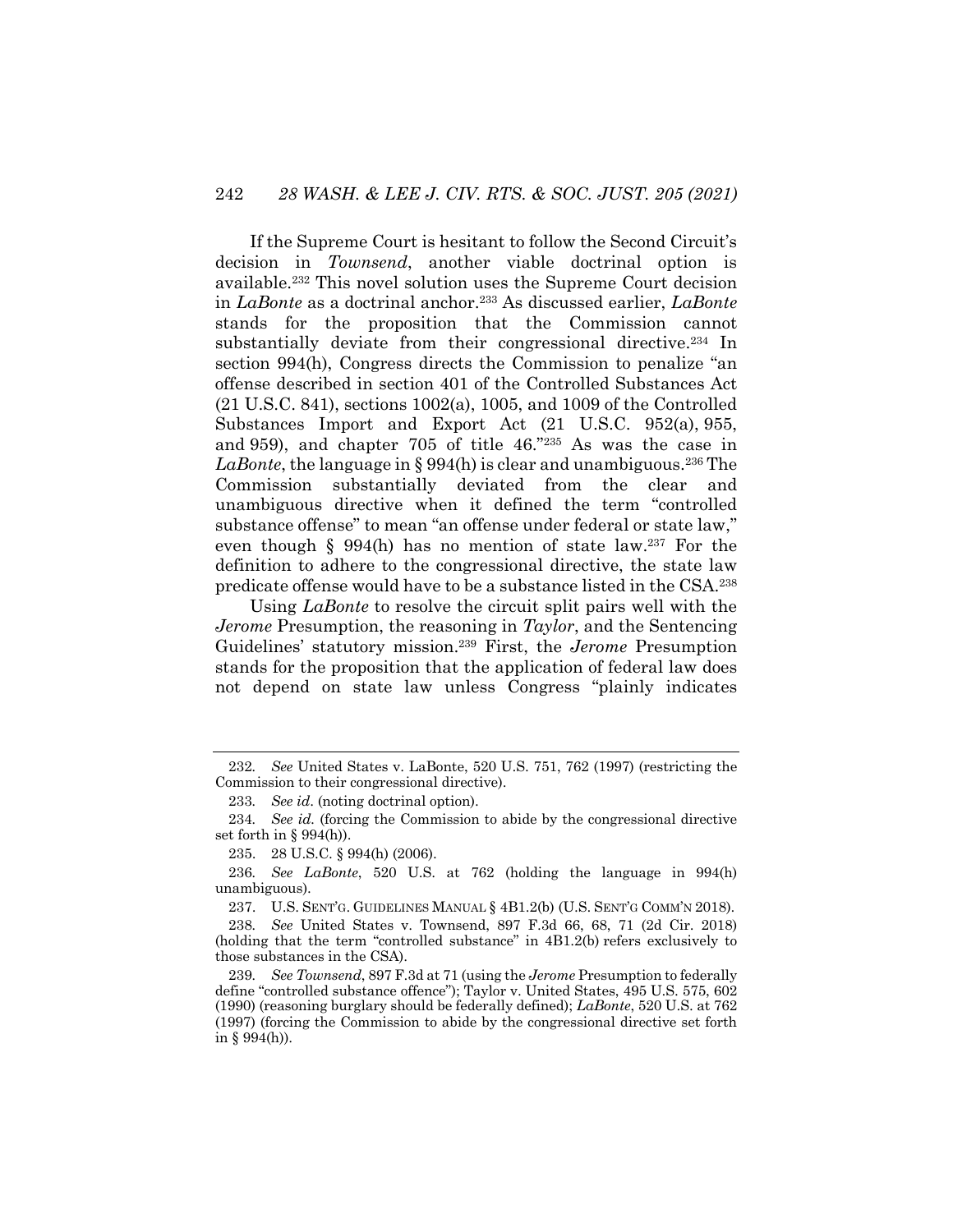otherwise."240 Nowhere in § 994(h) does Congress plainly indicate that solely state law can act as a predicate offense.<sup>241</sup> Second, *Taylor* seeks for uniformity in federal law when defining terms such as "controlled substance offense."242 Allowing the term "controlled substance offense" to refer solely to substances listed in the CSA would be in line with the reasoning in *Taylor*. <sup>243</sup> Third, the Commission itself has a goal of "reasonable uniformity in sentencing by narrowing the wide disparity in sentences imposed for similar criminal offenses committed by similar offenders."244 Federally defining "controlled substance offense" would accomplish that goal. The Supreme Court should use *LaBonte* to resolve the circuit split and direct the Commission to amend 4B1.2(b).

## *C. How the Commission Can Rectify the Issue on Remand Using Previous Amendments*

On remand, the Commission can resolve the issue by reincorporating the phrase "substantially similar" to the definition section in the career offender enhancement. The same argument that resolves the Seventh Circuit's issue with cross referencing provides an outline for how the Commission can amend 4B1.2(b) in light of a Supreme Court decision.245 In 1988, the Commission was squarely within their authority to define "controlled substance offense" when it directly incorporated the CSA.246 At the time, 4B1.2(b) read: "[t]he term "controlled substance offense" as used in this provision means an offense identified in 21 U.S.C. §§ 841, 845b, 856, 952(a), 955, 955a, 959, and similar offenses."247 The

<sup>240.</sup> Jerome v. United States, 318 U.S. 101, 104 (1943).

<sup>241</sup>*. See* 28 U.S.C. § 994(h) (2006) (referencing only federal law).

<sup>242</sup>*. See Taylor*, 495 U.S. at 602 (federally defining burglary).

<sup>243</sup>*. See id.* (reasoning burglary should be federally defined).

<sup>244.</sup> U.S. SENT'G. GUIDELINES MANUAL ch. 3, pt. A1 (U.S. SENT'G COMM'N 2018).

<sup>245</sup>*. See* U.S.SENT'G. COMM'N., REPORT TO THE CONGRESS: CAREER OFFENDER SENTENCE app. A-7 (2016) (explaining the substantive changes in 4B1.2 throughout the years).

<sup>246</sup>*. See id.* at app. A-7 (noting controlled substance offense definition). 247*. Id.*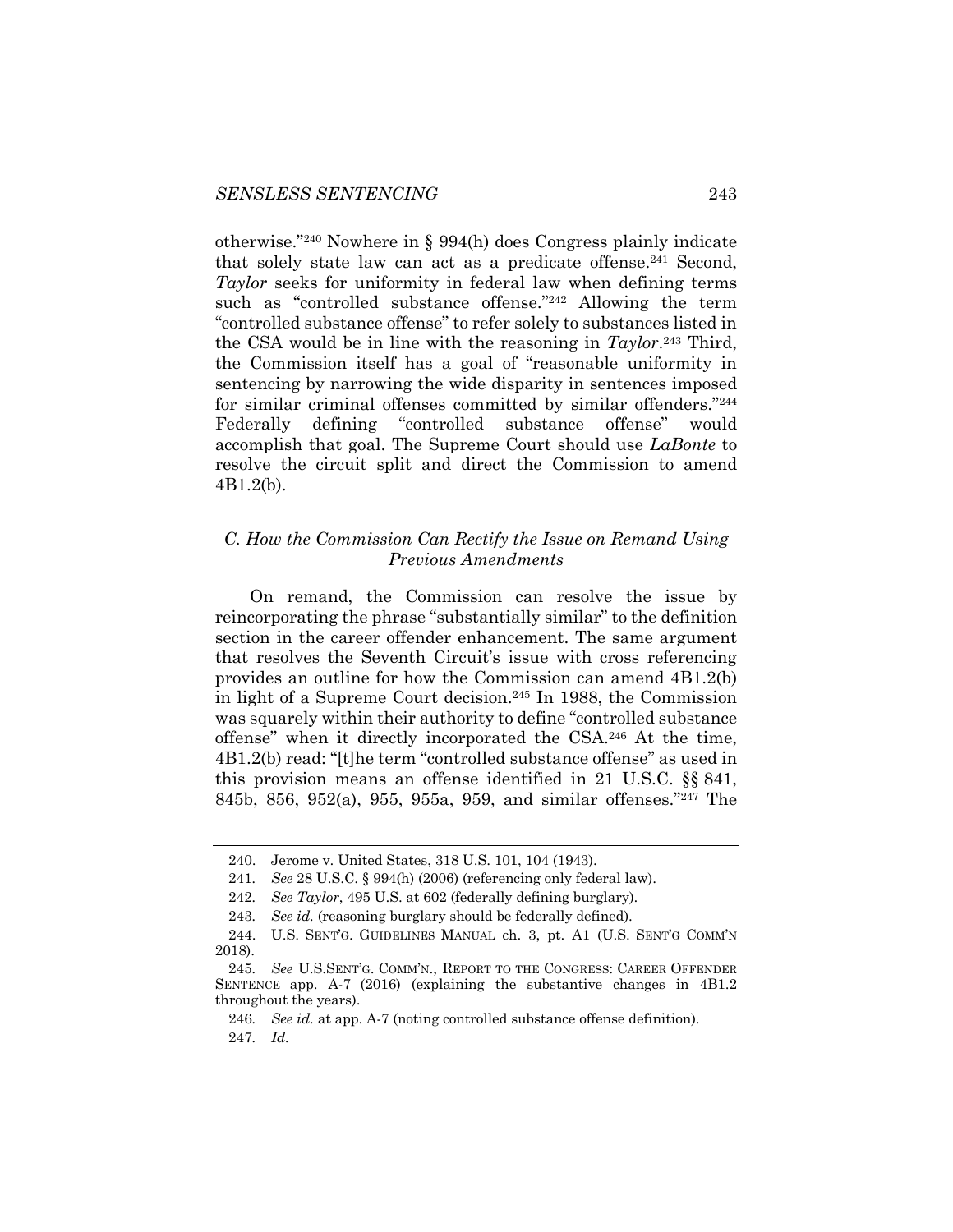commentary explained that "[c]ontrolled substance offense" includes any federal or state offense that is substantially similar to any of those listed in subsection (2) of the guideline."248 The Commission must return to this wording when defining "controlled substance offense" in accordance with the Supreme Court's instruction. 4B1.2(b) should read:

The term "controlled substance offense" means an offense under federal or [substantially similar] state law, punishable by imprisonment for a term exceeding one year, that prohibits the manufacture, import, export, distribution, or dispensing of a controlled substance (or a counterfeit substance) or the possession of a controlled substance (or a counterfeit substance) with intent to manufacture, import, export, distribute, or dispense.249

The addition of the "substantially similar" language will resolve all of the ambiguity previously present in 4B1.2.250 Courts will be able to interpret the provision with the understanding that only state law "controlled substance offenses" that are listed in the CSA may act as predicate offenses.251

In addition to the amendment, the Commission can also explicitly state the reasoning behind the addition of the "substantially similar" language.252 For example, in 1997, after the Commission amended 4B1.2 it explained:

This amendment addresses a circuit court conflict regarding whether the offenses of possessing a listed chemical with intent to manufacture a controlled substance or possessing a prohibited flask or equipment with intent to manufacture a controlled substance are "controlled substance offenses" under the career offender guideline . . . This amendment makes each of these offenses a "controlled substance offense" under the career offender guideline. This decision is based on the Commission's view that there is such a close connection between possession of a listed chemical or prohibited flask or equipment with intent to manufacture a controlled substance

<sup>248</sup>*. Id.*

<sup>249.</sup> U.S. SENT'G. GUIDELINE § 4B1.2(b) (U.S. SENT'G COMM'N 2018).

<sup>250</sup>*. See* U.S.SENT'G. COMM'N., REPORT TO THE CONGRESS: CAREER OFFENDER SENTENCE app. A-6 (U.S.Sent'g Comm'n 2016) (explaining the meaning behind the phrase "substantially similar").

<sup>251</sup>*. See id*. (showing the meaning of substantially similar).

<sup>252</sup>*. See id*. at A–12 (showing former explanations attached to amendments).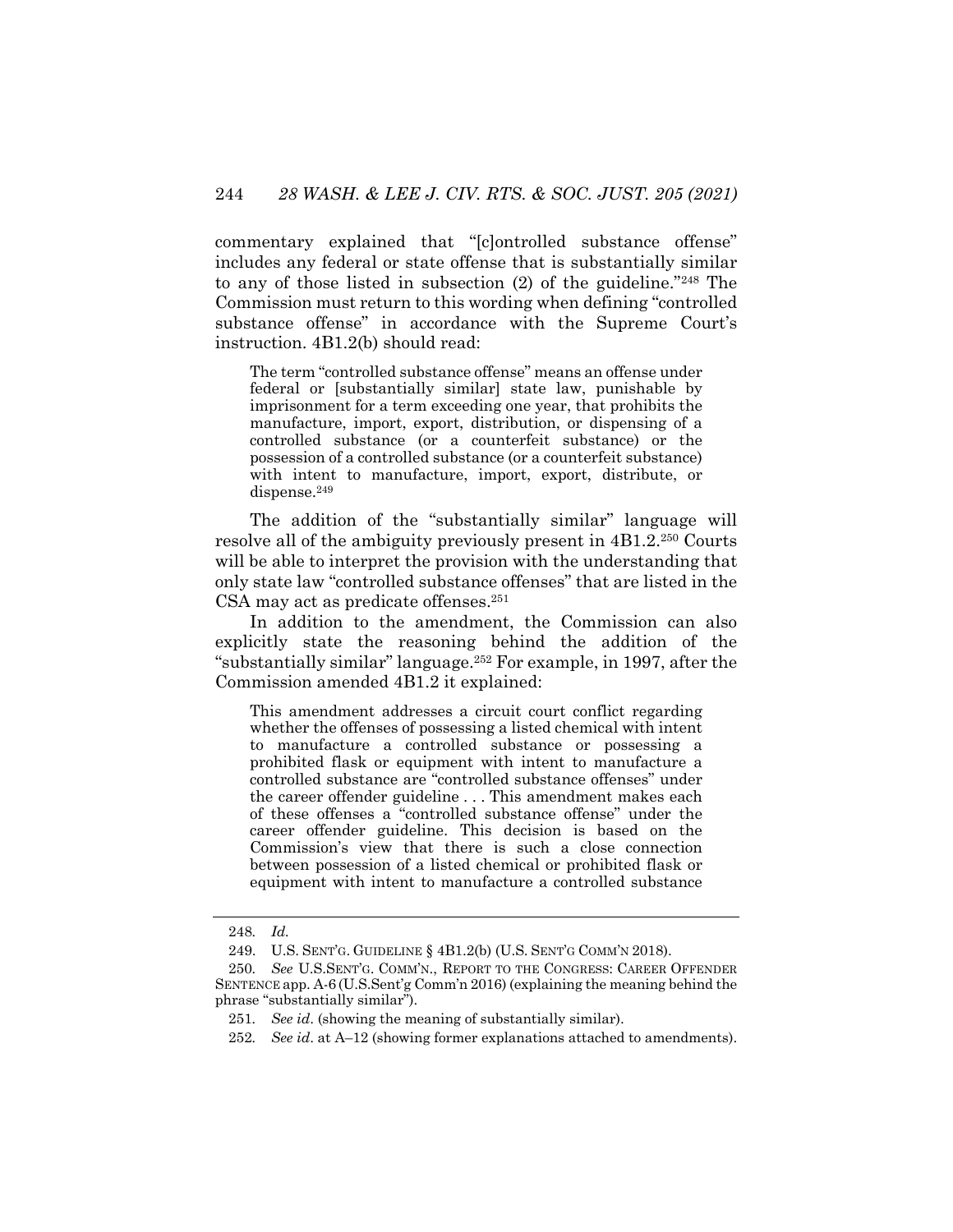and actually manufacturing a controlled substance that the former offenses are fairly considered as controlled substance trafficking offenses.253

In similar fashion, the Commission can explain the change in 4B1.2(b). The reasoning would look similar to this: This amendment addresses a circuit court conflict regarding whether the term "controlled substance offense" refers solely to substances listed in the CSA or are standalone state law drug offenses permissible under the career offender guideline.254 This amendment makes only those substances listed in the CSA "controlled substance offenses" under the career offender guideline. This decision is based on the Commission's view that allowing standalone state law drug offenses to act as predicate offenses is inconsistent with the congressional directive outlined in  $§ 994(h).^{255}$ 

## *VI. Conclusion*

Resolving the circuit split will only fix one of the many issues surrounding the career offender sentencing enhancement, but federally defining "controlled substance offense" will be a step in the right direction. People like Walter Holmes, who graciously allowed for his case to be used as an illustration, are often defined by terms like defendant, criminal, felon, and convict.256 But Walter, and people like him, have sons, daughters, and families just like every other American.<sup>257</sup> To allow standalone state law offenses to trigger the enhancement would be a grave injustice—

<sup>253</sup>*. Id*.

<sup>254</sup>*. Compare* United States v. Ruth, 966 F.3d 642, 654 (7th Cir. 2020) (stating 4B1.2(b) refers to both federal and state law), *with* United States v. Townsend, 897 F.3d 66, 68, 71 (2d Cir. 2018) (holding that the term "controlled substance" in 4B1.2(b) refers exclusively to those substances in the CSA).

<sup>255</sup>*. See* 28 U.S.C. § 994(h) (2006) (referencing only federal law).

<sup>256</sup>*. See* Tom Jackman, *Guest Post: Justice Dept. Agency to Alter its Terminology for Released Convicts, to Ease Reentry* (changing the way to refer to released convicts) [https://perma.cc/C6H7-JKKU].

<sup>257</sup>*. See id.* ("[N]o punishment is harsher than being permanently branded "felon" or "offender.").